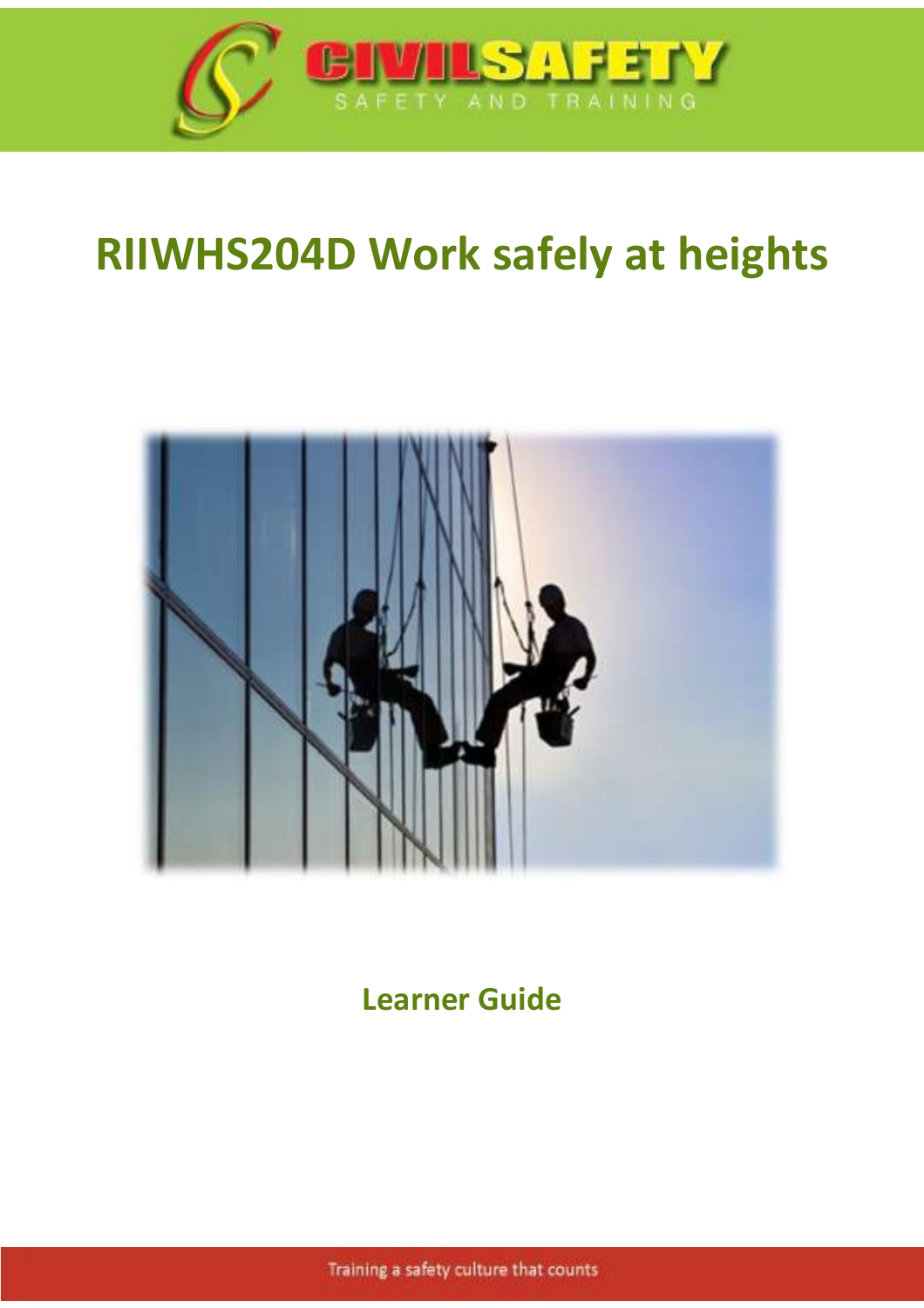

This page is intentionally left blank.

| Doc No.     | <b>Version No.</b> | <b>Name</b>                                       | <b>Start Date</b> | <b>Review</b> | Location                                               |
|-------------|--------------------|---------------------------------------------------|-------------------|---------------|--------------------------------------------------------|
| DCSVC201807 | $\mathbf{A}$ .0    | Online<br><b>HS204D Learner</b><br>RIIWH<br>Guide | 28/03/2018        | 28/03/2019    | RIIWHS204D<br>d Online<br>$01$ UNIT<br>Data<br>raining |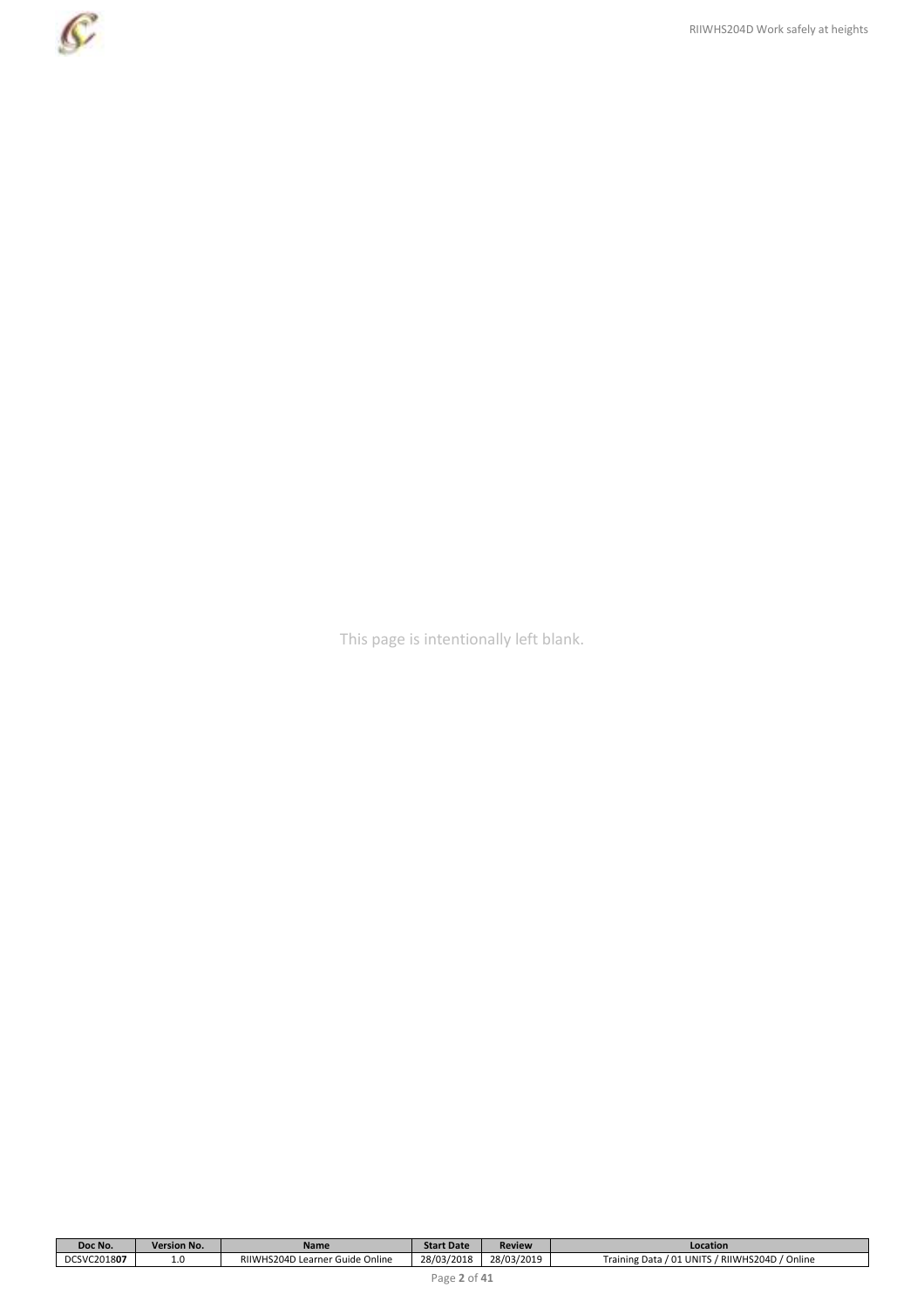

# Contents

| Doc No.           | <b>Version No.</b> | <b>Name</b>                                    | <b>Start Date</b> | <b>Review</b> | Location                                           |
|-------------------|--------------------|------------------------------------------------|-------------------|---------------|----------------------------------------------------|
| :SVC201807<br>DCS | ⊥∙∪                | Online<br>RIIWHS204D L<br>. Guide<br>uearner 1 | 28/03/<br>/2018   | 28/03/2019    | ' Online<br>RIIWHS204D<br>UNITS<br>Data<br>raining |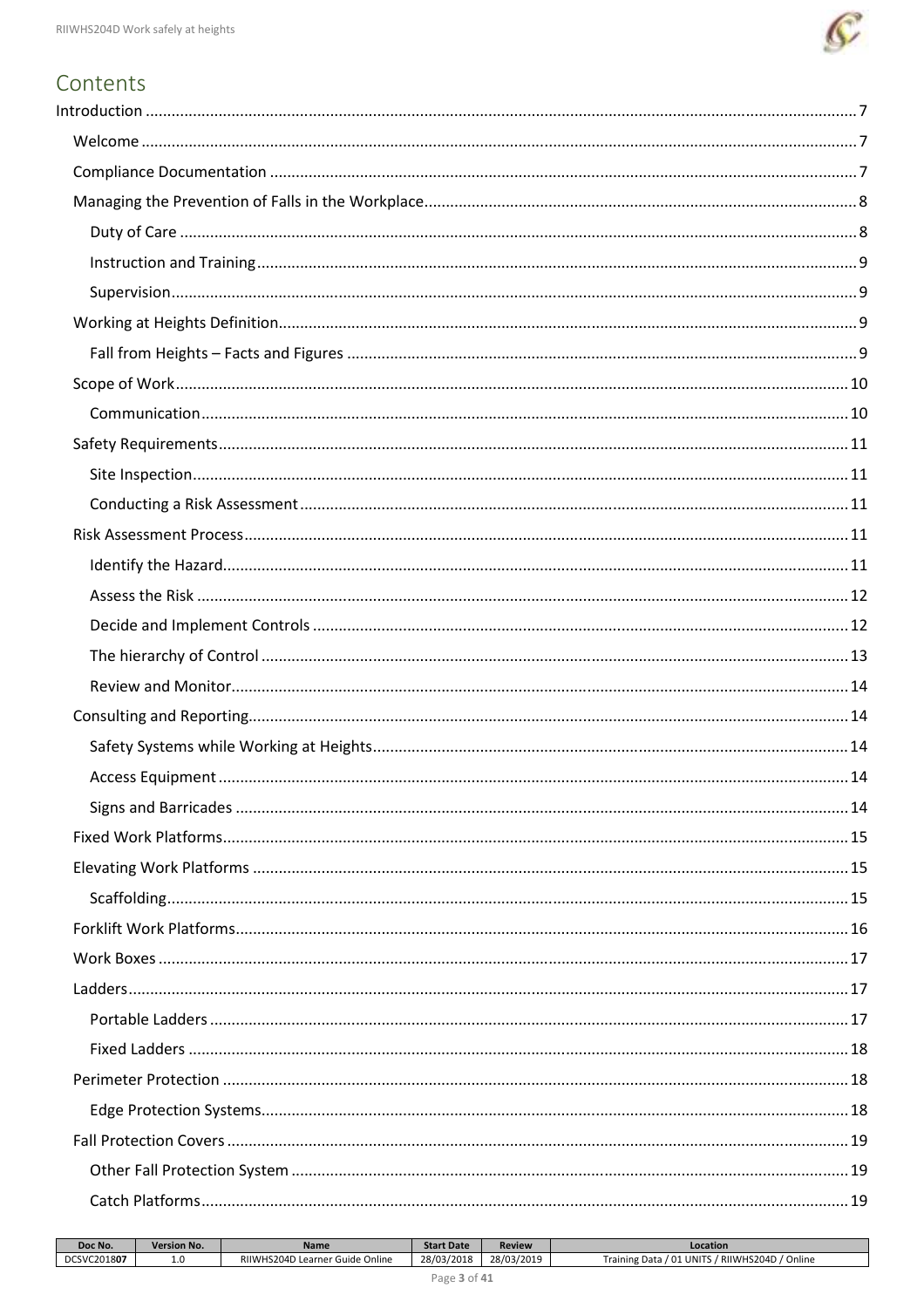

| Doc No.     | <b>Version No.</b> | Name                                              | <b>Start Date</b> | <b>Review</b> | Location                                                             |
|-------------|--------------------|---------------------------------------------------|-------------------|---------------|----------------------------------------------------------------------|
| DCSVC201807 | ⊥.⊾                | RIIWHS204D Learner G<br><sup>-</sup> Guide Online | 28/03/2018        | 28/03/2019    | ' Online<br>/ RIIWHS204D<br>UNITS<br>$\sim$<br>. Training Data<br>υ⊥ |
|             |                    |                                                   |                   |               |                                                                      |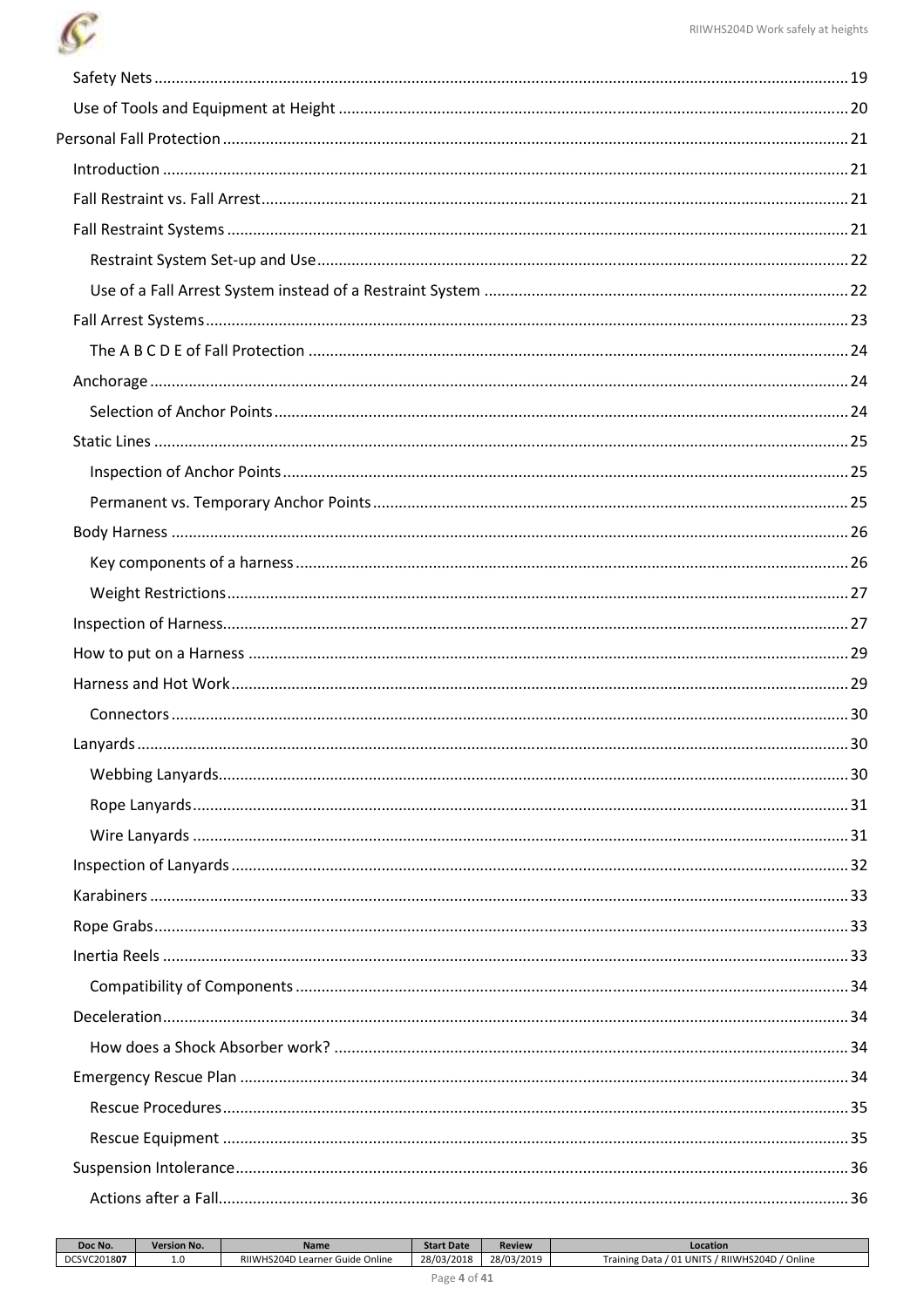

| Doc No.     | <b>Version No.</b> | Name                                               | <b>Start Date</b> | <b>Review</b> | Location                                                        |
|-------------|--------------------|----------------------------------------------------|-------------------|---------------|-----------------------------------------------------------------|
| DCSVC201807 |                    | RIIWHS204D Learner<br>Online<br><sup>.</sup> Guide | 28/03/2018        | 28/03/2019    | / Online<br>RIIWHS204D<br>01 UNITS<br><sup>r</sup> raining Data |
|             |                    |                                                    |                   |               |                                                                 |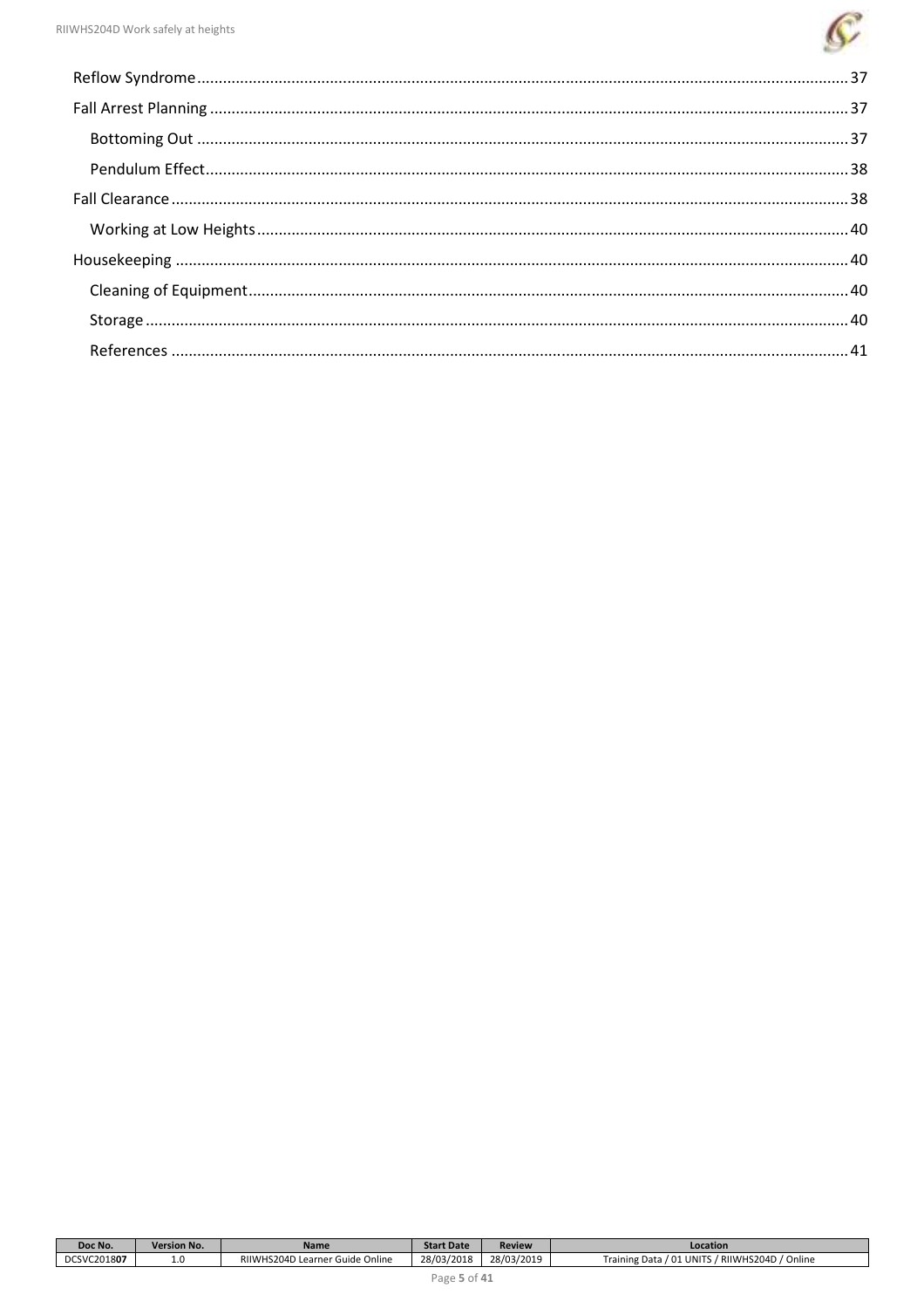

This page is intentionally left blank.

| Doc No.             | <b>Version No.</b> | <b>Name</b>                             | <b>Start Date</b> | <b>Review</b> | Location                                                                                |
|---------------------|--------------------|-----------------------------------------|-------------------|---------------|-----------------------------------------------------------------------------------------|
| DCSVC201807<br>DCC. | 1.U                | RIIWHS204D Learner (<br>Online<br>Guide | 28/03/2018        | 28/03/2019    | 15204C<br>d Online<br>$'$ RIIW<br>. UNITS<br>MHL<br>iraining<br>$-+ -$<br>. Udld<br>ັ∪⊥ |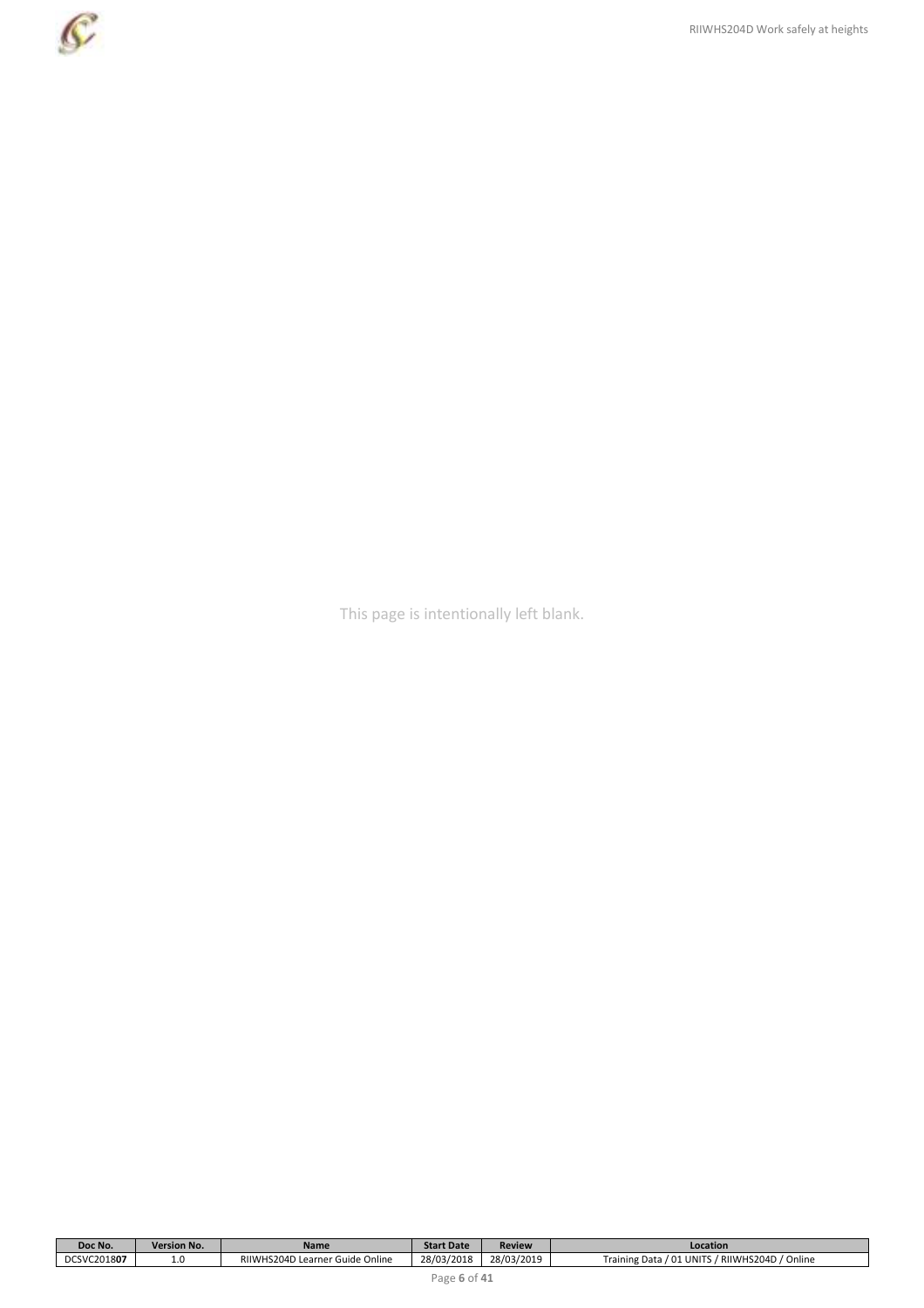

# **Introduction**

This unit covers Work Safely at Heights in the Mining Industry and includes:

- Identifying the work area requirements
- **Access work area**
- Conduct work tasks

### **Welcome**

This participant guide is designed to assist the learner in completing the Unit of Competency: RIIWHS204D Work safely at heights. Statement of Attainment for the unit is issued in accordance with the National Standard and the AQF and AQTF, and will be recognised in all Australian States and Territories.

It has been written as self-paced and competency based. This means you can work through the module at your own pace. When you are competent in one section you can then move onto the next.

When you have completed your theory assignments and feel competent in practical work, you can arrange with your trainer for an assessment.

Upon the completion of your training, written/oral and practical assessments will be conducted. These can be further followed up through on the job evaluations, site competencies and refresher courses.

The unit of competency nominal hours is approximately 20 hours, dependent on previous experience.

# **Compliance Documentation**

The way we work in Australia is affected and supported by a range of documents.



| Doc No.     | <b>Version No.</b> | Name                                           | <b>Start Date</b> | Review     | Location                                                                            |
|-------------|--------------------|------------------------------------------------|-------------------|------------|-------------------------------------------------------------------------------------|
| DCSVC201807 | ⊥.∪                | RIIWHS204D L<br>Online<br>' Guide<br>. Learner | 28/03/2018        | 28/03/2019 | RIIWHS204D /<br>' Online<br>UNIT <sup>®</sup><br>Data<br>$T$ raining.<br>'idli<br>. |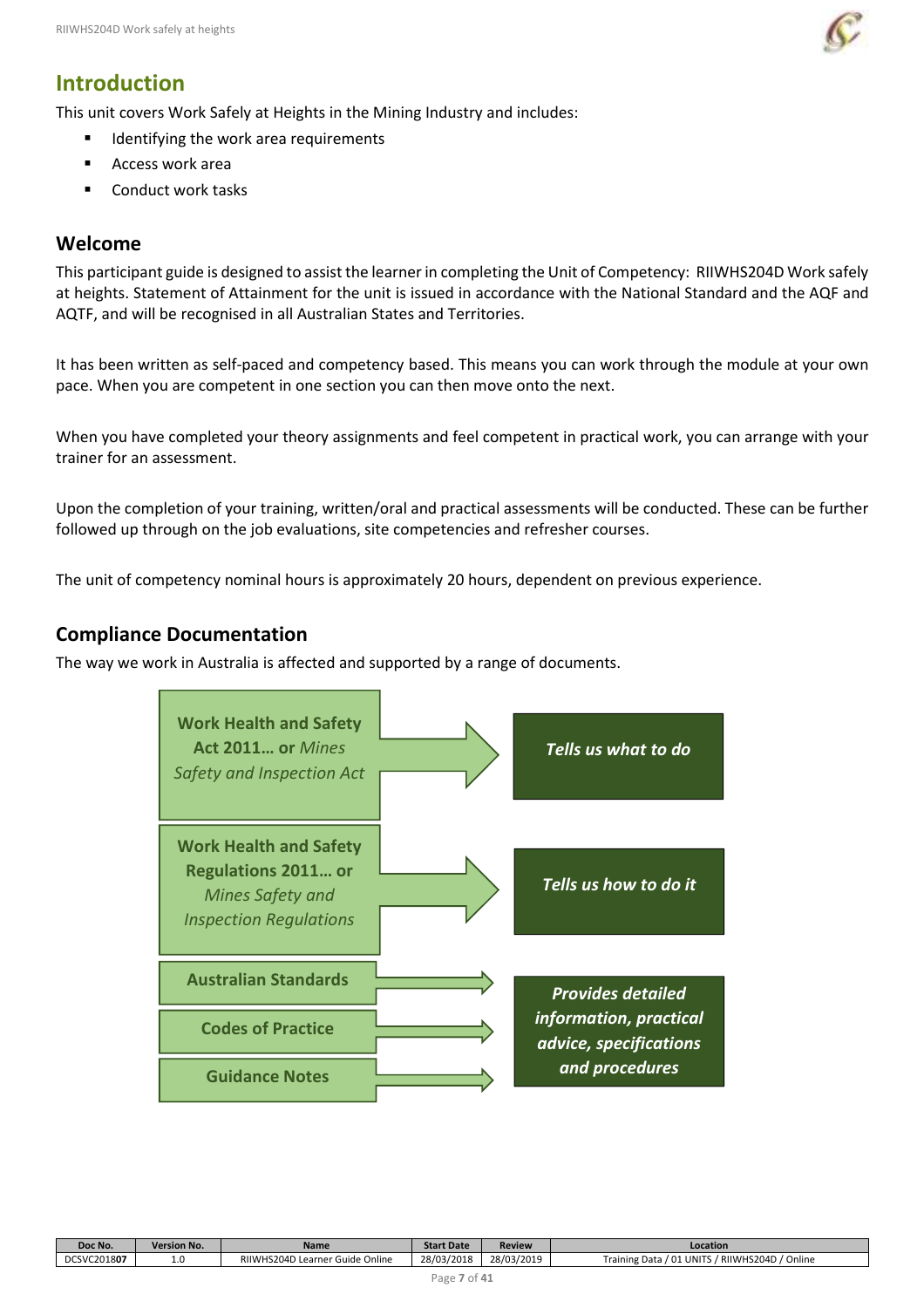

Currently each state and territory is responsible for developing its own laws and regulations and for enforcing those laws. Companies and organisations will normally develop their own policies and procedures based on the relevant laws and regulations. It is essential that you understand and adhere to your company's polices and safe work practices before undertaking any work.

**Work Health and Safety Act 2011** provides for the promotion, coordination, administration and enforcement of Work Health and Safety. The Act has the force of the law and carries penalties for those who fail to meet their responsibilities.

**Work Health and Safety Regulations 2011** in effect spells out the specific requirements of the Act. The Regulations also have the force of the law. Part 4.4 of the Work Health and Safety Regulations 2011 covers management of risk of falls.

**Australian Standards** are published documents setting out specifications and procedures designed to ensure products, services and systems are safe, reliable and consistently performed the way they were intended to. They establish a common language that defines quality and safety criteria. Where legislation adopts such a standard, it has the force of the law.

**Codes of Practice** are documents prepared for the purpose of providing practical advice on preventive strategies and practical means of achieving any code, standard, rule, provision or specification and do not have the same legal force. **For working safely at heights: Managing the Risk of Falls at Workplaces Code of Practice March 2015.**

**Guidance Notes** are explanatory documents providing detailed information on the requirements of matters relating to Work Health and Safety and are not admissible in Court.

To ensure the way we work is safe and achieves the outcome, other sources of information may need to be consulted. They may include the following:

- **Environmental guidelines**
- **EXEC** License and certification requirements
- **Permits and internal permit control systems**
- **Employment and workplace relations legislation**
- Equal employment opportunity and disability discrimination legislation

Specific requirements relating to working at heights will be identified throughout the participants guide and will assist in developing your understanding of working safely at heights.

# **Managing the Prevention of Falls in the Workplace**

Employers must provide information to employees to make them aware of areas where the risk of falling may exist and to enable them to perform their work safely in these areas.

### **Duty of Care**

An overview of the employer's duty of care is to ensure, as far as reasonably practicable, that workers and others are not exposed to risks to health or safety arising from the conduct of the employer's business.

Employers must, so far as is practicable:

- provide a workplace environment and safe system of work so employees are not exposed to hazards;
- **Perovide employees with information, instruction, training and supervision to enable them to work in a safe** manner;
- consult and co-operate with work health and safety representatives (if any) and other employees in matters related to health and safety at work;
- provide adequate protective clothing and equipment where hazards cannot be eliminated; and...
- ensure plant can be used, cleaned, maintained, transported and disposed of safely.

| Doc No.     | <b>Version No.</b> | <b>Name</b>                           | <b>Start Date</b> | <b>Review</b> | Location                                                                                       |
|-------------|--------------------|---------------------------------------|-------------------|---------------|------------------------------------------------------------------------------------------------|
| DCSVC201807 | $\pm \cdot \vee$   | RIIWHS204D Learner<br>Online<br>Guide | 28/03/2018        | 28/03/2019    | d Online<br><b>LUNIT</b><br>/HS204D<br><b>RIIWI</b><br>Data<br><b>Fraining</b><br>$\mathbf{u}$ |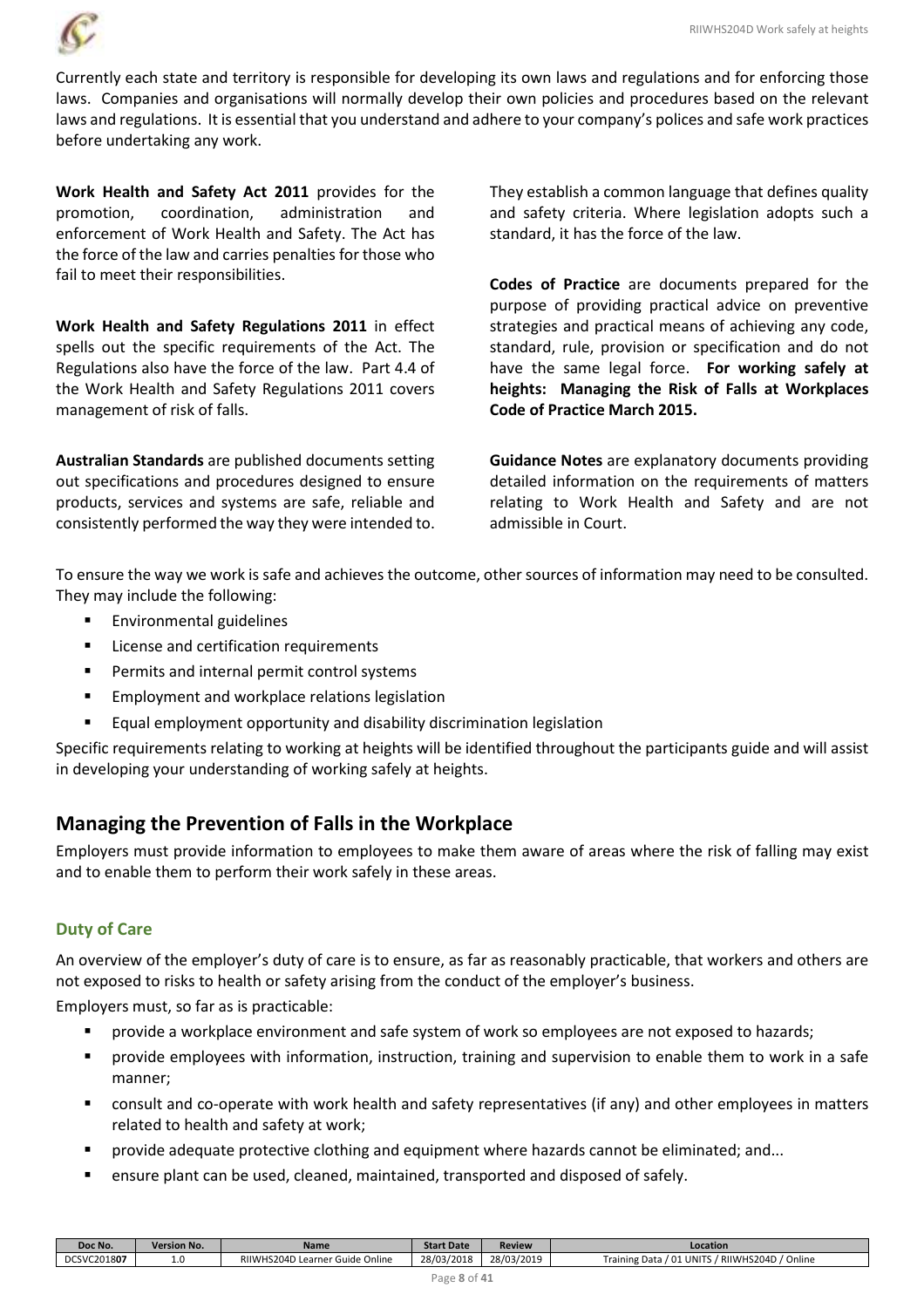

A worker has a duty to:

- Take reasonable care for their own health and safety and for the health and safety of others while at work
- Follow reasonable directions on issues related to health and safety
- Use relevant safety equipment provided for their use
- Report workplace accidents to the employer as soon as is practicable to do so

### **Instruction and Training**

Employers must provide proper instruction and training. This is important and should take into account the functions of each employee, to provide them with the necessary skills and knowledge to enable them to do their work safely. This includes:

- Requirements of standards and legislation
- Identification of relative hazards
- Application of the hierarchy of control and other measures to minimise and control risk
- Rescue plans and procedures
- The use, fit, inspection and maintenance of fall protection equipment
- Workers must be competently trained to identify the hazards and when required, use fall protection equipment and systems safely, to reduce or eliminate the risk of injury.

### **Supervision**

In accordance with the Work Health and Safety Act 2011, employers must provide supervision to ensure that employees are not exposed to hazards and that they are taking reasonable care where there is a risk of falling from, through or into any place or thing.

#### **Employers must:**

- Ensure that those people in supervisory positions are competent and have the necessary skills, knowledge and authority to undertake this role
- Ensure that employees are adequately supervised when working in an elevated position
- Include sufficient monitoring of the work to ensure that agreed safe work practices are followed.

# **Working at Heights Definition**

### **Working at height is defined as whenever people are at risk of falling from one level to another or being hit by falling objects (including accessing mobile equipment)**

There is no minimum level where this procedure is necessary. A risk assessment will determine whether there is a fall potential. Using the hierarchy of controls will aid in identifying what protection to put in place.

### **Fall from Heights – Facts and Figures**

- Over the eight-year period from 1 July 2003 to 30 June 2011, 232 workers were killed following a fall from a height, 11% of all workers killed over this period. In 2010–11, 29 workers died following a fall from height equating to 0.25 fatalities per 100 000 workers;
- Workers aged 45 years and over made up 70% of those who died following a fall from height. The highest fatality rate over the 2008–11 period was recorded by workers aged 65 years and over with 1.97 fatalities per 100 000 workers, nearly eight times the overall rate;
- Half of the falls that resulted in a fatality involved distances of three metres or less in the eight years 2003– 11. Falls from ladders accounted for the greatest number of fatalities (37 fatalities - 16%). This was followed by falls from vehicles (27) and falls from roofs (25);
- In 2010–11, 7730 claims for serious injury were lodged due to a fall from a height. This means that 21 employees each day lodged a claim for a falls-related injury that required one or more weeks off work. Males accounted for three-quarters of the falls-related claims. A typical falls-related claim in 2010–11 involved 6.2 weeks off work, which is considerably longer than the 4.4 weeks for all serious injury claims;
- Approximately 6900 workers were hospitalised following a fall from height in the three-year period from July 2006 to June 2009. This is 9% of all workers who were hospitalised.

#### *Source: Safework Australia*

| 28/03/2019<br>' Online<br>DCSVC201807<br>28/03/2018<br>RIIWHS204D Learner G<br>/ RIIWHS204D<br>' 01 UNITS<br>Online<br>Fraining Data<br>Guide<br>∸∙ | Doc No. | <b>Version No.</b> | <b>Name</b> | <b>Start Date</b> | <b>Review</b> | Location |
|-----------------------------------------------------------------------------------------------------------------------------------------------------|---------|--------------------|-------------|-------------------|---------------|----------|
|                                                                                                                                                     |         |                    |             |                   |               |          |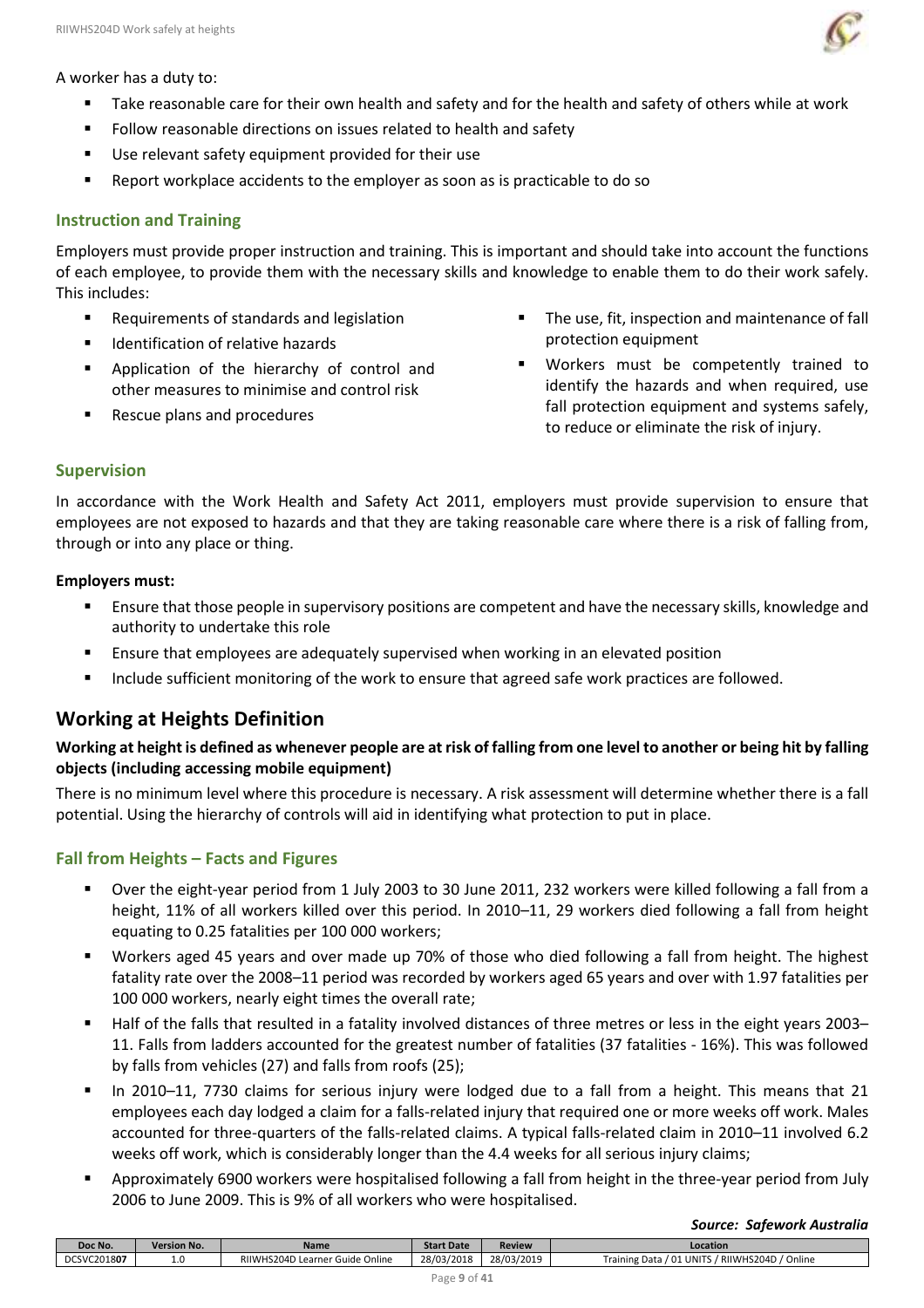

### **Scope of Work**

Before commencing any task involving working at heights it will be necessary to identify the work requirements (i.e. confirm the scope of work required). This will involve the collection of information and instructions, and each organisation or company will have different procedures to achieve this.

In general information and instructions can be gathered from:

- Toolbox/pre-start meetings
- Maintenance requirements
- Work Requirements
- **Workers involved**
- **Tools and equipment required, including PPE**
- **Priorities and the order of tasks**
- Who does what job and when
- Workplace Procedures (each site is different)
- Hazard Identification and Control Methods



You will need to, in addition to confirming work instructions, ensure you have the necessary training and skills to carry out the instructions. Should you not understand the task or job, then you need to clarify with your supervisor by asking questions to confirm your work.

### **Communication**

Using good communication skills within the construction industry is mandatory. Asking questions, clarifying information and instructions as well as using good teamwork skills (communicating, team lifts in manual handling etc.) can prevent accidents and incidents, minimise the chance of hazards and reduce any damage happening to materials, tools and equipment.

Being able to communicate effectively with a range of people from different cultural and ethnic backgrounds, and varying mental and physical abilities is vital. You can communicate so they understand by using written instructions, speaking clearly and slowly, using positive language, speaking directly – face-to-face and making eye contact.

Various ways to communicate onsite can include: radios, memos, bulletins, display boards, newsletters, checklists, emails, communication devices such as mobile phones, two-way radios – phones, face-to-face, signs and symbols, voice and hand signals, team meetings such as pre start meetings and toolbox talks.

| Doc No.     | <b>Version No.</b> | <b>Name</b>                                           | <b>Start Date</b> | Review     | Location                                                                           |
|-------------|--------------------|-------------------------------------------------------|-------------------|------------|------------------------------------------------------------------------------------|
| DCSVC201807 | <b>L.U</b>         | RIIWHS204D<br>Online<br>Guide<br>Learner (<br>732U4D. | 28/03/2018        | 28/03/2019 | Online<br>RIIWHS204D<br>UNITS<br>$\sim$ 0.4<br>Tenin.<br>Data<br>$\cdots$<br>l dil |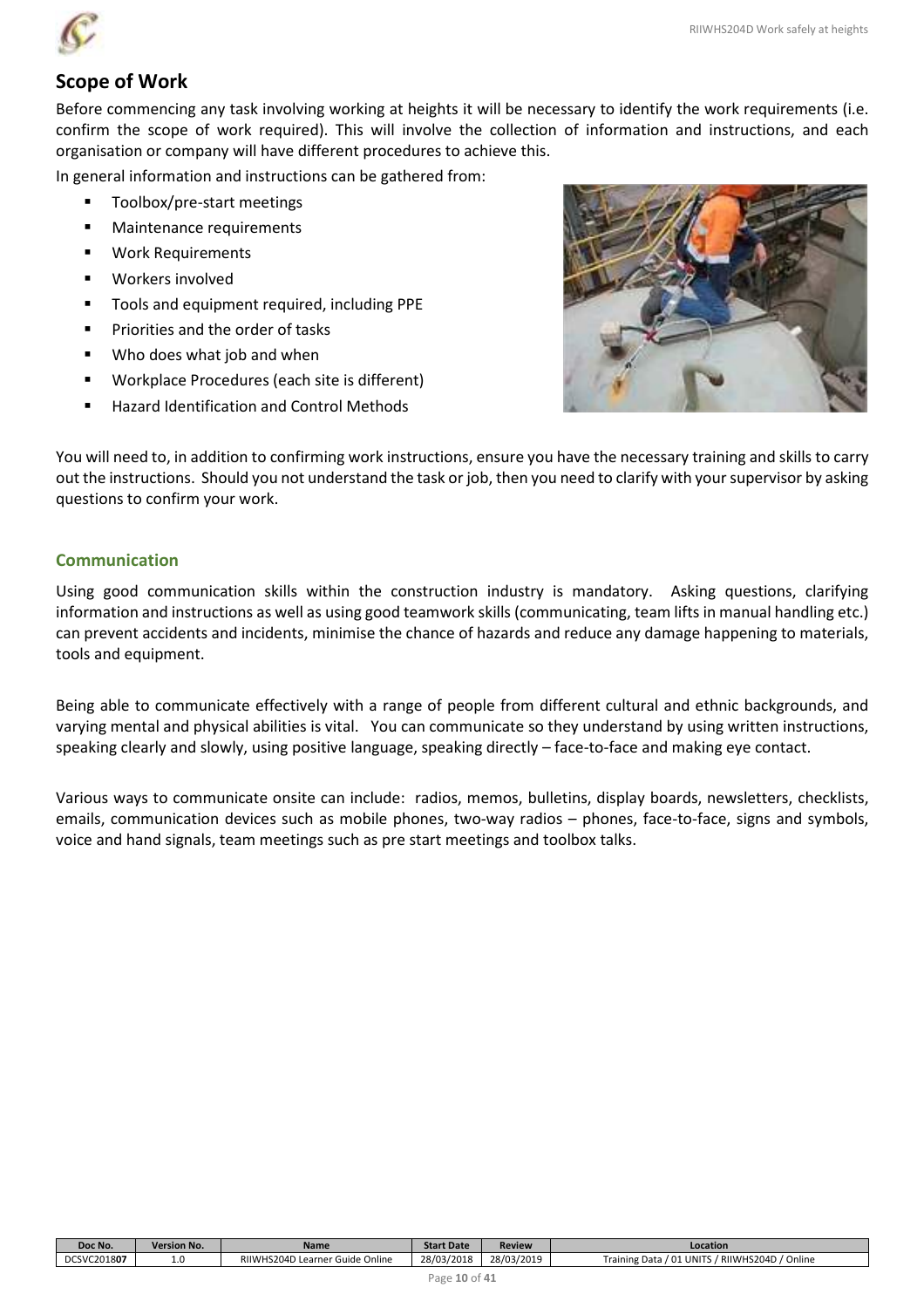

# **Safety Requirements**

In addition to understanding the scope of work it is essential to understand all the safety requirements that are needed to complete the designated tasks in a safe, efficient and timely manner. Safety requirements will vary from task to task and site to site although the general safety information will be based on or around the risk assessment process. Some safety documentation:

- General sources of safety information will come from:
- **Federal, State and Local Statutory and Regulatory Authorities**
- Australian Standards
- Material Safety Data Sheets (MSDS)
- **Safe Operating Procedures (SOP) / Safe Work Method Statements (SWMS)**
- **UPIE:** Job Safety Analysis (JSA)
- **Permits, such as confined space permits**

### **Site Inspection**

Prior to commencing any work at height, and to enable the accurate completion of the risk assessment, it is necessary to determine the physical condition of the workplace, the condition of structures, access and egress from ground to work areas, prevailing weather conditions, equipment requirements (including PPE) and specific task hazards. Standard practice will be to complete a Job Safety Analysis (JSA) or follow a Safe Work Procedure (SWP).

### **Conducting a Risk Assessment**

A Risk Assessment shall be conducted by a competent person or persons before carrying out any tasks associated with working at heights. The assessment shall be documented and take into account at least the following:

- **The hazards of working at heights**
- The tasks required to be conducted (including the need to work at heights)
- The range of methods by which the tasks can be conducted
- The hazards identified and risk associated with the actual method selected and equipment to be used
- Emergency response procedures
- The competence of the persons to conduct the task.

# **Risk Assessment Process**

### **Identify the Hazard**

A hazard means anything that may cause injury or harm to the health of a person. The following are common hazards that are associated with working at heights:

### **Surfaces:**

- $\blacksquare$  the stability;
- the fragility or brittleness;
- the slipperiness (e.g. where surfaces are wet, polished, glazed or oily in the case of new steelwork);
- the safe movement of employees where surfaces change:
- **the strength or capability to support loads; and**
- the slope of work surfaces (e.g. where they exceed 7o);

**Levels** (where levels change and employees may be exposed to a fall from one level to another);

**Structures** (the stability of temporary or permanent structures);

**The ground** (the evenness and stability of ground for safe support of scaffolding or working platform);

**The raised working area** (whether it is crowded or cluttered);

**Scaffolding** (the correct erection and dismantling);

| Doc No.     | <b>Version No.</b> | <b>Name</b>                                       | <b>Start Date</b> | <b>Review</b> | Location                                               |
|-------------|--------------------|---------------------------------------------------|-------------------|---------------|--------------------------------------------------------|
| DCSVC201807 | <b>TM</b>          | Online<br><b>IS204D Learner</b><br>RIIWH<br>Guide | 28/03/2018        | 28/03/2019    | d Online<br>RIIWHS204D<br>01 UNITS<br>Data<br>[raining |

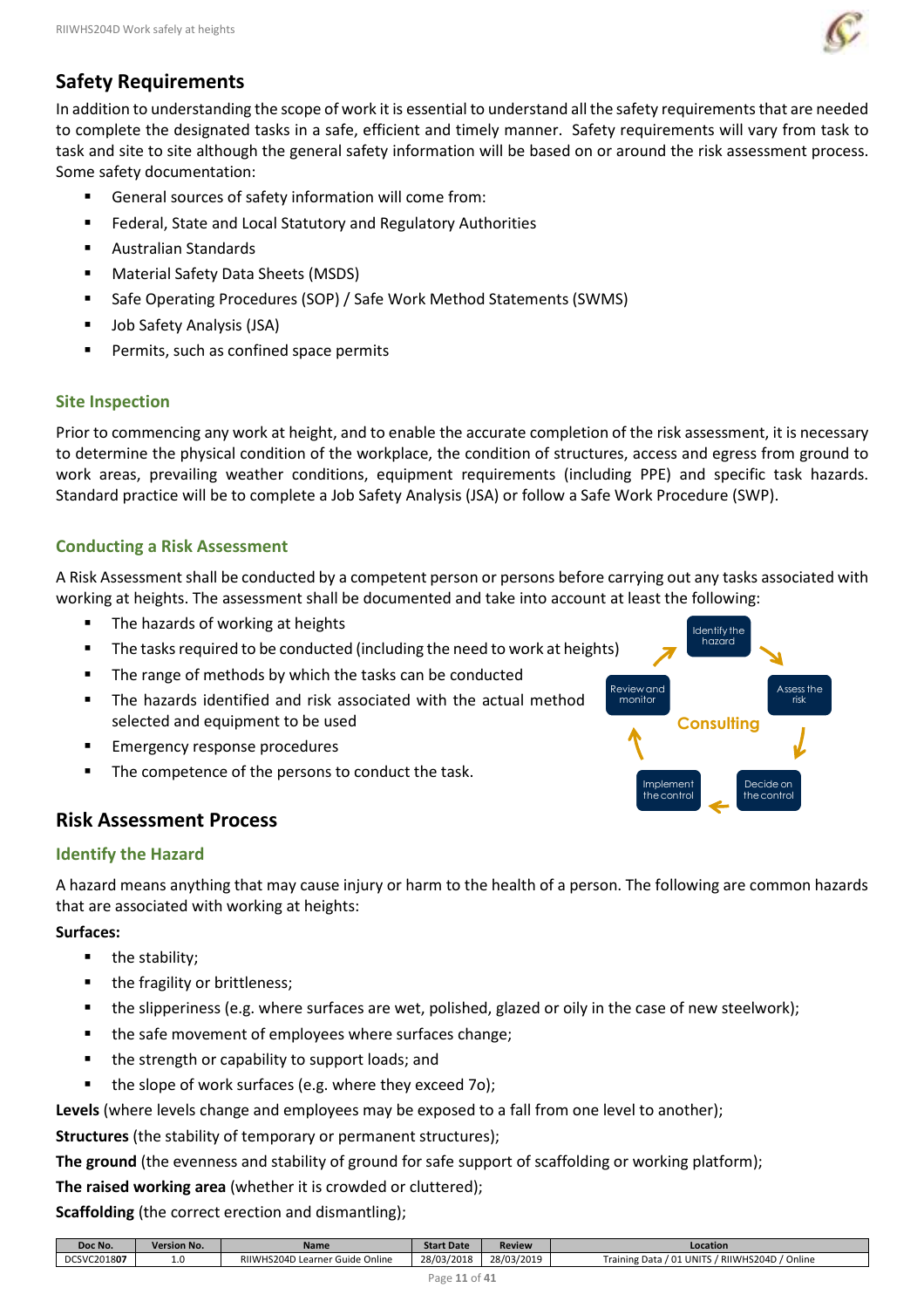

**Edges** (edge protection for open edges of floors, working platforms, walkways, walls or roofs); **Hand grip** (places where hand grip may be lost);

**Openings or holes** which will require identification or protection or **unguarded shafts or excavations**;

#### **Proximity of employees to unsafe areas:**

- **where loads are placed on elevated working areas;**
- when objects are below a work area, such as reo bars and star pickets;
- where work is to be carried out above workers (e.g. potential hazards from falling objects); and
- **Proming areas:** power lines near working areas;

**Movement of plant or equipment** (ensuring there is no sudden acceleration or deceleration);

**Access to, egress from and movement around the working area** (checking for obstructions);

**Manual handling** (checking safe work practices for carrying awkward materials, such as plaster boards and roof sheeting, which may be caught by the wind);

**Lighting;** 

**Weather conditions** (when heavy rain, dew or wind are present);

**Footwear and cloth**ing (suitability for conditions);

**Ladders** (where and how they are being used); and

**Young, new or inexperienced employees** (i.e. employees unfamiliar with a task).

All identified hazards must be managed and reported to the relevant personnel.

### **Assess the Risk**

Following the identification of the hazards, the next step is to ensure a risk assessment is conducted. Risk assessments must be conducted by a competent person and documented correctly.

### **RISK = the probability and consequence of injury, harm or loss occurring from a hazard**

Risk may be ranked as low, medium, high or extreme (depending on the type of matrix used). A sample risk matrix is shown below and right:

**H** = High Risk **M** = Medium Risk **L** = Low Risk

PROBABILITY

**PROBABILIT** 



#### **Decide and Implement Controls**

| <b>LEVEL</b>            | <b>DESCRIPTOR</b> | <b>DESCRIPTION</b>                                       | <b>LEVEL</b> | <b>DESCRIPTION</b> | <b>DEECRIPTION</b>                                                                                                             |
|-------------------------|-------------------|----------------------------------------------------------|--------------|--------------------|--------------------------------------------------------------------------------------------------------------------------------|
|                         | Expected          | The event is expected to occur<br>in most circumstances  | A            | Major              | Death, major environmental impact, area/plant<br>evacuation/shutdown                                                           |
| $\overline{\mathbf{2}}$ | <b>Offen</b>      | The event will probably occur<br>in most circumstances.  | B.           | Significant        | Long term health effects, environmental incident with no<br>long term effect, permanent disability, loss of production         |
| з                       | Sometimes         | The event should occur at<br>some fime                   | ċ            | Moderate:          | Lost time injury, environmental incident contained and<br>cleaned up on site, uncontrolled exposure to hazardous<br>substances |
| 4                       | Rarely            | The event could accur at some<br>time                    | b            | Minor              | Medical treatment, environmental incident involving minor<br>spill; short term health effects.                                 |
| ś                       | Unikely           | The event may accur only in<br>exceptional circumstances | ε            |                    | Insignificant first Aid Treatment                                                                                              |

| Doc No.     | <b>Version No.</b> | <b>Name</b>                          | <b>Start Date</b> | <b>Review</b> | Location                                                  |  |  |  |
|-------------|--------------------|--------------------------------------|-------------------|---------------|-----------------------------------------------------------|--|--|--|
| DCSVC201807 |                    | RIIWHS204D L<br>Learner Guide Online | 28/03/2018        | 28/03/2019    | d Online<br>/ RIIWHS204D<br>' 01 UNITS<br>Training Data / |  |  |  |
| Page<br>-14 |                    |                                      |                   |               |                                                           |  |  |  |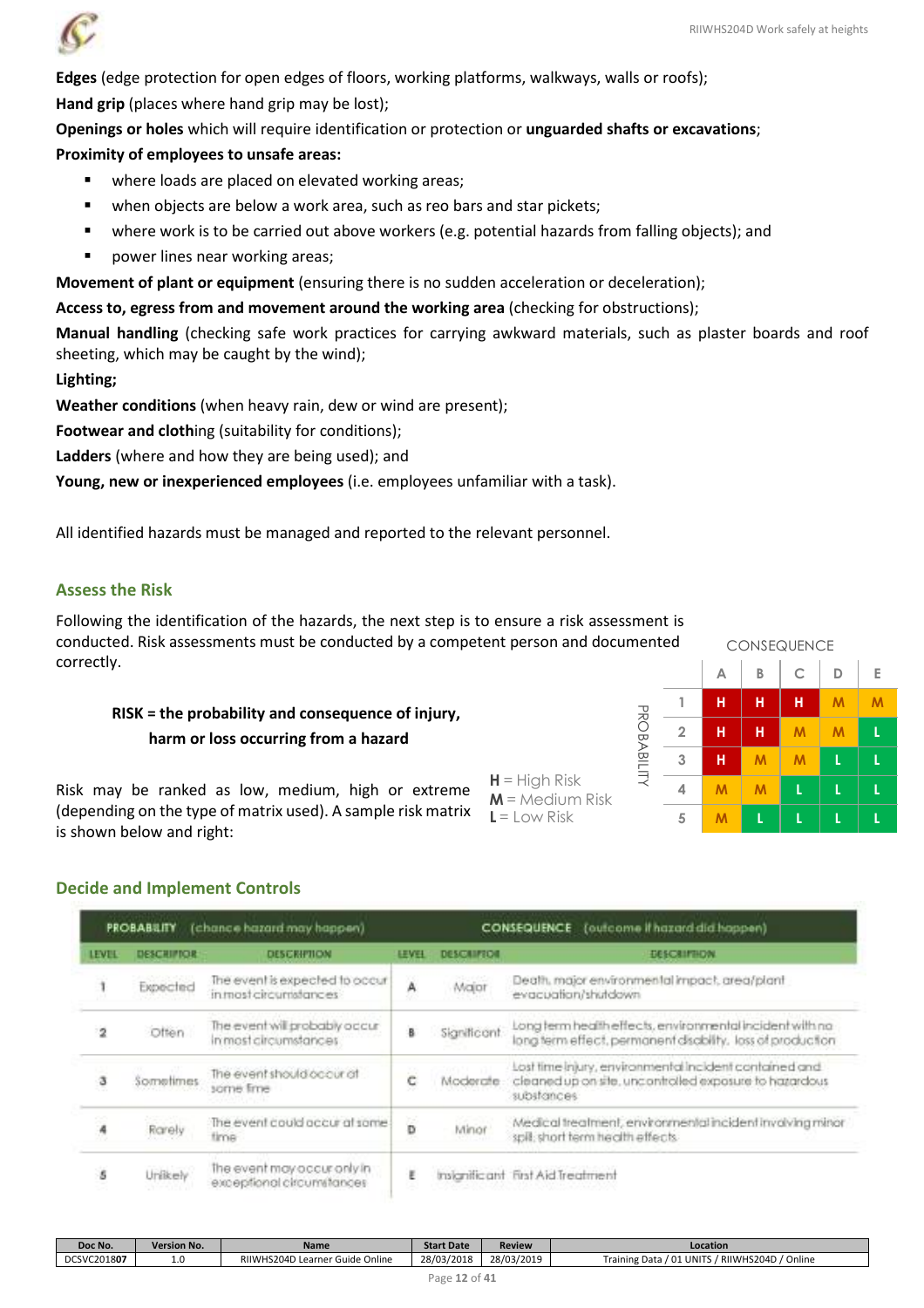

**Binimation Terrent furtier** 

The next step is to implement control measures to eliminate or reduce the risk of a person being injured or harmed (e.g. eliminate or reduce the likelihood of a person falling) and to ensure those measures are monitored and reviewed on an ongoing basis.

### **The hierarchy of Control**

The ways of controlling risks are ranked from the highest level of protection and reliability to the lowest. This ranking is known as the hierarchy of control. The term hierarchy of control is commonly used in OHS risk management practice as it prescribes a preferred order of risk controls. These are described below in order of priority.

### **Elimination**

Removing the hazard or hazardous work practice from the workplace (e.g. eliminating the need to access the fall risk area such as by installing air conditioning units in the centre of the roof).

### **Substitution**

Substituting or replacing a hazard or hazardous work practice with a less hazardous one (e.g. providing an alternative means of access such as a safe walkway so the risks of falls are avoided; or installing an elevating work platform for work at heights).

### **Isolation**

Isolating or separating the hazard or hazardous work practice from people involved in the work or people in the general work areas (e.g. barricading or enclosing the fall risk area with edge protection, installing handrails and covering floor penetrations).

### **Engineering**

If the hazard cannot be eliminated, substituted or isolated, an engineering control is the next preferred measure. This includes the use of a fall injury prevention system designed to restrain or arrest a person's fall from one level to another and minimise the risk of injury or harm to a person if they fall (e.g. a restraint system or fall-arrest system, catch platforms, safety nets and safety mesh). It may also include modifications to plant or providing guarding to machinery and equipment.

### **Administration**

Administrative controls include the implementation of procedures and guidelines, personal behaviours, training, licensing, etc.

#### **Personal Protective Equipment (PPE)**

PPE is often the last barrier between a person and a hazard. PPE is used or worn to ensure people do not come into direct contact with a hazard. Examples of control measures include:

- designing, planning and modifying plant, buildings and structures to prevent falls;
- **If** looking at the way jobs can be done safely to eliminate or reduce the likelihood of a fall (e.g. checking that ladders are safe and used correctly);
- organising and sequencing work so that people do not interfere with or increase the risk of a fall for themselves or others;
- identification, collection and presentation of information and knowledge required by employees and contractors to enable them to work safely;
- identifying the training required to work safely if there is the risk of a fall; and
- identifying areas requiring non-slip surfaces for stairs or ladders.



| Doc No.     | <b>Version No.</b> | <b>Name</b>                        | <b>Start Date</b> | <b>Review</b> | Location                                                         |
|-------------|--------------------|------------------------------------|-------------------|---------------|------------------------------------------------------------------|
| DCSVC201807 | <b>L.U</b>         | RIIWHS204D Learner Guide<br>Online | 28/03/2018        | 28/03/2019    | / RIIWHS204D<br>' Online<br>/ 01 UNITS /<br><b>Training Data</b> |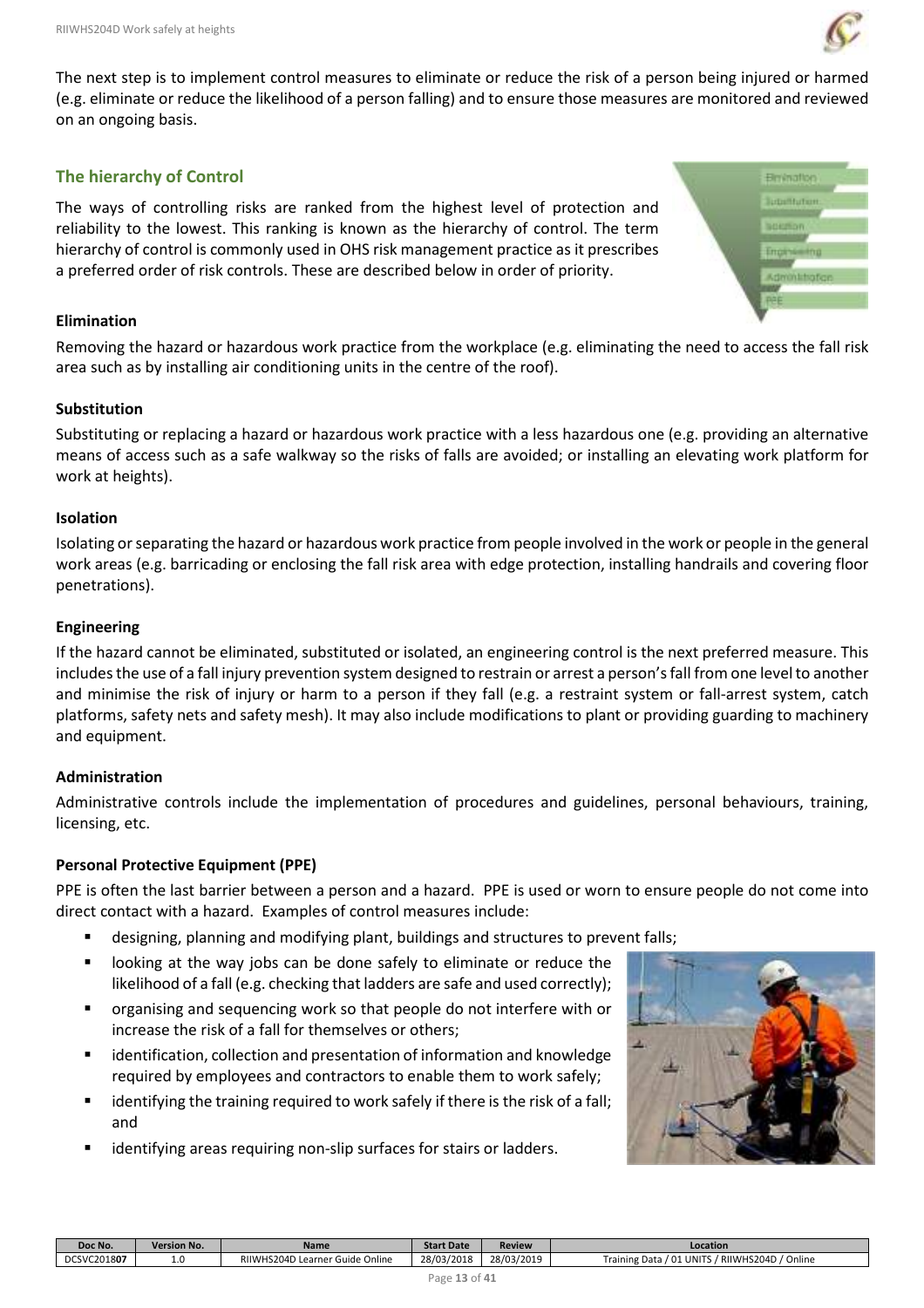### **Review and Monitor**

Deciding on and implementing a risk control measure is not the end of the risk management process. It is important to constantly monitor and review control measures and fall equipment to ensure that they continue to prevent or control exposure to hazards or hazardous work practices, especially if the scope of the work changes, or job conditions change. In undertaking the review, consult workers involved in the work and their work health and safety representatives and consider the following questions:

- Are the control measures working effectively in both their design and operation?
- How effective is the risk assessment process? Are all hazards being identified?
- Are workers actively involved in the risk management process? Are they openly raising health and safety concerns and

reporting problems promptly?

- Have new work methods or new equipment made the job safer?
- Are safety procedures being followed?
- Has instruction and training provided to workers been successful?
- If new legislation or new information becomes

available, does it indicate current controls may no longer be the most effective?

- Is any change planned to any plant or structure that may create a change to the work process?
- Has an incident occurred as a result of work carried out?

If problems are found, go back to any point in the risk management process, review the information and revise any decisions about controls measures.

# **Consulting and Reporting**

To ensure the validity of the risk assessment process and to promote the effectiveness of risk control, it is important to consult with:

- **Industry experts where applicable**
- **Supervisors**
- People involved in the work
- Other work team(s) who may be working in or around the area
- **Any other stakeholders**

### **Safety Systems while Working at Heights**

Depending on the tasks required when working at heights, a range of safety systems should be in place to reduce exposure to hazards. This may include:

- Fall arrest and fall restraint systems
- **Access equipment**
- Perimeter protection equipment

### **Access Equipment**

Access equipment are devices specially designed to help users reach various heights, as well as awkward or hard to reach areas, quickly and safely. Correct use of this equipment may reduce the exposure of personnel to falls from heights.

#### **Signs and Barricades**

Signs and safety barriers should be installed to help reduce the risks from falling objects or when elevated working platforms or ladders are being used. They can also be used to notify all personnel and the public of work at heights taking place. Signage and barricades may include:

- Site safety signage, e.g. temporary warning signs, guide signs.
- **Devices, e.g. flashing lights, hazard markers, message boards.**
- Temporary signage for the benefit of motorists and pedestrians, e.g. traffic and regulatory cones, portable traffic lights and signals, vehicle mounted signs, signals and directions.
- Barricades and fences, e.g. barrier boards, bollards, concrete barriers

| Doc No.       | <b>Version No.</b> | <b>Name</b>                     | <b>Start Date</b> | <b>Review</b> | Location                                       |  |  |
|---------------|--------------------|---------------------------------|-------------------|---------------|------------------------------------------------|--|--|
| DCSVC201807   | 1.0                | RIIWHS204D Learner Guide Online | 28/03/2018        | 28/03/2019    | Training Data / 01 UNITS / RIIWHS204D / Online |  |  |
| Page 14 of 41 |                    |                                 |                   |               |                                                |  |  |



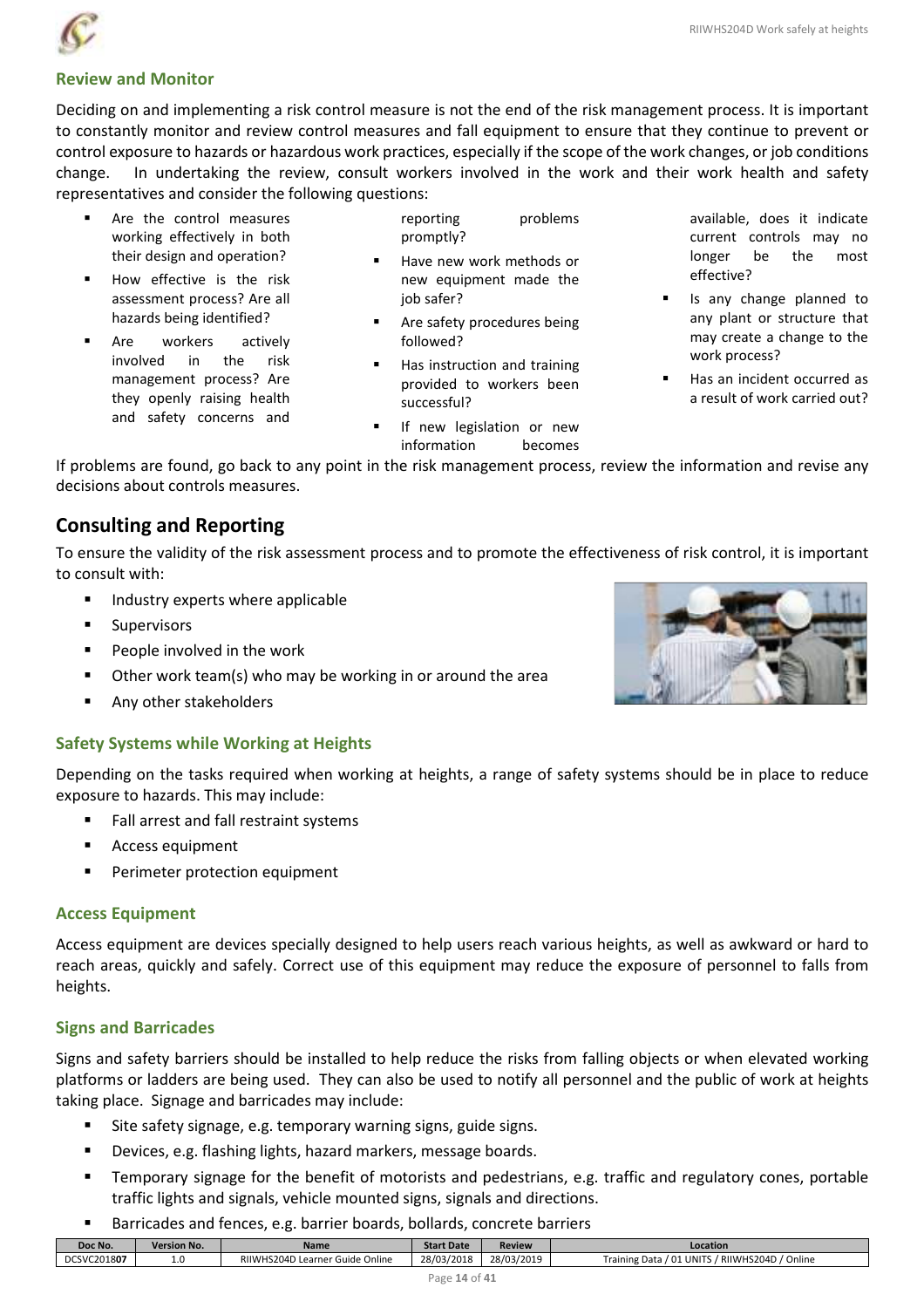

# **Fixed Work Platforms**

Work platforms provide a permanent or temporary surface for people to carry out work.

The platform should be secured against a structure for stability and be installed with an edge protection system. The surface of the working platform should be of a size and strength to safely support the tools, materials and people who may be working on it. The surface should be non-slip, free from trip hazards and traps and of an easily negotiable gradient. Safe access and egress must be provided to the work platform.

The appropriate reference standards for a fixed platform are:

- AS 1657-2013 Fixed platforms, walkways, stairways and ladders Design, construction and installation and for temporary platforms
- AS/NZS 1576 2010 Scaffolding
- AS/NZS 4576 1995 Guidelines for scaffolding

# **Elevating Work Platforms**

Elevating work platforms (EWPs) are available in a variety of types and sizes for most work situations. They are generally of the boom type, scissor lifts and vertical mast. Operators working on a boom type EWP must wear a full body safety harness and anchor fall protection. The harness must be correctly fitted by authorized personnel.

The harness must arrest the fall before the user strikes the ground.

When working from EWP:

- Wear your safety harness correctly and secure your lanyard to the anchor point.
- Do not tie off to any adjacent structure.
- Do not exit the machine at height it is not a replacement for a ladder or scaffold.
- If there is a company approved SWP for heights, double legged lanyards must b must be conducted.

### **NOTE:**

For scissor lifts, wearing of safety harnesses is g

### **Scaffolding**

Scaffolds are erected to provide a temporary work platform for undertaking a variety of tasks. Working platforms on scaffolds are generally rated as light, medium or heavy duty.

'Light duty scaffolding' is scaffolding of up to 225 kg per bay. This is suitable for plastering, painting, electrical work and other light tasks. Platforms must be at least two planks (450 mm) wide.

'Medium duty scaffolding' is scaffolding of up to 450 kg per bay. This is suitable for carpentry and most other general trades work. Platforms should be at least four planks (900 mm) wide.

'Heavy duty scaffolding' is scaffolding of up to 675 kg per bay. This is needed for bricklaying, concreting, demolition and most work tasks involving heavy loads or heavy impact forces. Platforms should be at least five planks (approximately 1100 mm) wide.



| exiting a work platform from<br>e used and a risk assessment |                                                                    |  |
|--------------------------------------------------------------|--------------------------------------------------------------------|--|
|                                                              | enerally not required, but should be subject to a risk assessment. |  |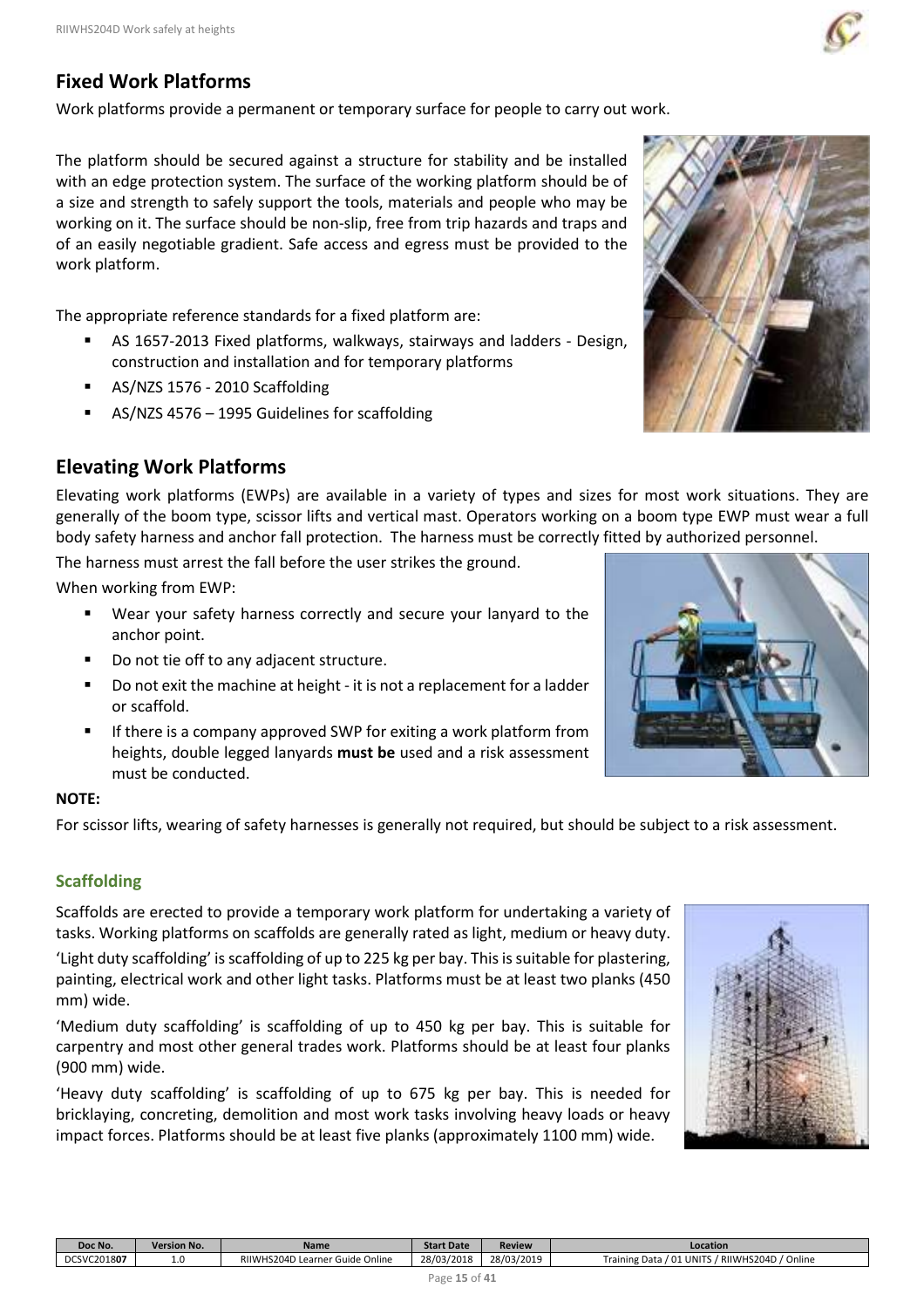

The safety requirements and considerations for use of scaffolding include:

- if scaffolding is to be erected or dismantled at a height exceeding four (4) metres, then it must be erected or dismantled by a certified scaffolder;
- **•** a person must not alter scaffolding without authority from the main contractor;
- **numbile tower frame scaffolds can be used to provide safe working platforms;**
- scaffolding that is incomplete and left unattended should have danger tags and warning signs attached at appropriate locations to prevent use;
- scaffolding exceeding four metres in height should be inspected and tagged by a competent person before use, after any alteration or repair, and at intervals not greater than 30 days;
- safe access to and egress from the scaffold must be provided; and...
- edge protection (guard rails and toe boards) must be provided at every open edge of a work platform.

# **Forklift Work Platforms**

These are used to elevate personnel for various working activities, using the lifting ability of a forklift or similar industrial truck. A work platform is specially designed for mounting on the elevating device of a high lift fork-truck for the purpose of providing a safe working place for personnel.

Many serious accidents and injuries occur when people fail to use a correctly designed work platform, or if they use it in an inappropriate manner. These occur either from falls or being trapped by moving parts of the forklift elevating system. Standing on the forklift tynes, on pallets or in unsuitable stillage's (pallet with a cage), are common causes of falls from height.



The safety requirements and considerations for use of forklift work platforms include:

- Forklift operators must be assessed as competent by a registered assessor or have proof of training/experience.
- The work platform must be secured to the forklift.
- The operator of the forklift must remain seated at the controls of the forklift at all times while personnel are elevated in the work platform.
- No more than two people at once are to be lifted in a work platform.
- **Personnel must remain in the work platform during raising or lowering and must not be moved from place to** place other than for small positional adjustments.
- The load capacity of the platform must not exceed 250 kg (unless the type and design of the forklift is manufactured in accordance with AS 2359:1995 Powered industrial trucks and the appropriate hazard identification and risk assessment has been done).
- If the work platform has an anchor point then a suitable fall restraint system must be used.

| Doc No.     | <b>Version No.</b> | <b>Name</b>                             | <b>Start Date</b> | Review     | Location                                                                                                  |
|-------------|--------------------|-----------------------------------------|-------------------|------------|-----------------------------------------------------------------------------------------------------------|
| DCSVC201807 | ∸                  | RIIWHS204D Learner G<br>Online<br>Guide | 28/03/2018        | 28/03/2019 | / RIIWHS204D<br>Online<br>UNIT <sup>o</sup><br>. n-<br><b>Fraining</b><br>Data<br>ـ ن '<br>$\overline{a}$ |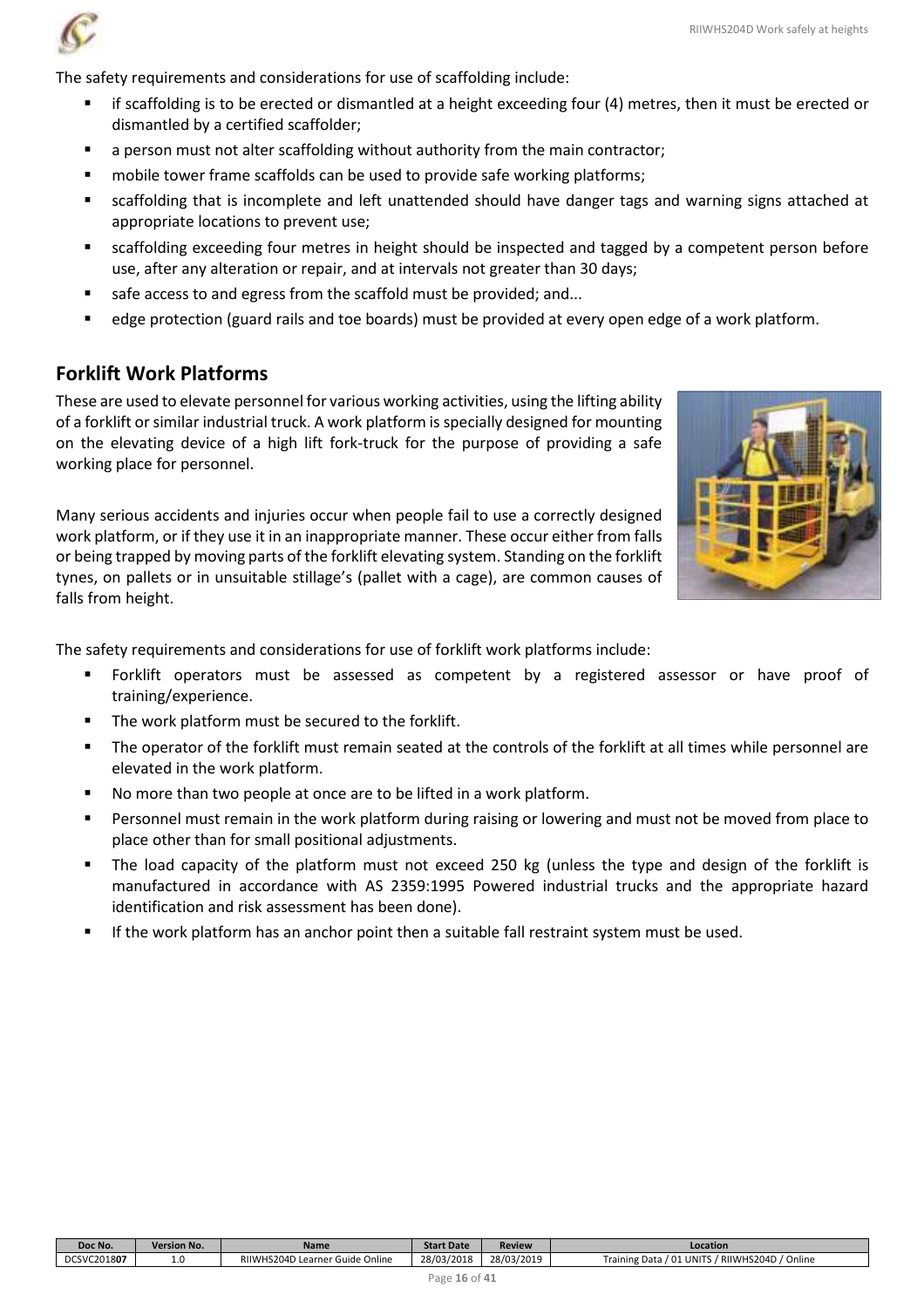# **Work Boxes**

A work box is a personal carrying device designed to be suspended from a crane for the purpose of providing a working area for persons elevated by and working from the box.

The safety requirements and considerations for use of a work box include:

- the work box should not be suspended over persons;
- workers should not enter or leave the workbox when it is elevated unless a risk assessment is conducted (except in an emergency);
- a suitable fall restraint system must be used inside cage at all times;
- **the crane is suitably stabilised at all times while the work box is used;**
- **a** an effective means of communication between any person in the work box and the operator, is provided;
- the lift must be controlled by a licensed competent dogman/rigger; and...
- the operator must remain at the controls of the crane at all times.

# **Ladders**

Ladders are primarily a means of access and egress. Many falls take place when people are working from ladders. In addition, when using a ladder:

- the working width and movement is limited
- the time involved in moving and setting up ladders is often underestimated when planning work
- the working position on ladders is often uncomfortable (the need to stretch sideways, work above shoulder height and stand on narrow rungs for a long time) and may cause musculoskeletal disorders.

For these reasons, you should consider whether an elevating work platform or scaffolding would be safer and more efficient.

### **Portable Ladders**

Portable ladders should be used as a means of access to or egress At least 1 m overhang from a work area and not used as a platform.

Part 6.3, Subdivision 3 Ladders and platforms supported by ladders of the WHSR 2011 states that if at a workplace, a person uses either a single or extension ladder, then the person must ensure that the ladder*:* 

- Is placed so that the distance from the ladder base to the base of the support wall is about ¼ of the working length of the ladder
- Is located on a firm footing, at least 2 hands and 1 foot, or 2 feet and 1 hand.
- Is secured into position so as to prevent slipping and sideways movement
- If being used to approach a working platform, protrudes at least 1m beyond the landing for the working platform.







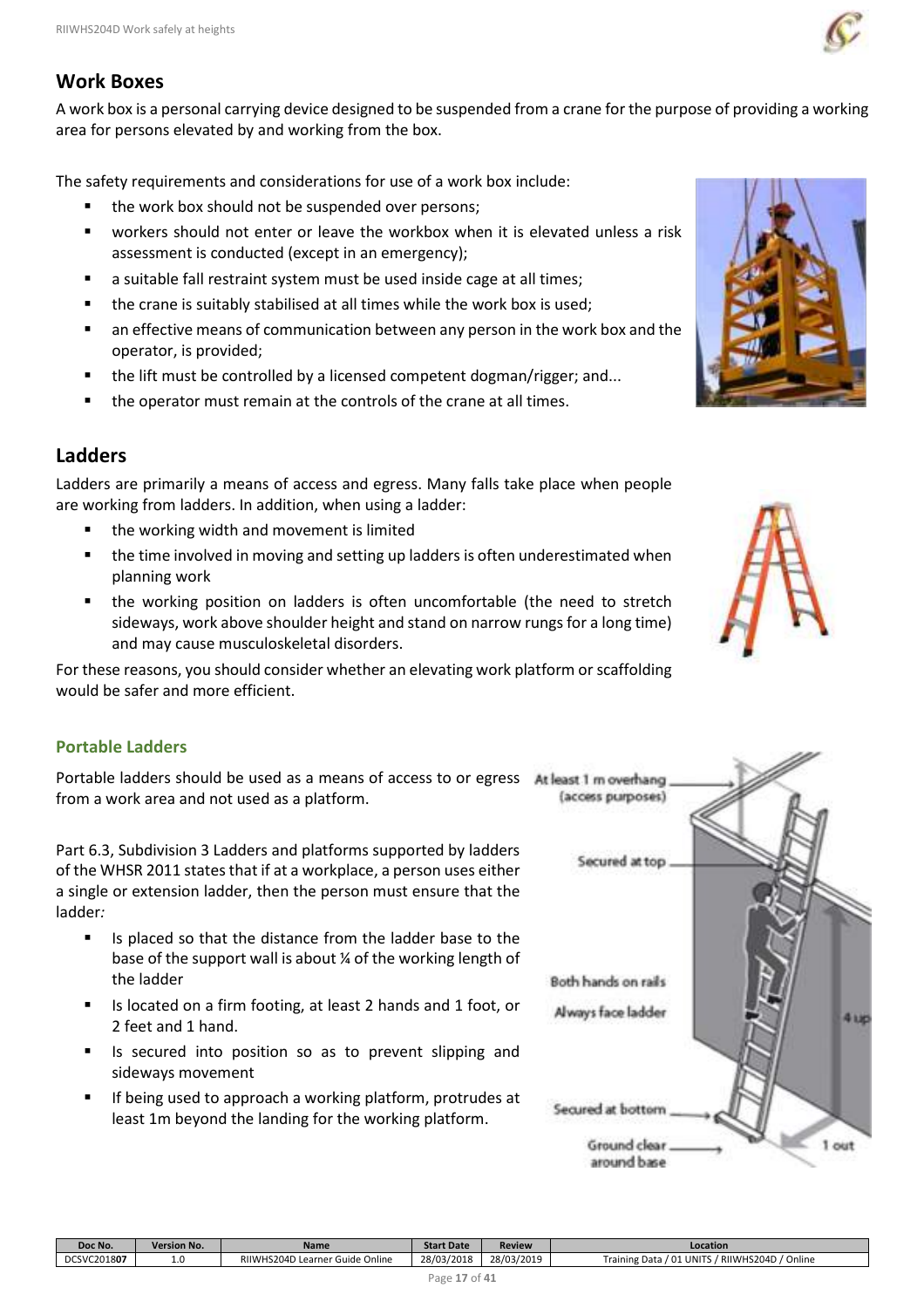

In addition, when using a portable ladder, consideration should be given to:

- Choosing the type of ladder appropriate to the task (all portable ladders must comply with the appropriate Australian Standard)
- Wearing slip resistant shoes
- When a person is stepping from the ladder, ensure that they have a firm and level work platform, free from obstructions to step onto
- Ensuring the ladder is not too close or too far from the support structure. The ratio is  $1 4$  (e.g. the distance between the ladder base and the supporting structure should be about 1m for every 4m of working ladder height)
- Securing the ladder against displacement or having another person hold the base of the ladder
- Making sure all locking devices on the ladder are secure
- Using a fall arrest system if there is likelihood of a free fall
- Ensuring that metal or wire bound ladders are never used close to energised power lines
- Ensuring the ladder is in good condition

### **Fixed Ladders**

Fixed ladders are vertical or near vertical ladders fixed to a structure. Rung ladders should have ladder cages or persons using the ladder should use fall-arrest systems. A ladder cage or fall-arrest system must be provided if a person can fall more than 6m.

### **Perimeter Protection**

Physical barriers are the preferred method of preventing a person from falling from height and are a method of isolation. Examples of physical barriers include:

- edge protection systems
- **F** fall protection covers

### **Edge Protection Systems**

Edge protection systems are barriers erected around the edge of a building, structure or hole. Edge protection should consist of guard rails, solid balustrades or other structural components, for example wire mesh supported by posts and provided with a reinforced top edge.

Guard rails may be used to provide effective fall prevention:

- at the edges of roofs
- at the edges of mezzanine floors, walkways, stairways, ramps and landings
- on top of plant and structures where access is required
- **F** around openings in floor and roof structures
- **a** at the edges of shafts, pits and other excavations

Permanent guard rails should incorporate a top rail 900mm to 1100mm above the working surface and a mid-rail and a toe board.

Before using a guard rail system you should check that it will be adequate for the potential loads. The required load resistance will depend on the momentum of a falling person. For example, the momentum of a person falling from a pitched roof will increase as the pitch (or angle) of the roof increases.



| (0.1) | Doc No.     | <b>Version No.</b> | <b>Name</b>                              | <b>Start Date</b> | <b>Review</b> | Location                                                      |
|-------|-------------|--------------------|------------------------------------------|-------------------|---------------|---------------------------------------------------------------|
|       | DCSVC201807 | <b>L.U</b>         | RIIWHS204D Le<br>Guide Online<br>Learner | 28/03/2018        | 28/03/2019    | RIIWHS204D<br>01 UNITS<br>' Online<br>Data<br><b>Training</b> |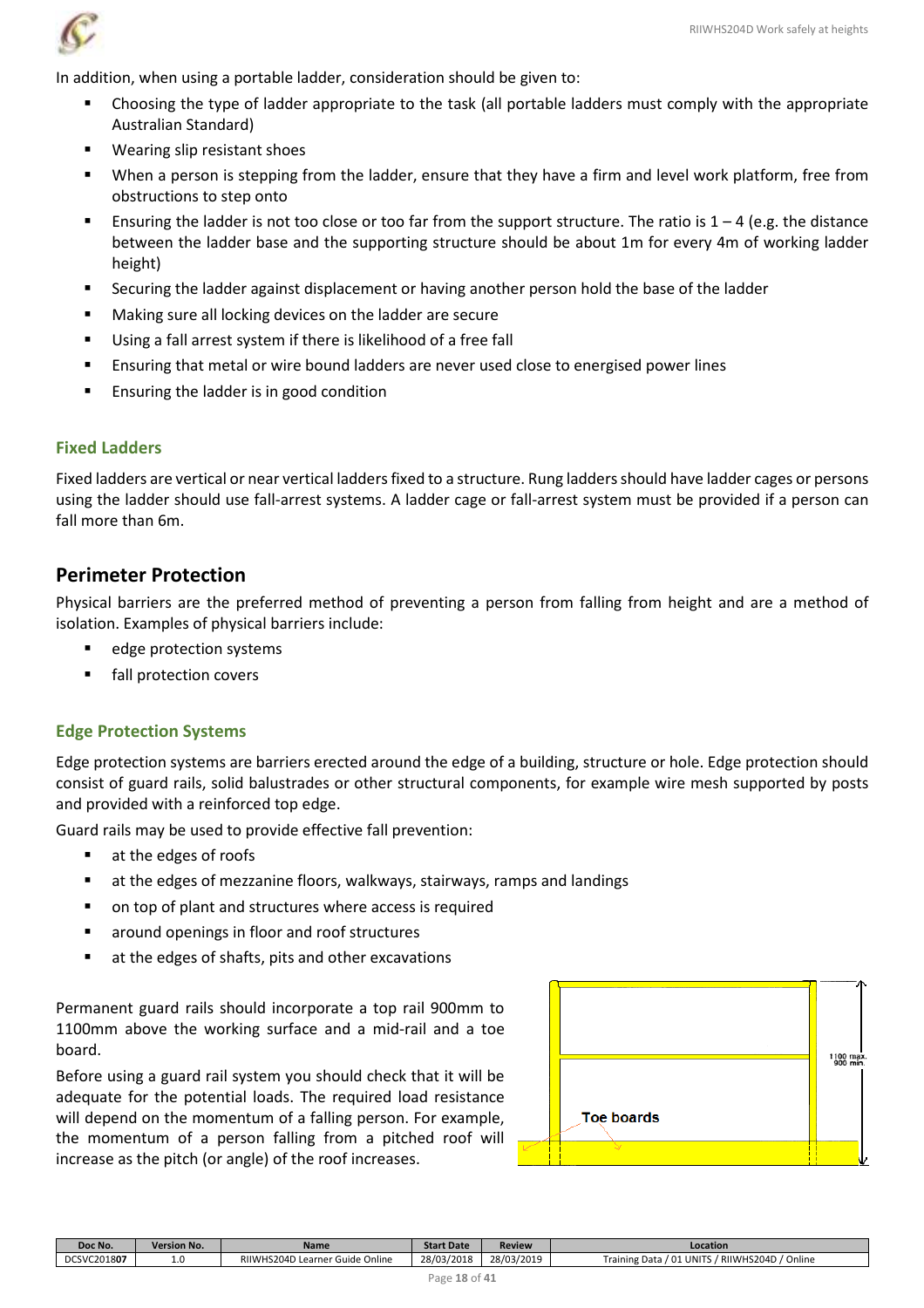

### **Fall Protection Covers**

Holes, penetrations and openings through which a person could fall should be made safe immediately after being formed. Fall protection covers are a protective structure placed over holes and openings to prevent falls.

All holes and openings (other than a lift well, stairwell or vehicle inspection pit) with dimensions greater than 200 mm x 200 mm, but less than 2 metres x 2 metres or with a diameter greater than 200 mm but less than 2 metres, must be protected.

A cover should be capable of supporting the impact of a person falling onto it. Fall protection covers are usually sheeted with:

- solid sheeting (timber, plywood or metal) or
- mesh.

Holes or openings covered with wire mesh should not be used as a working platform. All covers should be securely fixed around the hole.

Signs should also be attached to the cover to warn people that there is a hole underneath.

### **Other Fall Protection System**

Catch platforms and safety nets should only be used where it is not possible to provide any more reliable means of fall protection such as physical barriers or personal protection systems.

### **Catch Platforms**

A catch platform is a temporary platform located below a work area to catch a worker in the event of a fall. The platform should be of robust construction and designed to withstand the maximum potential impact load. Scaffolding components may be used to construct fixed and mobile catch platforms.

Catch platforms should:

- incorporate a fully planked-out deck;
- be positioned so the deck extends at least two metres beyond all unprotected edges of the work area, except where extended guard railing is fitted to the catch platform; be positioned as close as possible to the underside of the work area—the distance a person could fall before landing on the catch platform should be no more than one metre; and
- always be used with an adequate form of edge protection.

# **Safety Nets**

Safety nets can provide a satisfactory means of protection while allowing workers maximum freedom of movement. A safety net must be installed as close as possible to the underside of the work area, but not in contact with the surface. They should not be used to enter or exit a work area or as a working platform.

| Doc No.     | <b>Version No.</b> | Name                            | <b>Start Date</b> | Review     | Location                                                        |
|-------------|--------------------|---------------------------------|-------------------|------------|-----------------------------------------------------------------|
| DCSVC201807 | ∸∙<br>$\sim$       | RIIWHS204D Learner Guide Online | 28/03/2018        | 28/03/2019 | RIIWHS204D<br>/ Online<br><b>J1 UNITS</b><br>Training Data<br>. |

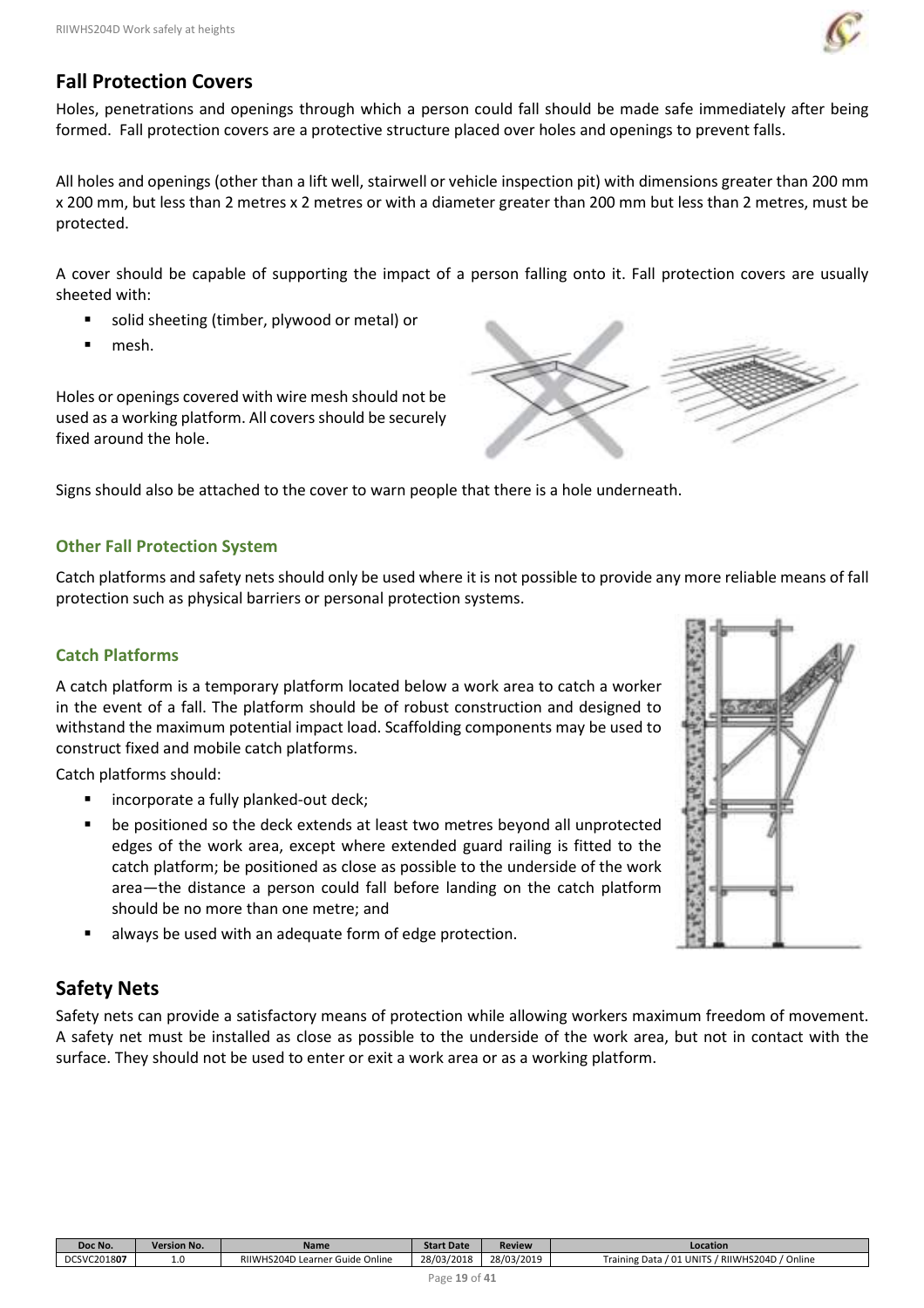

If safety nets are used, you should ensure that:

- safety nets are securely anchored before any work starts;
- safety nets are constructed of material strong enough to catch a falling person or object;
- safety nets are hung as close as is practicable to the underside of the working area, but no more than two metres below the working area;
- perimeter safety nets used where there is no edge protection extend at least 2.5 metres beyond the leading edge of the working area ;
- the safety net has sufficient tension and clearance to prevent a falling person contacting any surface or structure below the net;
- material is not allowed to accumulate in suspended safety nets;
- no welding or oxy cutting is performed above safety nets;
- safety nets are inspected, particularly after installation, relocation or repair; and
- safety nets are stored correctly in dry, shaded areas with good air circulation.



### **Use of Tools and Equipment at Height**

There is a significant possibility of dropped tools and objects any time whilst handling tools at height. Dropped tools can do harm to people, damage to machinery as well as generate costs associated with lost production time.

Some typical examples of the consequences associated with dropping tools and objects shows the likely-hood of injuries or even death from falling objects, relative to the mass as well as height from which a drop occurs:

- A bolt dropped from 23 metres is equivalent to being dropped from the 6th floor of a building. The actual speed attained is 80kph on impact. The bolt achieves a mass impact weight of 49.5kgs at this time, potentially resulting in a fatal injury, even though struck on the head whilst wearing a hard hat.
- A screwdriver dropped from 14 metres is equivalent to being dropped from the 4th floor of a building. The velocity attained is 61kph on impact. The screwdriver achieves a mass impact weight of 73.5kgs at this time, potentially causing a fatal injury, even though hit on the head whilst wearing a hard hat.
- A claw hammer dropped from 6 metres is equivalent to being dropped from the 2nd floor of a building. The speed attained is 39kph on impact. The claw hammer achieves a mass impact weight of 117kgs at this point, potentially resulting in a fatal injury, even if struck on the head whilst wearing a hard hat.

This is a guide only and in reality, even a light-weight object dropped from a significant height may well turn out to be fatal.



- Before beginning any type of task, think about the possibility of dropped tools and objects:
- **Do not carry materials and tools by hand when climbing.**
- Any tools used at height must be anchored against falling (lanyards, tethers, etc.).
- Wrist straps must only be put into use if they give protection against injury due to de gloving.
- Put in place barriers under the work area and make sure the actual extent of the barrier area is appropriate to the work being done at height.

| Doc No.     | <b>Version No.</b> | Name                                    | <b>Start Date</b> | <b>Review</b> | Location                                                         |
|-------------|--------------------|-----------------------------------------|-------------------|---------------|------------------------------------------------------------------|
| DCSVC201807 |                    | Online<br>RIIWHS204D Learner G<br>Guide | 28/03/2018        | 28/03/2019    | ' Online<br>Training L<br>/ RIIWHS204D<br>UNITS<br>∕ ^ `<br>Data |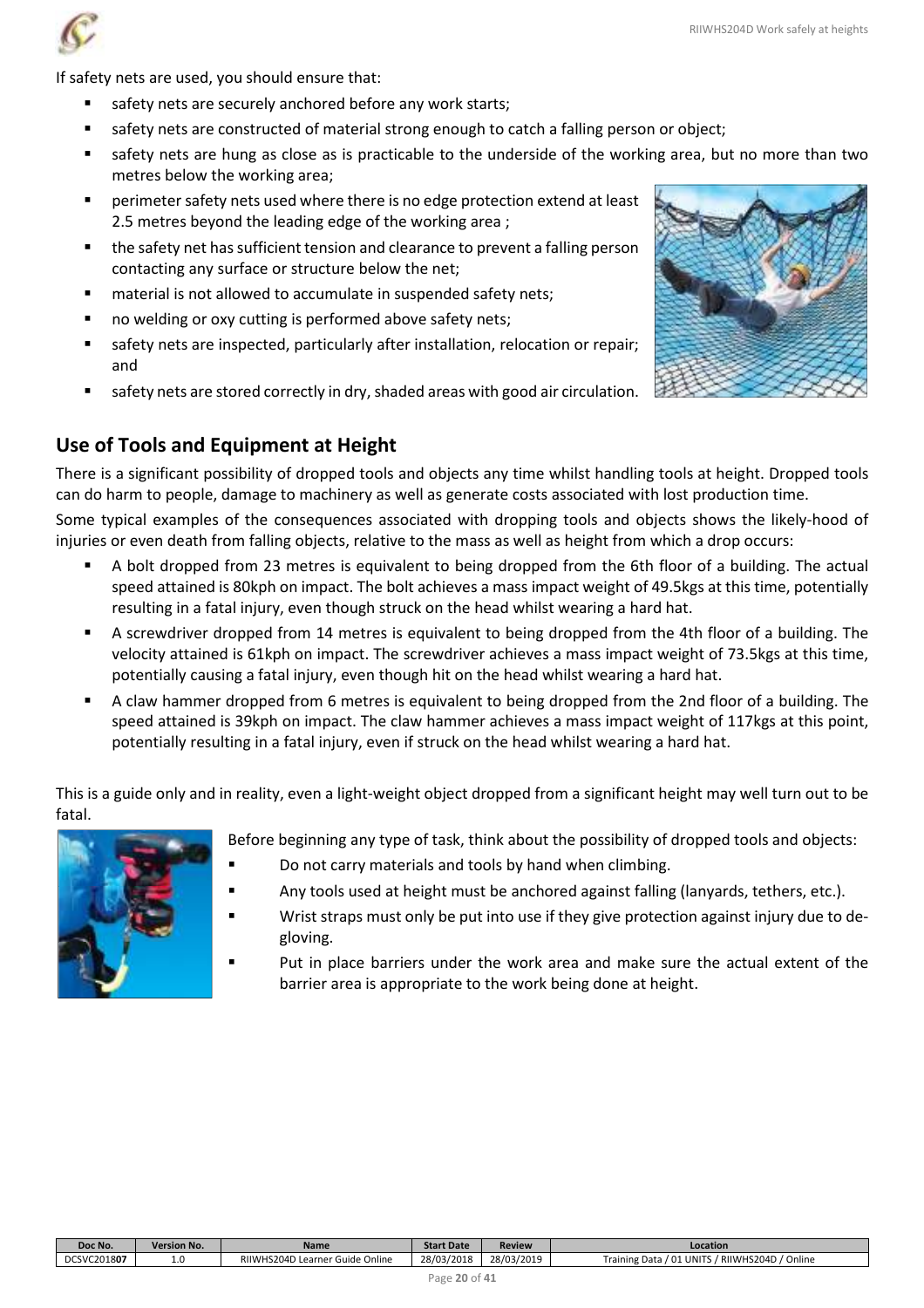

# **Personal Fall Protection**

# **Introduction**

Systems of work and equipment that secure a person to a building or structure are known as personal fall protection. Personal fall protection systems should be used to minimise the risk of:

- a person falling from a height (fall restraint system)
- injury to a person after they have fallen from height (fall-arrest system).

Personal fall protection may be required to be used in conjunction with other fall protection systems. The use of these systems requires appropriate training to ensure the equipment is worn, attached and used in the correct way

# **Fall Restraint vs. Fall Arrest**

Fall restraint and fall arrest are not interchangeable terms. They are two very different and separate categories in the fall protection area of safety. Basically, a fall restraint system prevents workers from reaching a hazard, while a fall arrest system allows workers to reach a hazard and then protects them if they should fall.

Review the images below, and decide whether the protection pictured is fall restraint or fall arrest:





# **Fall Restraint Systems**

A fall restraint system (also known as a travel restraint system) controls a person's movement by physically preventing the person reaching a position at which there is a risk of a fall. This type of personal fall protection system is preferred over those that arrest a person after they have fallen.

Generally, the system consists of a safety belt or harness that is connected by a lanyard to a suitable anchorage point or static line. The system must be set up to prevent the wearer from reaching the edge. Fall protection equipment and materials should be checked periodically throughout tasks to check and cater for compliance, any unnecessary or uncontrolled movement and to make sure it is always safely secured.

| Doc No.     | <b>Version No.</b> | <b>Name</b>                                         | <b>Start Date</b> | <b>Review</b> | Location                                                   |
|-------------|--------------------|-----------------------------------------------------|-------------------|---------------|------------------------------------------------------------|
| DCSVC201807 | ⊥∙∪                | Online<br>RIIWHS204D<br>Guide<br>. Learner <b>1</b> | 28/03/2018        | 28/03/2019    | RIIWHS204D<br>' Online<br>01 UNIT!<br><b>Training Data</b> |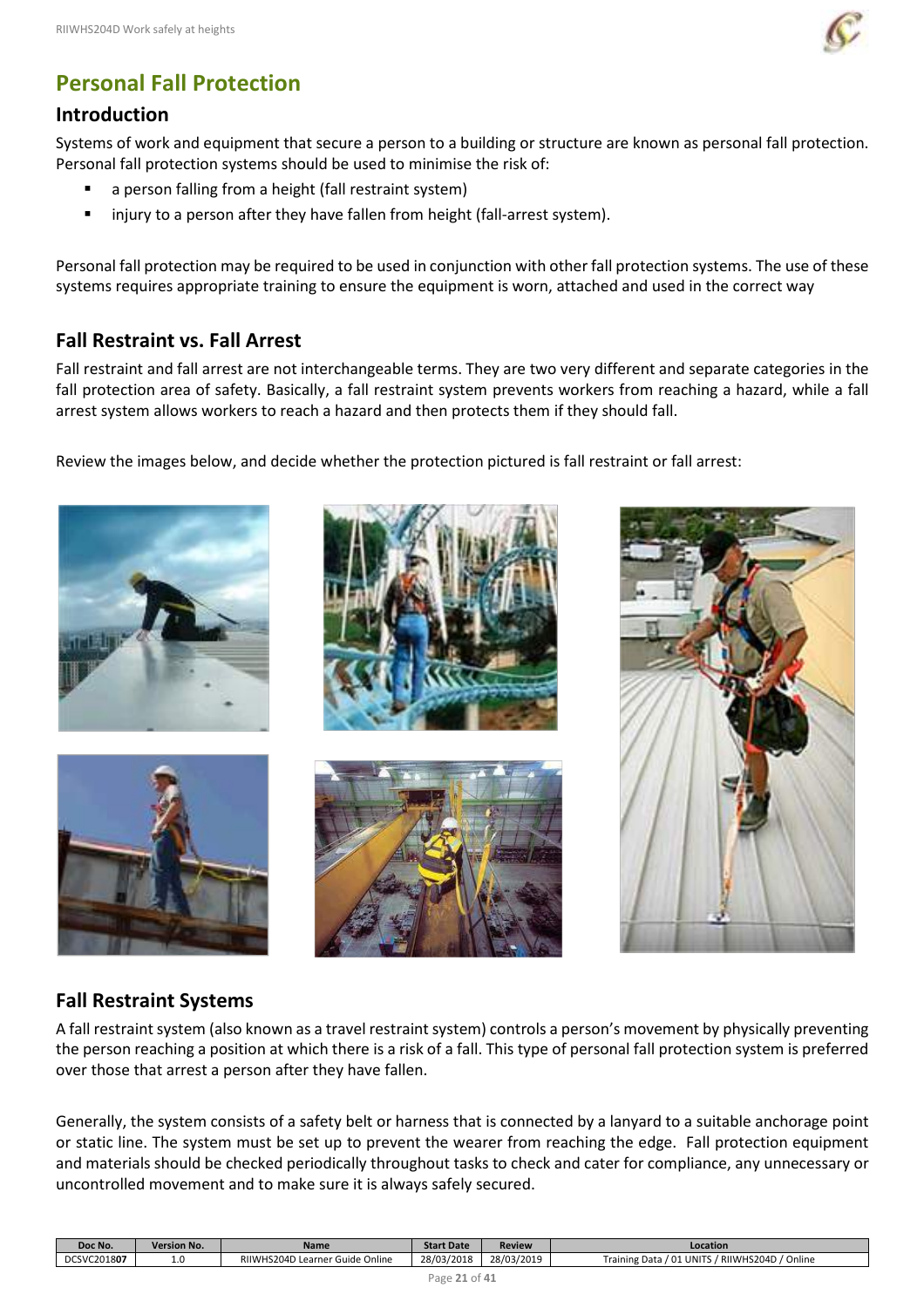Where a temporary roof anchor is used as an anchorage for a travel restraint system, it must be installed in accordance with the manufacturer's or designer's instructions. The roof or other building component to which an anchor will be attached must be checked by a competent person to verify that it is suitable for supporting the anchor. The anchorage points must be capable of taking the load. Refer to AS/NZS 1891.2 Industrial fall-arrest systems and devices - Horizontal lifeline and rail systems for the anchorage force required.



It is preferable that travel restraint systems are used in conjunction with other fall prevention methods, such as guardrails, safety nets and catch platforms.

### **Restraint System Set-up and Use**

Generally, the system consists of a safety belt or harness that is connected by a lanyard to a suitable anchorage point or static line. The system must be set up to prevent the wearer from reaching the edge.

A restraint system is suitable for use where:

- the user can maintain secure footing without having to tension the restraint line and without the aid of any other hand hold or lateral support. When deciding whether secure footing can be maintained, consider:
- the slope of the surface;
- the supporting material type; and
- the surface texture of the surface and whether it is likely to be wet, oily or otherwise slippery;
- the static lines are fitted with an industrial shock absorber when required; and
- the restraint system conforms to the AS/NZS 1891 series.



### **Use of a Fall Arrest System instead of a Restraint System**

A fall-arrest system should be used instead of a restraint system if any of the following situations apply:

- the user can reach a position where a fall is possible;
- the user has a restraint line that can be adjusted in length so that a free fall position can be reached;
- there is a danger of the user falling through the surface (e.g. brittle roofing material);
- the slope is over 15o; or
- there is any other reasonably likely misuse of the system which could lead to a free fall.

| Doc No.     | <b>Version No.</b> | <b>Name</b>                        | <b>Start Date</b> | <b>Review</b> | Location                                                  |
|-------------|--------------------|------------------------------------|-------------------|---------------|-----------------------------------------------------------|
| DCSVC201807 | <b>L.U</b>         | Online<br>RIIWHS204D Learner Guide | 28/03/2018        | 28/03/2019    | ' Online<br>/ 01 UNITS<br>/ RIIWHS204D<br>Training Data / |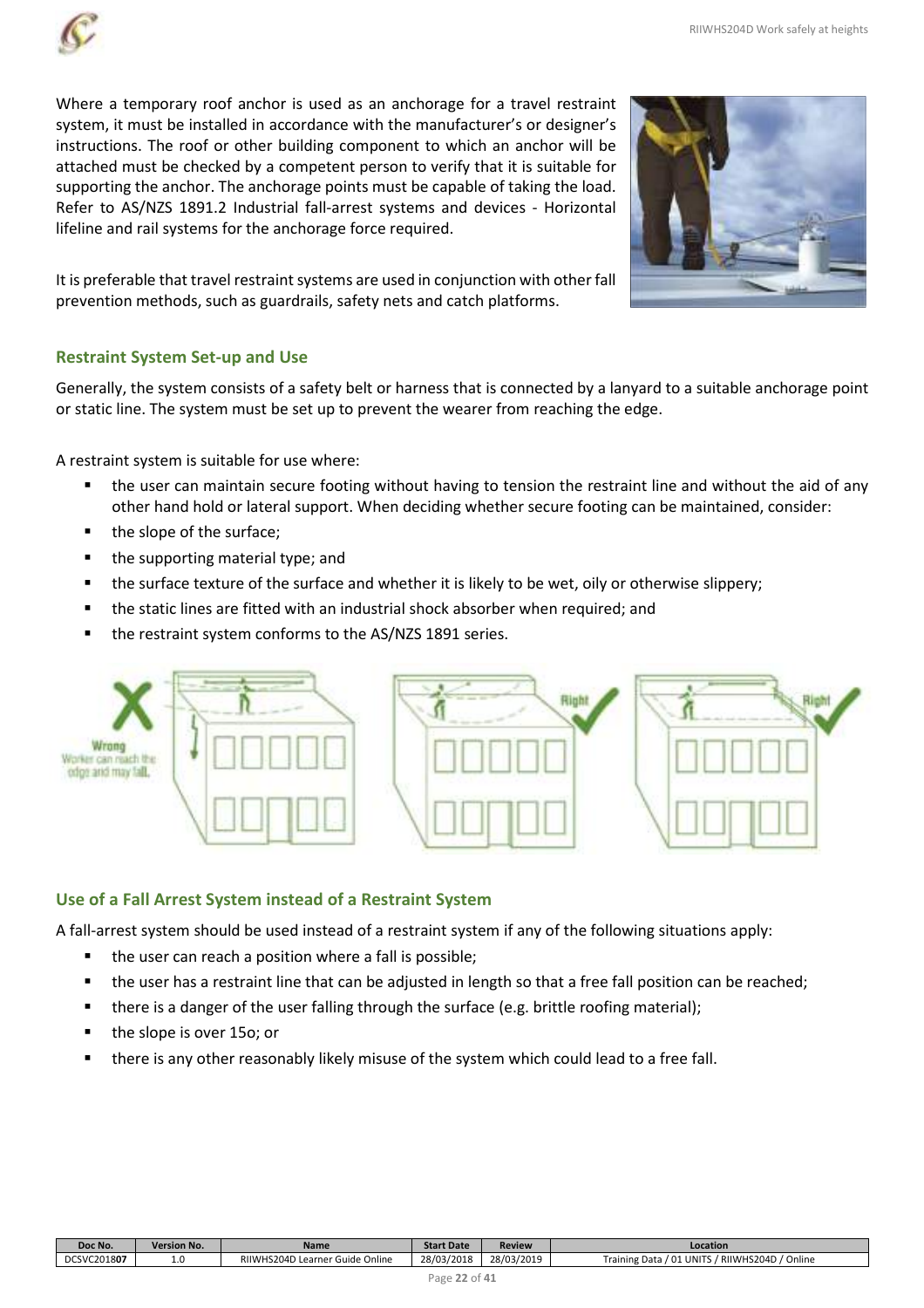# **Fall Arrest Systems**

A fall-arrest system is intended to safely stop a worker falling an uncontrolled distance and reduce the impact of the fall. This system must only be used if it is not reasonably practicable to use higher level controls or if higher level controls might not be fully effective in preventing a fall on their own.

Key safety considerations in using fall arrest systems are:

- the correct selection, installation and use of the equipment;
- that the equipment and anchorages are designed, manufactured and installed to be capable of withstanding the force applied to them as a result of a person's fall;
- that the system is designed and installed so that the person travels the shortest possible distance before having the fall stopped;
- that workers using a fall-arrest system wear adequate head protection to protect them in the event of a fall; and
- that if the equipment has been used to arrest a fall it is not used again until it has been inspected and certified by a competent person as safe to use.

An important factor in the safe use of a fall-arrest system is to reduce the free fall distance as far as possible. Correctly installed fall-arrest equipment will only safely arrest a fall if there are no obstructions in the fall path. The longer the free fall distance, the greater the risk of the person hitting obstructions.

Before a fall-arrest system is used, the work area should be inspected to ensure there are no obstructions in the potential fall path.

Any obstruction should be removed from the fall path area.

Individual fall-arrest systems are designed to arrest an accidental fall and consist of some or all of the following:

- **anchorages**
- **I** lifelines
- inertia reel
- lanyard that will not allow a person to fall more than two metres
- retractable lifelines
- rope grabs
- wire grabs
- shock absorbers both personal and industrial
- harness
- karabiners (double or triple action to prevent rollout)

**Doc No. | Version No. | Name Name Start Date | Review | Start Date | Review | Start Date | Review | Name Start D** DCSVC2018**07** 1.0 RIIWHS204D Learner Guide Online 28/03/2018 28/03/2019 Training Data / 01 UNITS / RIIWHS204D / Online

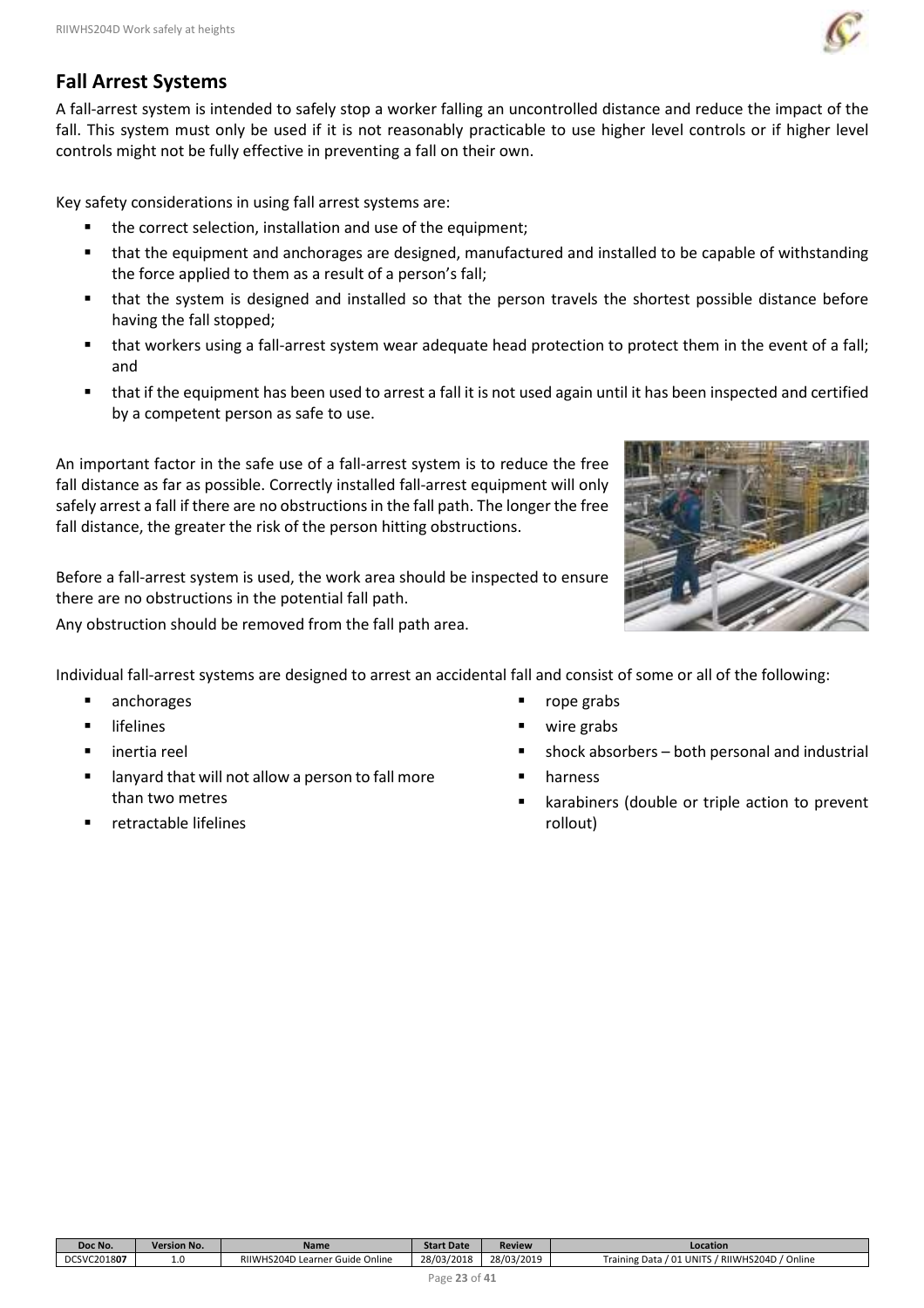

### **The A B C D E of Fall Protection**

|  |  |  | The A, B, C, D, E of fall protection covers the fundamental requirements of every personal fall protection system. |  |  |
|--|--|--|--------------------------------------------------------------------------------------------------------------------|--|--|
|  |  |  |                                                                                                                    |  |  |

| Anchorage                    | Anchorage provides a secure point of attachment (to an existing structure) for the<br>fall arrest system. Anchorage devices can be permanent or temporary and vary to<br>suit the type of structure available.                                                                                                                                                                                        |
|------------------------------|-------------------------------------------------------------------------------------------------------------------------------------------------------------------------------------------------------------------------------------------------------------------------------------------------------------------------------------------------------------------------------------------------------|
| <b>Body Harness</b>          | Full body harnesses connect the worker to the fall arrest system. They are specially<br>designed to protect the worker against serious injury in the event of a fall whilst<br>also remaining comfortable to wear.                                                                                                                                                                                    |
| <b>Connectors</b>            | Connectors are devices that connect the full body harness to the anchorage<br>system. They can be single products or multiple devices working together.                                                                                                                                                                                                                                               |
| <b>Deceleration</b>          | A decelerator is fitted between the anchor point and the full body harness. This<br>device must limit the forces on the body to a maximum of 6kN in the event of a<br>fall. Decelerators are built into many self-retracting lifelines and take the form of<br>tear webbing absorbers in lanyards.                                                                                                    |
| <b>Emergency Rescue Plan</b> | Steps A, B, C and D reduce the chance of a fall, however once a fall occurs, it is<br>equally important to deal with the next potential hazard - suspension trauma. To<br>avoid this potentially lethal condition, it is important to be rescued within 15<br>minutes of the fall. Have a rescue plan in place that allows escape in a much<br>shorter time and practice rescue techniques regularly. |

# **Anchorage**

Anchorage means an anchor point for a fall injury prevention system (i.e. the means for attaching a lanyard, lifeline or other components of the system to a secure point).

It's important to remember that fall protection is only as good as its anchorage. It doesn't matter how well trained personnel are, how good the equipment is, or whether or not the employee tied off correctly. If the anchor point fails nothing in the system will work.

Anchor points should be located so that a lanyard of the system can be attached to it before the person using the system moves into a position where the person could fall.



### **Selection of Anchor Points**

All anchor points for personal fall arrest and positioning systems must meet minimum structural requirements.

Section 3 of *AS 1891.4, Industrial fall arrest systems and devices - Selection, use and maintenance,* states that single point anchors for fall arrest systems to be used by one person should be designed for a load of 15kN (1500kg). If two people are likely to use the same anchor point at the same time it must be capable of withstanding a load of 21kN (2100kg).

The Standard further states that more than two people are not permitted to use the same anchor point at the same time. However, more than two people may use a horizontal lifeline at the same time, if this is within the manufacturer's specifications.

Anchor points can vary from single points to straps around suitable beams or to the more sophisticated static line. They can also be on davit arms or tripods for confined space and rescue work.

All anchorages should be tested and approved by a competent person before use - a visual inspection may not reveal the structural integrity of the anchor point (i.e. the bolt may have failed below the concrete surface).

Permanent handrails or part thereof, including EWP & scissor lifts, are **not** acceptable anchor points.

| Doc No.     | <b>Version No.</b> | Name                                  | <b>Start Date</b> | Review     | Location                                                |
|-------------|--------------------|---------------------------------------|-------------------|------------|---------------------------------------------------------|
| DCSVC201807 |                    | Online<br>RIIWHS204D Learner<br>Guide | 28/03/2018        | 28/03/2019 | ' Online<br>' 01 UNITS<br>RIIWHS204D<br>Training Data / |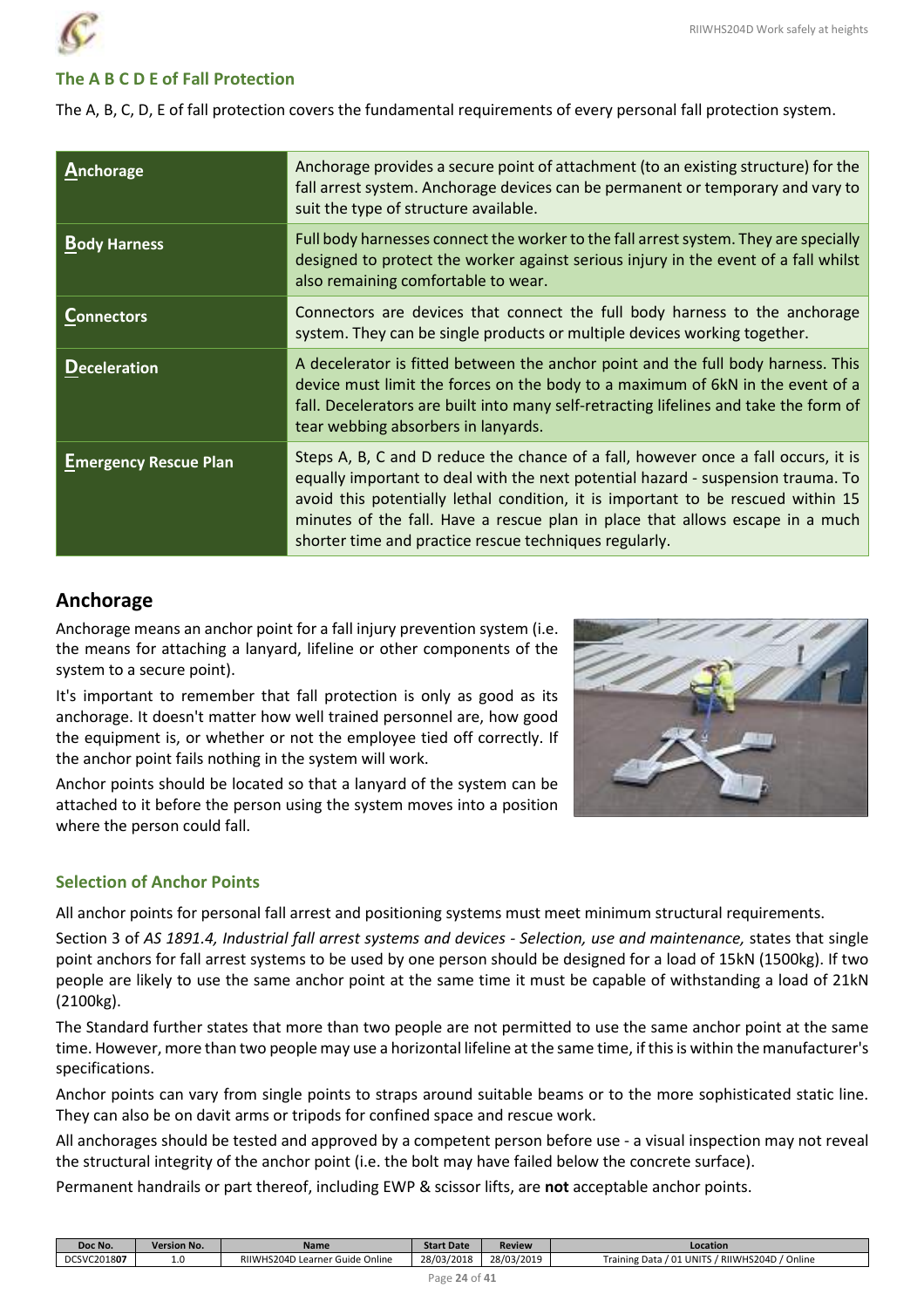# **Static Lines**

Static lines are horizontal lifelines, generally constructed from steel wire rope, to which lanyards are usually connected.

Important points to consider when using a static line include:

- **E** length of the system (maximum 100m)
- length between immediate supports (maximum 10m)
- number of people hooked on
- **EXEC** length of lanyard of the user
- distance below the user (= height of person + sag factor + length of lanyard + length of shock absorber once deployed)

#### **Inspection of Anchor Points**

Employers must ensure that a permanently fixed anchorage is inspected by a competent person and it is regularly inspected, at not less than six month intervals, if it is permanently fixed and in regular use.

If a permanently fixed anchorage is not in regular use, it must be inspected before it is used.

When the competent person doing an inspection assesses the anchorage as being impaired, the employer must ensure that:

- the anchorage is not used and is tagged to indicate it is not to be used; and
- the repaired anchorage is not used until it is inspected by a competent person who can confirm that it is safe to use.

All anchorages should be visibly checked by the user prior to use.

#### **Permanent vs. Temporary Anchor Points**

The minimum structural requirements for permanent and temporary anchorage points are identical. The key issue to remember, whether permanent or temporary, is that the anchor point should not degrade over the expected lifetime. All anchor points must be designed to maintain the minimum strength required over their lifetime.



Beam Clamp Beam Strap









Engineered Permanent Anchor Point

| Doc No.     | <b>Version No.</b> | <b>Name</b>                     | <b>Start Date</b> | <b>Review</b> | Location                                            |  |
|-------------|--------------------|---------------------------------|-------------------|---------------|-----------------------------------------------------|--|
| DCSVC201807 | 1.0                | RIIWHS204D Learner Guide Online | 28/03/2018        | 28/03/2019    | Training Data / 01 UNITS / RIIWHS204D /<br>' Online |  |



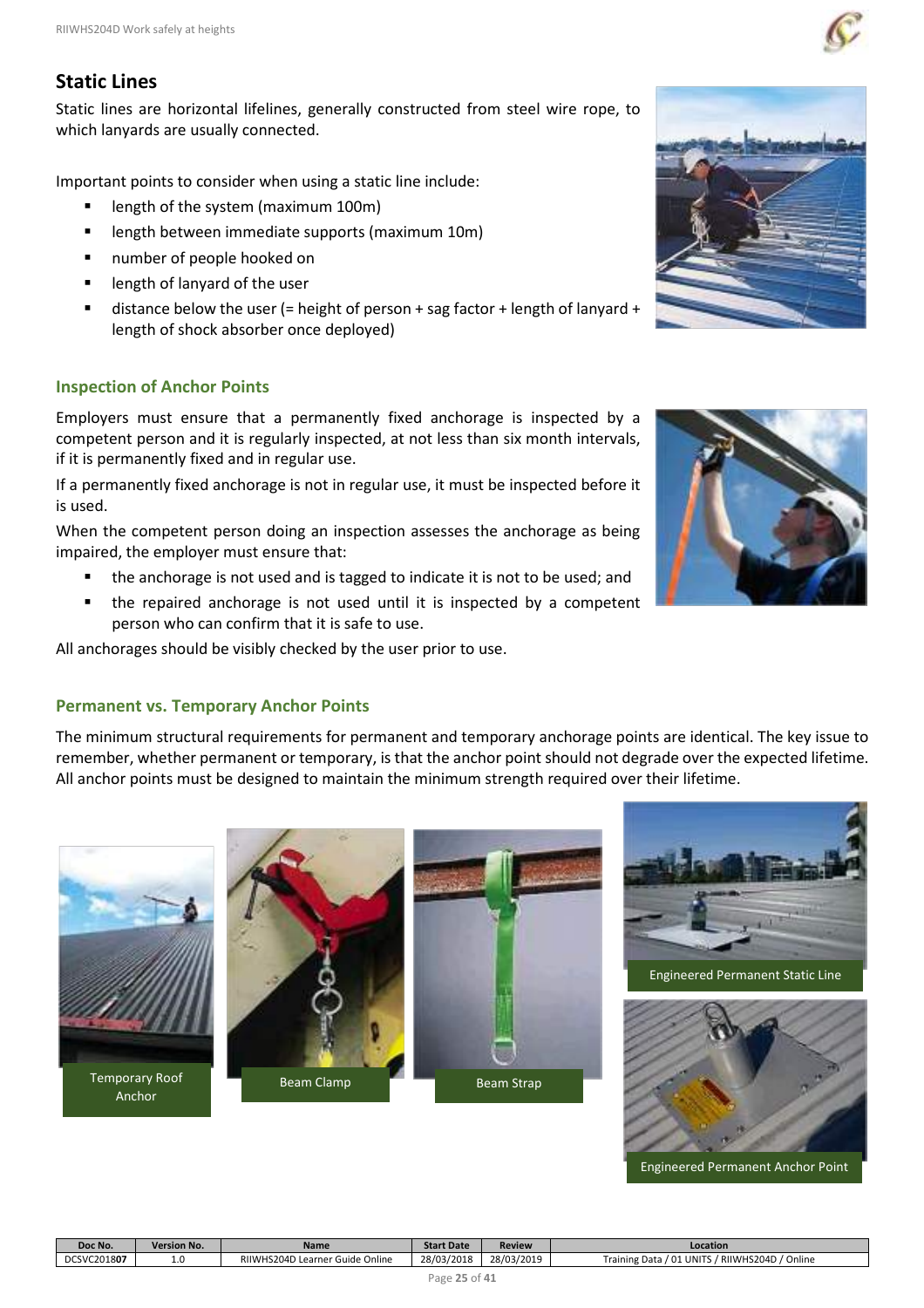

### **Body Harness**

A full body safety harness is a key part of an active fall arrest system. The harness serves two purposes, first, distributing fall forces safely across a worker's body in the event of a free fall, and second, providing freedom of movement sufficient to allow the worker to effectively perform his or her job. When properly used, the full body design contains the human torso and aids in keeping it upright during a fall event. A full body harness must be work when working in an elevated work platform.

#### **Key components of a harness**

Full body safety harnesses are manufactured from different types of fabric webbing that are sewn together to into various configurations or straps. Common harness webbing fabrics include nylon and polyester. Specialty fabrics like Kevlar are used for harnesses used in hazardous applications like welding and arc flash environments.

The harness straps are tightened to the body by buckles. Common harness buckles include tongue, mating and quick connect. A standard full body harness has straps and buckles that tighten around the shoulders, legs, and chest.

Full body safety harnesses are also designed with one or more attachment points. The attachment point can be a critical fall arrest system link like a back D-ring, or it can be a keeper for a lanyard that's not in use. Attachment points are sewn into the harness webbing and can be made of stamped or forged metal, or plastic. The location of the attachment point is dependent upon the type of harness and what application it will be used in.







**Tongue Buckle Mating Buckle Mating Buckle Quick Connect Buckle** 

Standard fall arrest harnesses provide a single D-ring attachment on the back.

This allows for attachment of a fall arrest lanyard, and helps to keep the body upright during a fall event. Harnesses used in work positioning are designed with side D-rings which allow for easy attachment of positioning lanyards.

Harnesses used in vertical fall protection systems allow for a guided fall arrester to be connected to a front D-ring. Some harnesses also have shoulder d-rings or webbed attachment points which are primarily used for lifting and lowering individuals, such as in confined space and rescue applications.







**Back D-Ring Side D-Rings** 



**Front D-Ring Shoulder D-Rings** 

| Doc No.     | <b>Version No.</b> | Name                                 | <b>Start Date</b> | <b>Review</b> | Location                                                                          |
|-------------|--------------------|--------------------------------------|-------------------|---------------|-----------------------------------------------------------------------------------|
| DCSVC201807 | ⊥∙∪                | RIIWHS204D Learner G<br>Guide Online | 28/03/2018        | 28/03/2019    | ' Online<br>/ RIIWHS204D<br><b>1 UNITS</b><br>$\mathbf{A}$<br>Fraining Data<br>υ⊥ |
|             |                    |                                      | $-$<br>$-$        | .             |                                                                                   |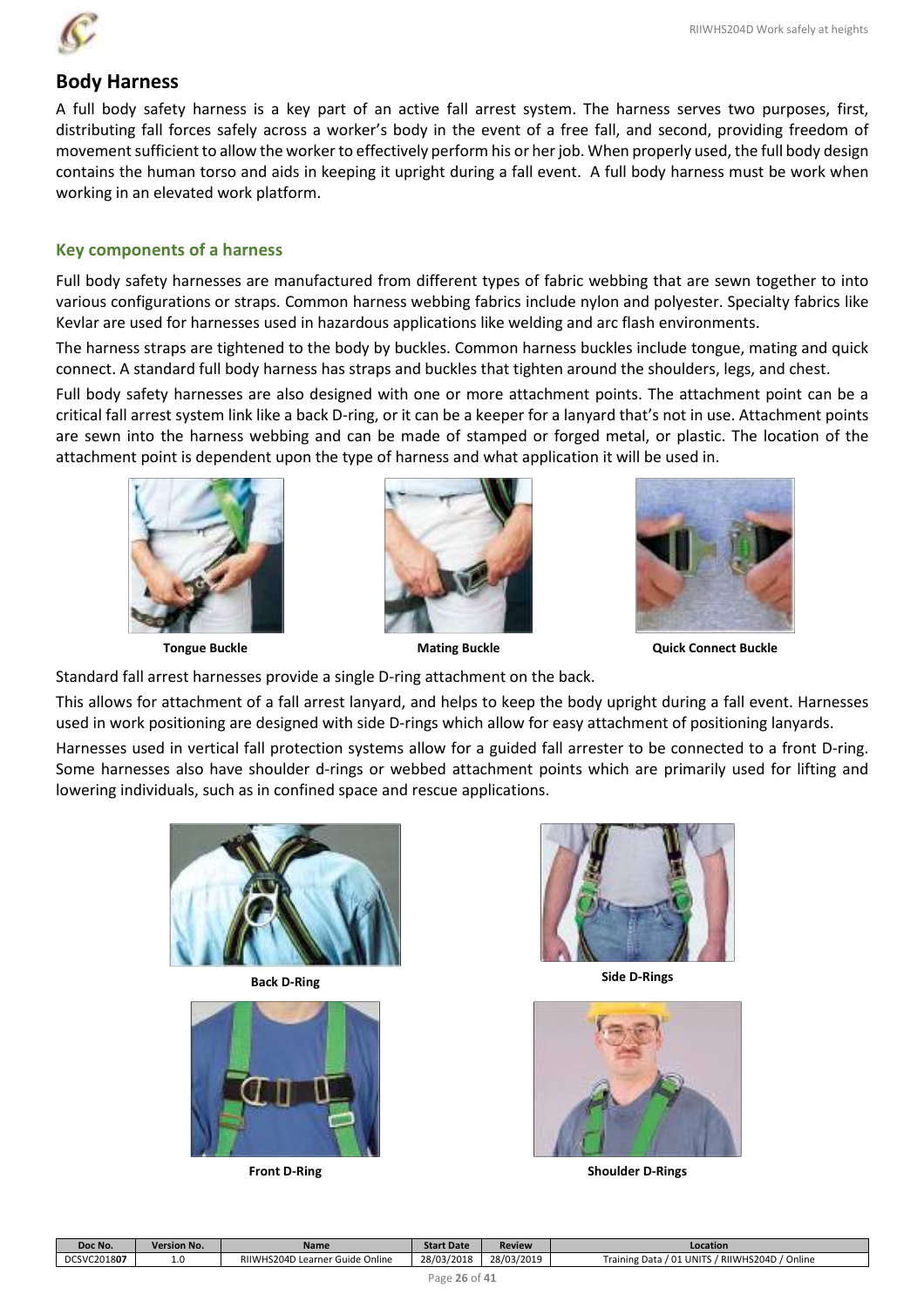

### **Weight Restrictions**

It is important to note that fall arrest equipment certified under Australian and New Zealand standards are rated for use by personnel up to **136kg**. Harnesses can be made to fit a person greater than a "large" size, however the weight limit for that person **must not exceed 136kg** including tools and equipment. Most harnesses and lanyards are designed and tested for a maximum weight limit of **136kg** and therefore product performance beyond this limit is unknown.

In cases where the user exceeds the weight limit of **136kg**, some equipment providers are able to supply a harness for users up to 160kg (including tools and equipment), however a "Certificate of Conformance" must be provided with the harness at the time of purchase.

#### **Source: SAFERIGHT – HEIGHT SAFETY EQUIPMENT**

### **Inspection of Harness**

Before starting any job, the harness requires inspection to ensure safety. To inspect your harness, perform the following steps:





### **1) Webbing/Stitching**

Grasp the webbing with your hands 6 inches (152mm) to 8 inches (203mm) apart. Bend the webbing in an inverted "U" as shown. The surface tension resulting makes damaged fibres or cuts easier to detect. Follow this procedure the entire length of the webbing, inspecting both sides of each strap. Look for frayed edges, broken fibres, pulled stitches, cuts, burns and chemical damage.

### **2) D-Rings/Back Pads**

Check D-rings for distortion, cracks, breaks, and rough or sharp edges. The D-ring should pivot freely. Inspect for any unusual wear, frayed or cut fibres, or broken stitching of the D-ring attachments. Pads should also be inspected for cracks, excessive wear, or other signs of damage.



#### **3) Buckles**

Inspect for any unusual wear, frayed or cut fibres, or broken stitching of the buckle attachments.



#### **4) Tongue Buckles**

Buckle tongues should be free of distortion in shape and motion. They should overlap the buckle frame and move freely back and forth in their socket. Roller should turn freely on frame. Check for distortion or sharp edges. Inspect for loose, distorted or broken grommets. Webbing should not have additional punched holes.

| Doc No.            | <b>Version No.</b> | Name                                     | <b>Start Date</b> | <b>Review</b> | Location                                                  |
|--------------------|--------------------|------------------------------------------|-------------------|---------------|-----------------------------------------------------------|
| <b>DCSVC201807</b> | 1.V                | RIIWHS204D Learner (<br>Online<br>'Guide | 28/03/2018        | 28/03/2019    | d Online<br>$'$ 01 UNITS .<br>RIIWHS204D<br>Training Data |
|                    |                    |                                          |                   |               |                                                           |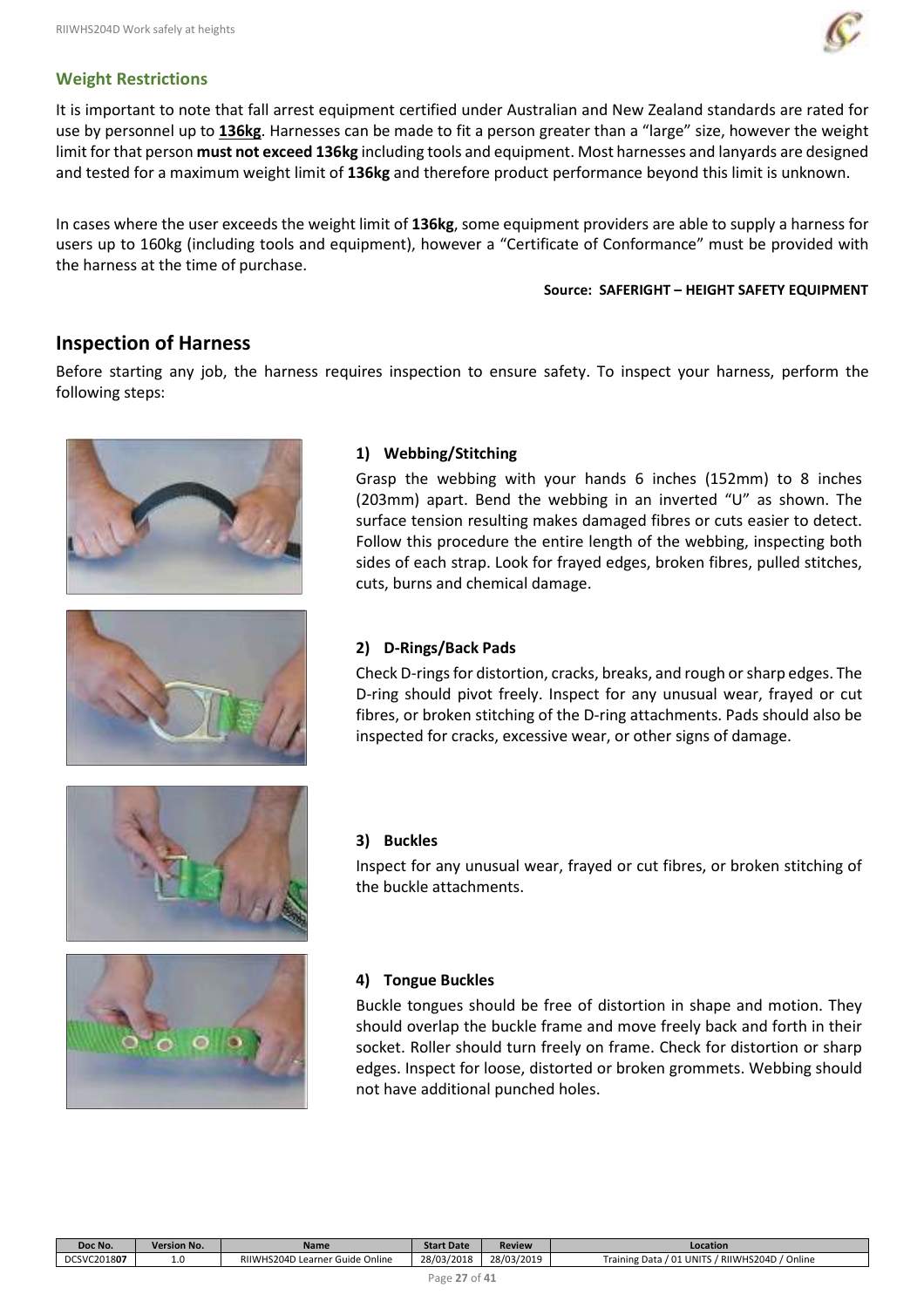

### **5) Mating Buckles**

Inspect the buckle for distortion. The outer bars and centre bars must be straight. Pay special attention to corners and attachment points at the centre bar.

### **6) Quick-Connect Buckles**

Inspect the buckle for distortion. The outer bars and centre bars must be straight. Make sure dual-tab release mechanism is free of debris and engages properly.



#### **7) Tagging System**

Every harness must have a legible tag identifying the harness, model, and date of manufacture, name of manufacturer, limitations and warnings. Check tag for date of manufacture and remove from service if past adopted service life policy. Harnesses have a life of 10 years from date of manufacture. If tagging system is missing or not legible remove harness from service.

Some harnesses on the market also have an impact indicator that allows the user to quickly and easily inspect the harness for impact loading (i.e. has the harness been subjected to a fall). Some examples are shown below:







| Doc No.     | <b>Version No.</b> | Name                                              | <b>Start Date</b> | Review     | Location                                                    |
|-------------|--------------------|---------------------------------------------------|-------------------|------------|-------------------------------------------------------------|
| DCSVC201807 | ⊥.∪                | 15204D<br>RIIWF<br>Online<br>: Guide<br>Learner ' | 28/03/2018        | 28/03/2019 | RIIWHS204D<br>d Online<br><b>UNITS</b><br>.<br>raining Data |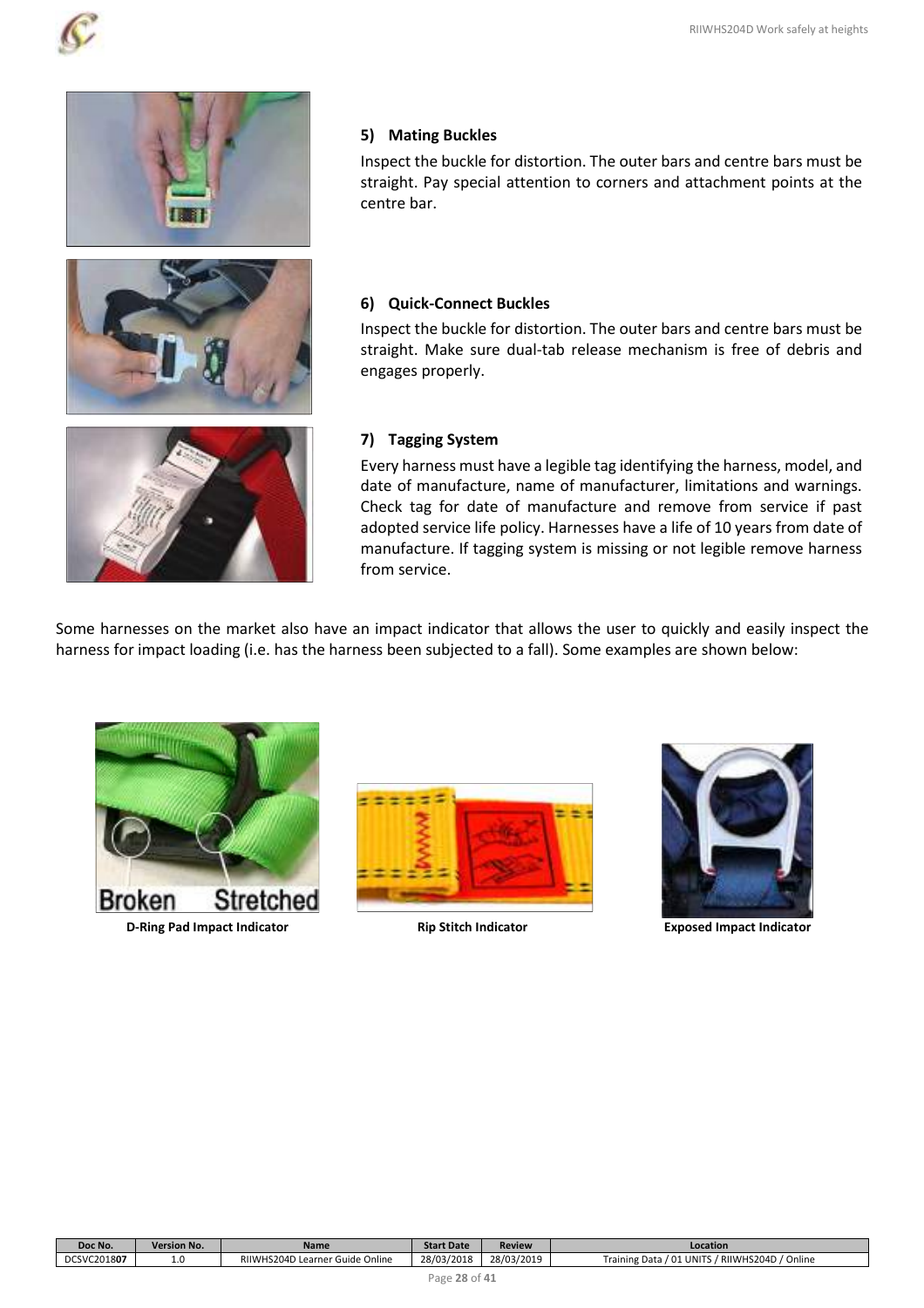

### **How to put on a Harness**



#### **Step 1**

**Step 3** 

Hold harness by back D-ring. Shake harness to allow all straps to fall in place.



#### **Step 2**

If chest, leg and/or waist straps are buckled, release straps and unbuckle at this time.



Slip straps over shoulders so D-ring is located in middle of back between shoulder blades.



#### **Step 4**

Pull leg strap between legs and connect to opposite end. Repeat with second leg strap. If belted harness, connect waist strap after leg straps.



**Step 5**  Connect chest strap and position in mid-chest area. Tighten to keep shoulder



#### **Step 6**

After all straps have been buckled, tighten all buckles so that harness fits snug but allows full range of movement. Pass excess strap through loop keepers.

With a correctly fitted harness you should:

- be able to reach the rear D-ring
- **EXTERN** insert a fist through the waist strap (if applicable)

straps taut.

insert a flat hand through the leg strap

**A harness that is too loose or incorrectly fitted can result in severe injury to the groin/genital area.** 

### **Harness and Hot Work**

Hot work at heights has to be carefully planned and prepared for. Specially designed harnesses suitable for use in environments where hot sparks or molten materials may come into contact with the equipment should be used wherever possible.

| Doc No.     | <b>Version No.</b> | <b>Name</b>                          | <b>Start Date</b> | <b>Review</b> | Location                                                     |
|-------------|--------------------|--------------------------------------|-------------------|---------------|--------------------------------------------------------------|
| DCSVC201807 | 1.U                | RIIWHS204D Learner G<br>Guide Online | 28/03/2018        | 28/03/2019    | ' Online<br>/ RIIWHS204D<br>01 UNITS<br>: Data<br>Fraining l |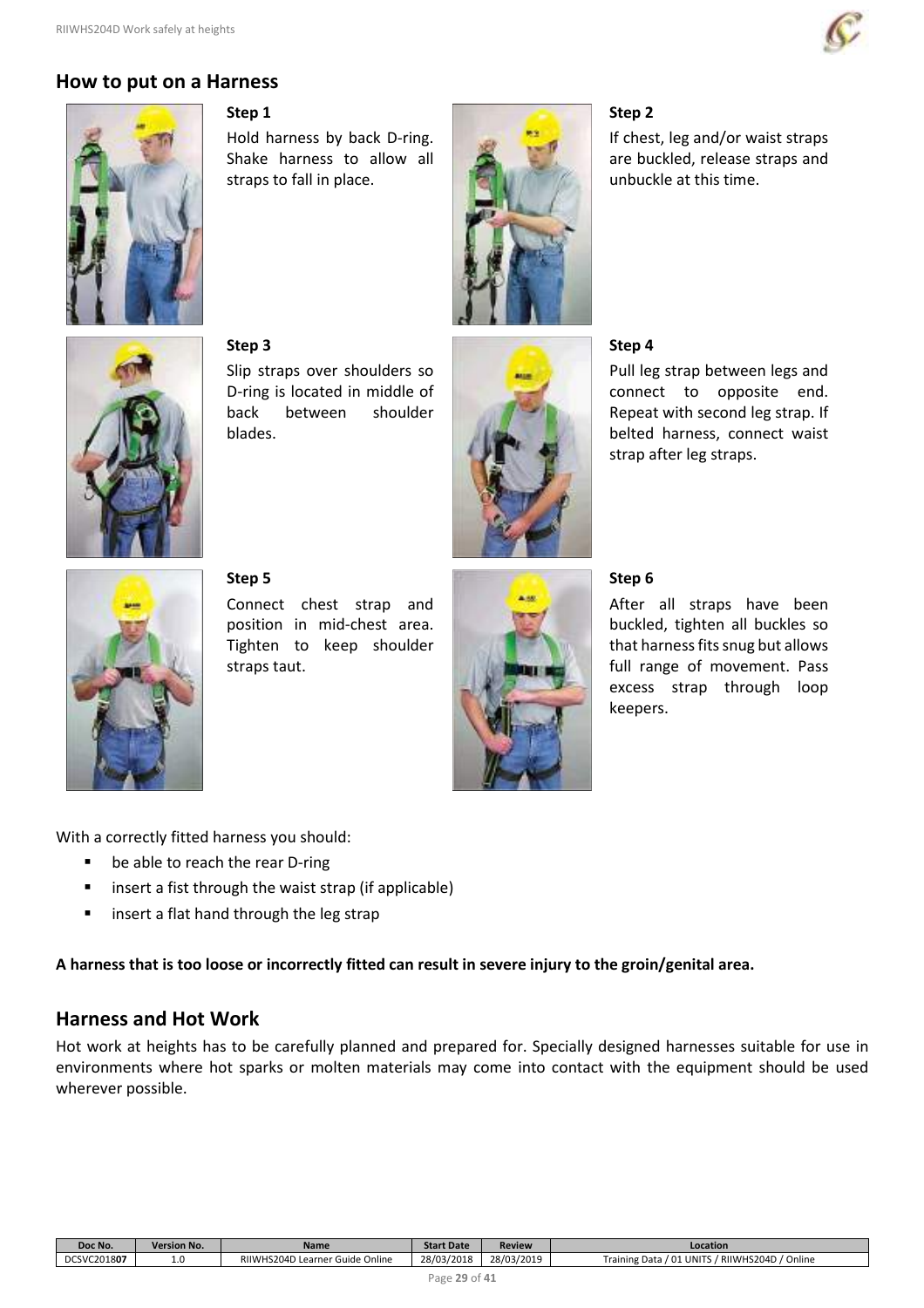RIIWHS204D Work safely at heights

If welding or an allied process is being done at a workplace where a fall injury prevention system is in operation then a person who, at the workplace, is an employer, the main contractor or a self-employed person must ensure that:

- a person using the system is protected from hot particles or sparks resulting from the welding or allied process; and
- the system is protected from hot particles or sparks resulting from the welding or allied process.

### **Connectors**

Connectors are devices that connect the full body harness to the anchorage system. They can be single products or multiple devices working together.

# **Lanyards**

A safety harness lanyard is the lifeline that connects the safety harness to the anchor point and assists in the attempt to keep a person from hitting the ground if a fall should occur.

- A lanyard is designed to bring an employee to a complete stop when falling.
- While working, every employee should be secured with an individual lanyard.
- All lanyards **must** incorporate a shock absorber.

There are various types of lanyards available on the market, made from different types of material:

### **Webbing Lanyards**





**Twin Tailed Lanyard** 





**Elasticated Lanyard** 



**Fixed Length Lanyard Adjustable Lanyard Self-Retracting Lanyard** 



**Twin Tailed Elasticated Lanyard** 



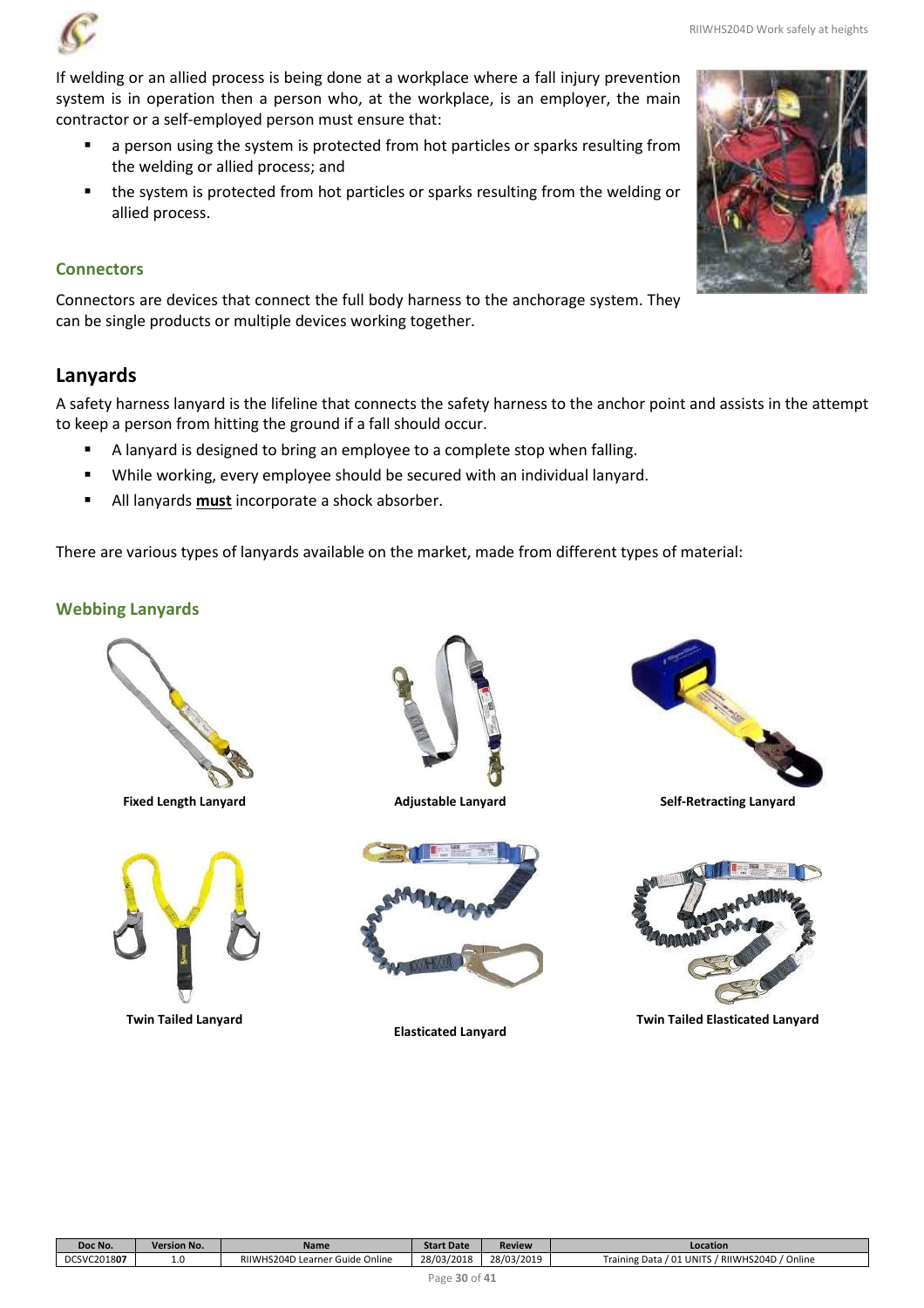

### **Rope Lanyards**







**Wire Lanyards** 



**Fixed Length Wire Lanyard Twin Tailed Wire Lanyard** 



Lanyards can have:

- double or triple action karabiners at either end
- double action hooks at both ends
- or double-action "scaff hooks" at the anchor end







**Triple Action Karabiner Community Couple Action Hook Community Couple Action Scaffold Hook Community Community** 

| / RIIWHS204D<br>: Online<br>' Guide | Doc No.     | <b>Version No.</b> | Name               | <b>Start Date</b> | <b>Review</b> | Location                                   |
|-------------------------------------|-------------|--------------------|--------------------|-------------------|---------------|--------------------------------------------|
|                                     | DCSVC201807 | <b>1.U</b>         | RIIWHS204D Learner | 28/03/2018        | 28/03/2019    | ' Online<br>01 UNITS<br>. Data<br>ʻraining |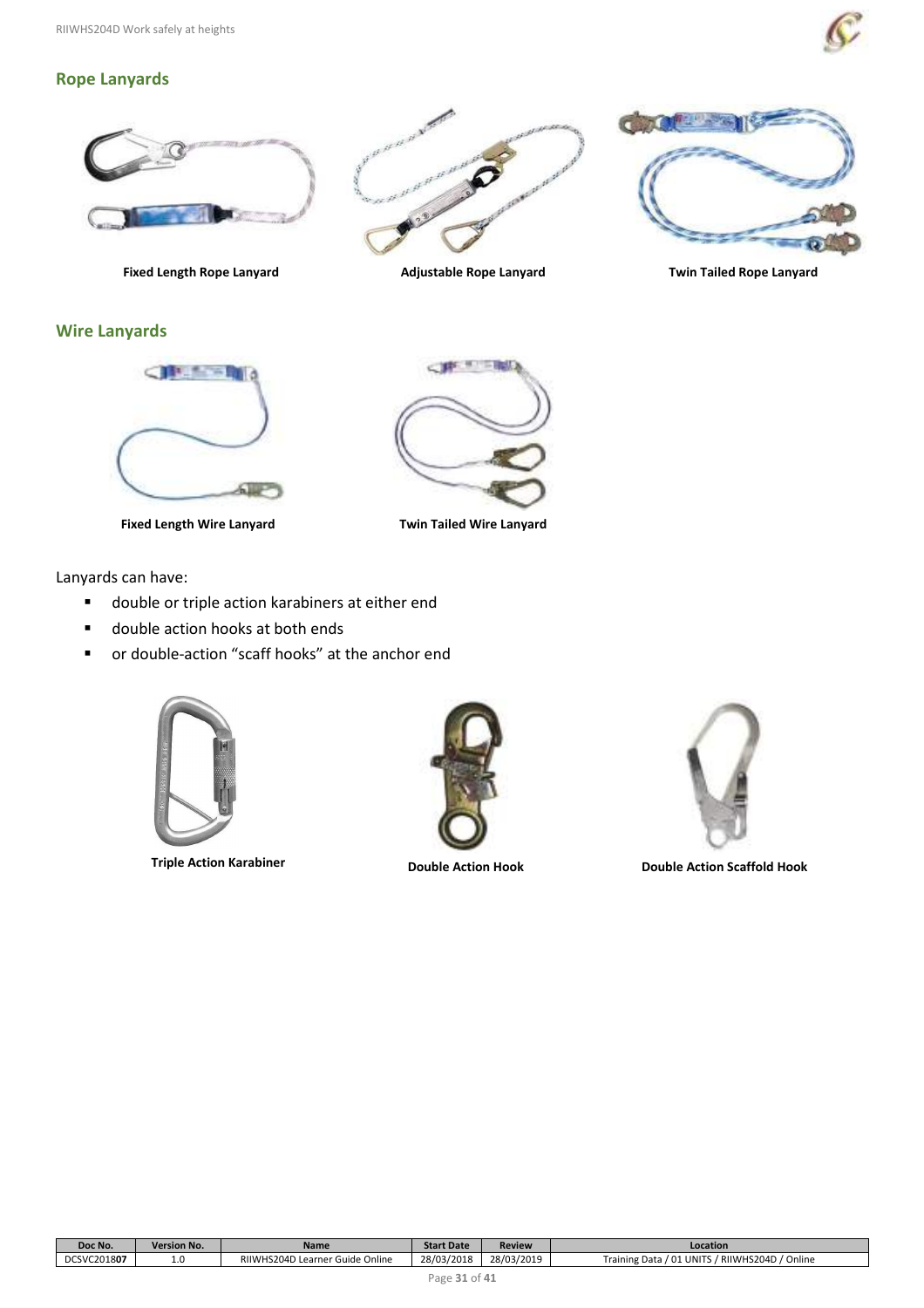

# **Inspection of Lanyards**

Before starting any job, the lanyard requires inspection to ensure safety. If you notice that a harness or lanyard has damage, you must tag it out and report it to your supervisor. To inspect your lanyard, perform the following steps:













#### **1) Hardware**

Inspect closely for hook and eye distortions, cracks, corrosion, or pitted surfaces. The gate (latch) should seat into the nose without binding and should not be distorted or obstructed. The keeper spring should exert sufficient force to firmly close the keeper. Keeper locks must prevent the keeper from opening when the keeper closes.

#### **2) Web Lanyard**

While bending webbing over a pipe or mandrel, observe each side of the webbed lanyard. This will reveal any cuts, snags or breaks. Swelling, discoloration, cracks and charring are obvious signs of chemical or heat damage. Observe closely for any breaks in stitching. Inspect lanyard warning flag for signs of activation. Titan tubular lanyards must be measured to determine activation.

#### **3) Rope Lanyard**

Rotate the rope lanyard while inspecting from end-to-end for any fuzzy, worn, broken or cut fibres. Weakened areas from extreme loads will appear as a noticeable change in original diameter. The rope diameter should be uniform throughout, following a short break-in period.

#### **4) Wire Rope Lanyard**

Always wear gloves when inspecting a wire rope lanyard; broken strands can cause injury. While rotating the wire rope lanyard, watch for cuts, frayed areas or unusual wearing patterns on the wire. Broken strands will separate from the body of the lanyard.

#### **5) Shock Absorber Pack**

The outer portion of the pack should be examined for burn holes and tears. Stitching on areas where the pack is sewn to D-rings, belts or lanyards should be examined for loose strands, rips, deterioration or other signs of activation. According to WHS requirements and Manufacturer's Specifications, all lanyards must incorporate a shock absorber.

#### **6) Tagging System**

Every lanyard must have a legible tag identifying the lanyard, model, and date of manufacture, name of manufacturer, limitations and warnings. Check tag for date of manufacture and remove from service if past adopted service life policy. Lanyards have a life of 10 years from date of manufacture. If tagging system is missing or not legible remove lanyard from service.

| Doc No.     | <b>Version No.</b> | <b>Name</b>                          | <b>Start Date</b> | <b>Review</b> | Location                                              |
|-------------|--------------------|--------------------------------------|-------------------|---------------|-------------------------------------------------------|
| DCSVC201807 | 1.0                | online -<br>RIIWHS204D Learner Guide | 28/03/2018        | 28/03/2019    | ' Online<br>/ RIIWHS204D<br>Training Data / 01 UNITS, |
|             |                    |                                      |                   |               |                                                       |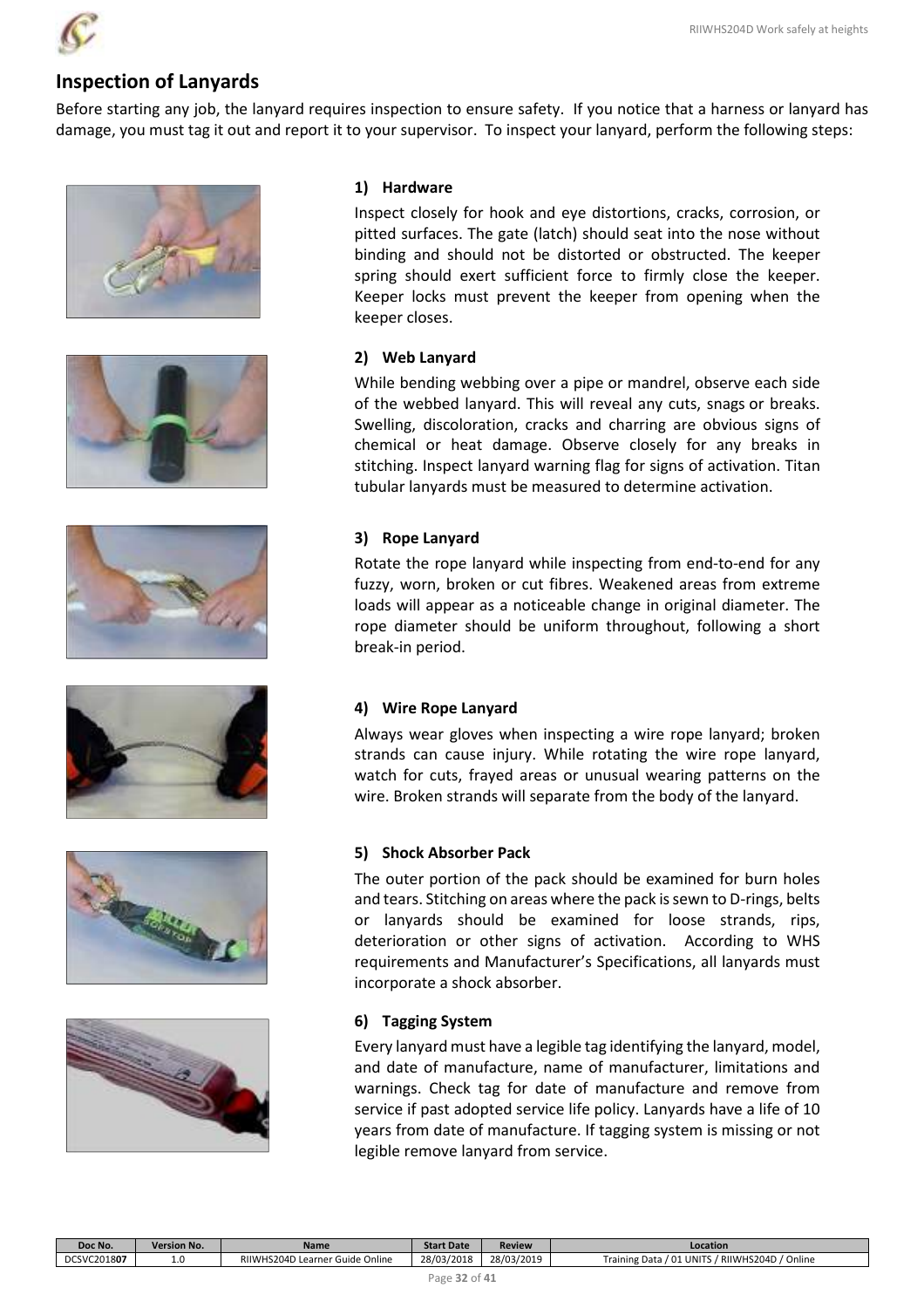

# **Karabiners**

All karabiners must be double or triple action lock types. Karabiners that fall into the above category would include screw gate and twist lock (auto-lock) karabiners.

Clip gate karabiners used for rock climbing **must** not be used for working at heights.

When using double action karabiner you must ensure:

- the gate is screwed closed
- the screw points downwards



**Double Action (Screwgate) Karabiner Triple Action Karabiner Communisty Communisty Communisty Communisty Communisty Communisty Communisty Communisty Communisty Communisty Communisty Communisty Communisty Communisty Communi** 



# **Rope Grabs**

Rope grabs allow travel along a vertical lifeline while providing stoppage in the event of a fall; the mechanism automatically locks on the rope when weight is suddenly applied to the device. They are easily adjustable to ensure you remain within the established safe working zone for the task.

The grabs are available in two different styles:

- **Manual –** the worker manually slides the device to the desired position on the rope and releases it, locking it on the lifeline and providing the worker with fall protection. Great for sloped roofs because they lock in place once positioned.
- **Automatic** the automatic rope grab allows a worker to move up and down freely and can be attached/detached at any point onto the anchorage line. In the event of a fall it will automatically lock onto the rope and stop the fall.





**Manual Rope Grab 19.1 Contract Automatic Rope Grab 19.1 Contract Automatic Rope Grab** 

# **Inertia Reels**

Inertia reels (also known as self-retracting lifelines) are designed to arrest your fall in a free fall situation. For an inertia reel to work correctly it must be mounted above you to prevent the pendulum effect encountered during a fall.

Prior to using an inertia reel, you must consider the following:

- must only be used in a fall arrest situation (not for fall restraint)
- **F** must be mounted above the user
- **n** must be used vertically and must not be locked off or leaned on
- **are only effective in a 30 degree arcure.**
- NEVER use two inertia units connected together
- NEVER use a lanyard together with an inertia reel
- must be dismantled and inspected every 12 months



| Doc No.     | <b>Version No.</b> | <b>Name</b>                                     | <b>Start Date</b> | <b>Review</b> | Location                                                            |
|-------------|--------------------|-------------------------------------------------|-------------------|---------------|---------------------------------------------------------------------|
| DCSVC201807 | <b>L.U</b>         | Online<br><b>HS204D Learner Guide</b><br>RIIWH: | 28/03/2018        | 28/03/2019    | / RIIWHS204D / Online<br>UNITS<br>$\sqrt{24}$<br>Training Data<br>◡ |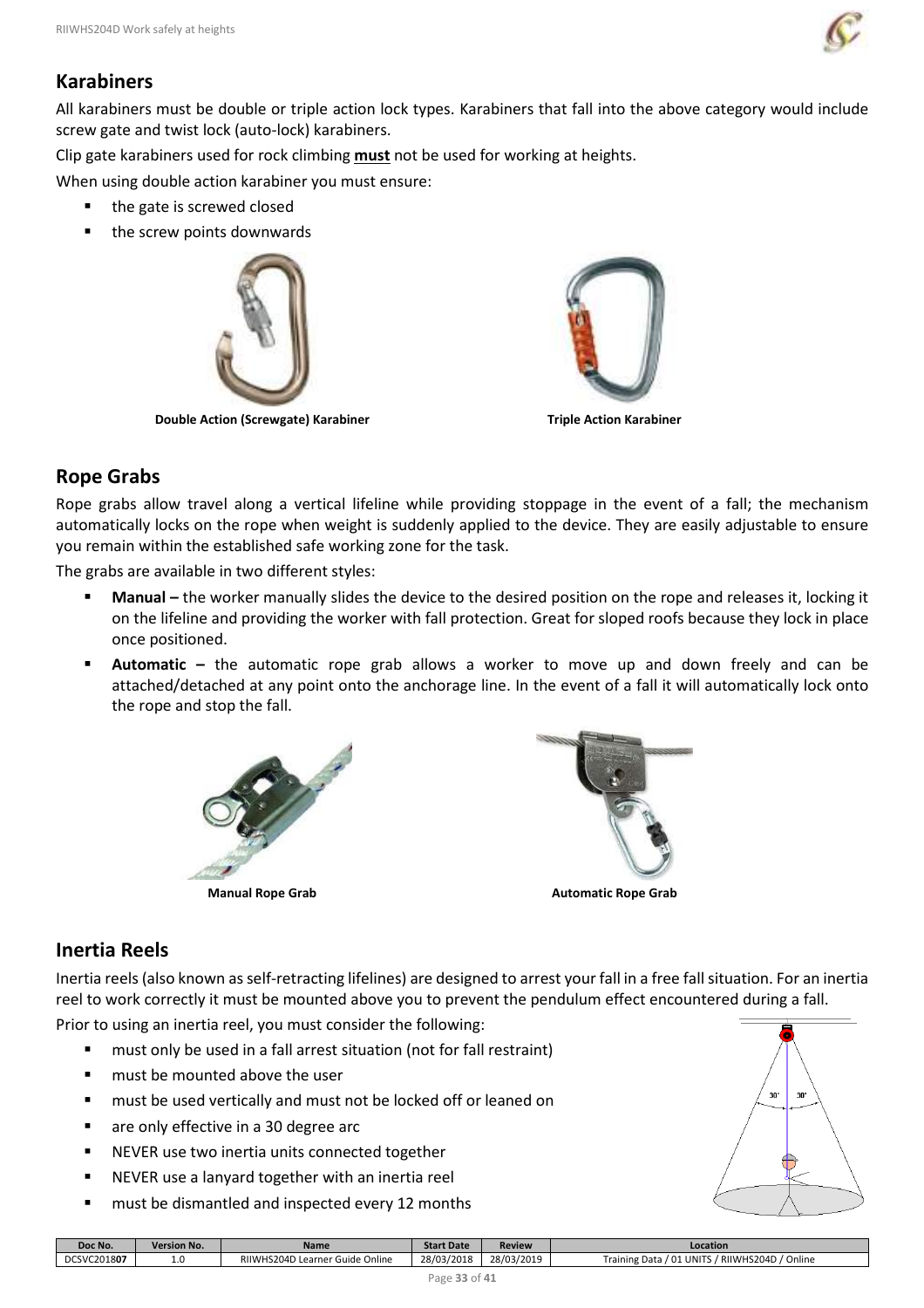

Inertia reels are also available with recovery capabilities that allow for emergency lifting and lowering, rescue and work positioning applications.

Inertia reels utilise an inertia brake system that minimises free fall by locking off immediately in the event of a fall. Therefore, a personal shock absorber is not required.



#### **Compatibility of Components**

A fall arrest system must comprise of components that are compatible with one another. For example, when using connectors, there must be low risk of any of the following occurring that results in the connection being released:

- loading of the gate on a connector resulting in roll-out
- loading of a connector in such a way that the locking devices can be inadvertently released resulting in disconnection
- lack of free movement between components resulting in jamming leading to unintentional loading

### **Deceleration**

A deceleration device (also known as a shock absorber) is a mechanism that dissipates or reduces the substantial amount of energy imposed on a person during a fall arrest.

#### **How does a Shock Absorber work?**

A shock absorber is designed to unzip gradually at the end of the lanyard in the event of a fall, so the force of coming to a stop never exceeds 6kN (equivalent to 600 kg), which is regarded as a safe limit.

The shock absorber will start to deploy at 2kN (200kg) and will extend to a length of up to 1.75m.



Abdwer Holl-Lut on a Corre

A 100kg person who is jerked to a stop after falling 2 metres generates a force on a lanyard without a shock absorber approximately equivalent to a 1500kg mass. If there is no shock absorber this will either cause a severe injury or cause the lanyard or harness to fail resulting in severe injury.

All lanyards **must** incorporate a shock absorber, regardless of whether they are used for fall restraint or fall arrest.

#### **Emergency Rescue Plan**

Steps A, B, C and D reduce the chance of a fall, however once a fall occurs, it is equally important to deal with the next potential hazard - suspension intolerance (also known as suspension trauma).

Any job that requires personnel to work at heights and/or there is a risk of falling, requires that the hazards are identified and assessed and control measures identified and agreed by the personnel involved. This must also include rescue planning.

| Doc No.     | <b>Version No.</b> | Name                               | <b>Start Date</b> | <b>Review</b> | Location                                             |
|-------------|--------------------|------------------------------------|-------------------|---------------|------------------------------------------------------|
| DCSVC201807 | ⊥∙∪                | RIIWHS204D Learner Guide<br>Online | 28/03/2018        | 28/03/2019    | ' Online<br>/ RIIWHS204D<br>01 UNIT<br>Training Data |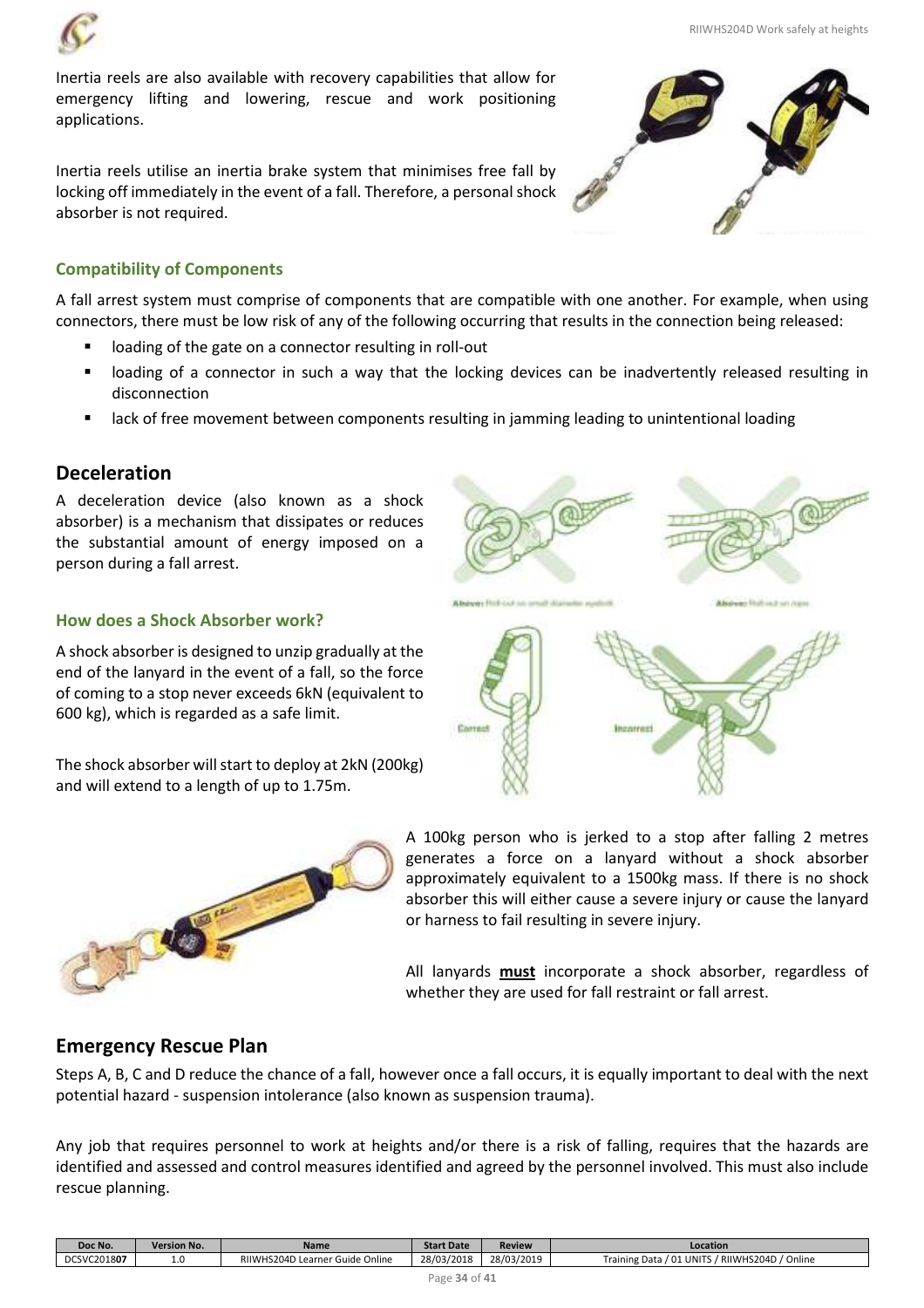

The best rescue plans are basic and easy for most people to apply. Items like a chain block, with a sling or a rope, and a loop tied in the end of it lowered to the person, could be all that's needed to prevent the onset of suspension trauma.

Use the correct rescue equipment only if you have been trained to use it. Remember if you nominate equipment in your rescue plan, it needs to be on the job ready to use and accessible while the task is being performed.

### **Rescue Procedures**

In developing emergency procedures, the different types of emergency and rescue scenarios that might arise should be considered. Information from the risk assessment will help in this task.

The emergency procedures for falls may be incorporated into the emergency plan required for the workplace under the WHS Regulations.

When establishing emergency procedures, you should take into account the following:

| <b>Location of the Work Area</b>                                            | Is the work at height being undertaken in a remote or isolated place? How<br>accessible is it in an emergency and how far away is it from appropriate medical<br>facilities?<br>Can the rescue of a person after an arrested fall be provided immediately,<br>without the need to rely on emergency services?                                                                                                                                           |
|-----------------------------------------------------------------------------|---------------------------------------------------------------------------------------------------------------------------------------------------------------------------------------------------------------------------------------------------------------------------------------------------------------------------------------------------------------------------------------------------------------------------------------------------------|
| <b>Communications</b>                                                       | How can workers working at height communicate in an emergency?                                                                                                                                                                                                                                                                                                                                                                                          |
| <b>Rescue Equipment</b>                                                     | What kinds of emergencies may arise? The provision of suitable rescue<br>equipment will depend on the nature of the work and the control measures<br>used, for example, an emergency rapid response kit with man-made fibre rope,<br>according to AS/NZS 4142.3 Fibre ropes-Man-made fibre rope for static life<br>rescue lines.<br>Selected rescue equipment should be kept in close proximity to the work area<br>so that it can be used immediately. |
| <b>Capabilities of Rescuers</b>                                             | Are rescuers properly trained, sufficiently fit to carry out their task and capable<br>of using any equipment provided for rescue (e.g. breathing apparatus, lifelines<br>and fire-fighting equipment)?<br>Have emergency procedures been tested to demonstrate that they are<br>effective?                                                                                                                                                             |
| <b>First Aid</b>                                                            | Is appropriate first aid available for injuries associated with falls?<br>Are trained first aiders available to make proper use of any necessary first aid<br>equipment?                                                                                                                                                                                                                                                                                |
| <b>Local Emergency Services (if they</b><br>are to be relied on for rescue) | How will the local emergency services (e.g. ambulance) be notified of an<br>incident? What is the likely response time?                                                                                                                                                                                                                                                                                                                                 |

### **Rescue Equipment**

There are several types of fall rescue kits available on the market. The kits are designed to be a complete rescue system in a bag. Able to be operated by one person, are quick and easy to use, and you can raise or lower the victim.

If you can safely access the anchor point that the fallen worker is attached to, the kit enables a rescuer to:

- Attach a casualty who is suspended by a fall arrest lanyard
- Raise casualty in order to release their current attachment
- Raise or lower the casualty to a point of safety



| Doc No.     | <b>Version No.</b> | Name                                    | <b>Start Date</b> | <b>Review</b> | Location                                                     |
|-------------|--------------------|-----------------------------------------|-------------------|---------------|--------------------------------------------------------------|
| DCSVC201807 | 1.U                | Online<br>RIIWHS204D Learner (<br>auide | 28/03/2018        | 28/03/2019    | ' Online<br>/ RIIWHS204D<br>01 UNITS<br>Training L<br>Data . |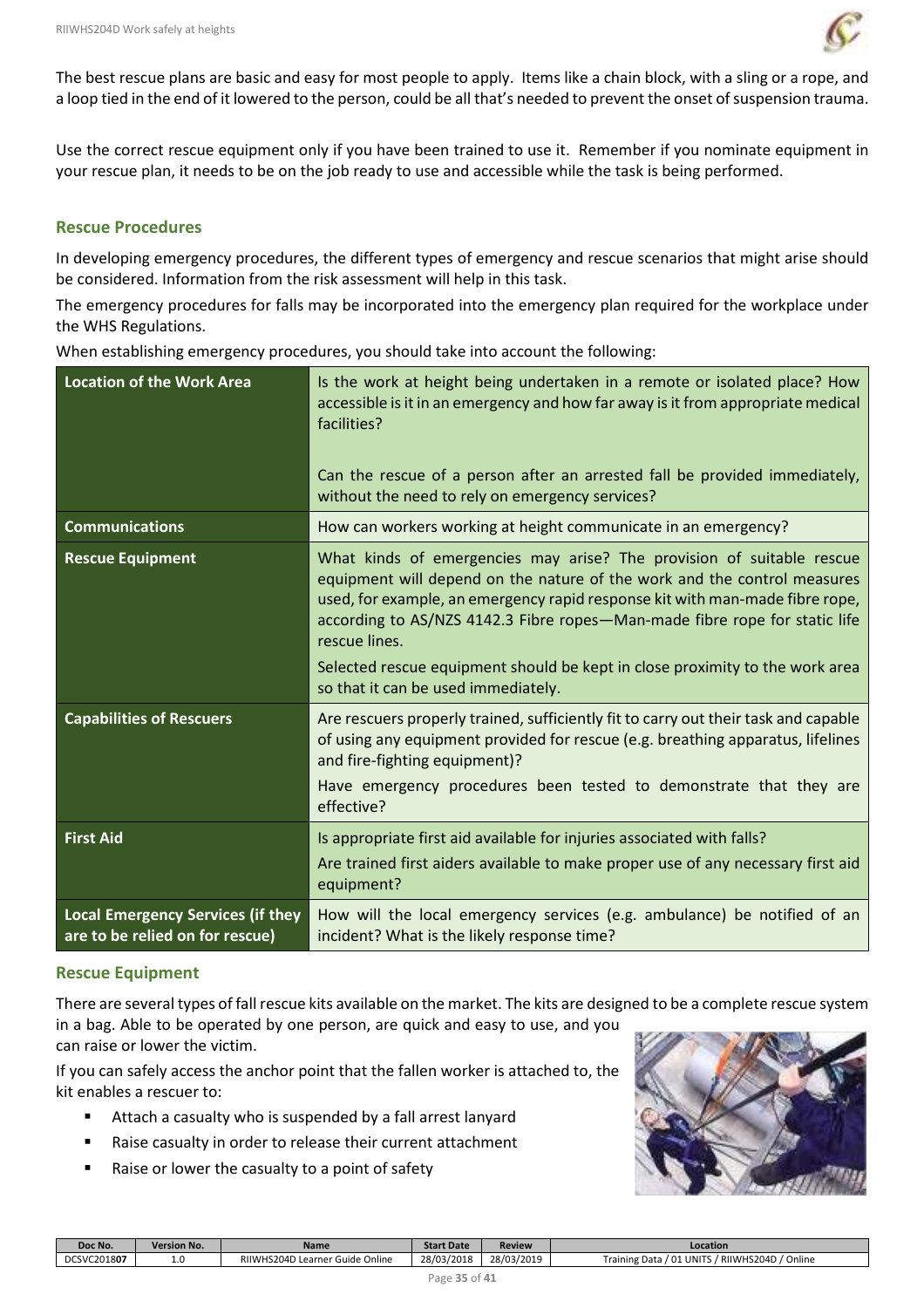

### **Suspension Intolerance**

Suspension intolerance (also known as suspension trauma) can occur with a fall-arrest system when a person has an arrested fall and is suspended in an upright, vertical position with the harness straps causing pressure on the leg veins. The lower legs' capacity to store large amounts of blood reduces the return of blood to the heart, slowing the heart rate, which can cause the person to faint.

This may lead to renal failure and eventually death, depending on a person's susceptibility. This condition may be worsened by heat and dehydration.

The symptoms of suspension intolerance include:

- hot flushes, sweating, anxiety, numbness
- rapid pulse and breathing
- sudden loss of consciousness (fainting)
- death within 10 30 minutes if not rescued



Workers and emergency response workers must be trained in the rescue procedures and be able to recognise the risks of suspension intolerance and act quickly in the rescue of a person.

To prevent suspension intolerance occurring as a result of an arrested fall, you should ensure that:

- workers never work alone when using a harness as fall protection
- workers use a harness, which allows legs to be kept horizontal
- the time a worker spends in suspension after a fall is limited to less than five minutes. When a suspension is longer than five minutes, foothold straps or a way of placing weight on the legs should be provided.

#### **Actions after a Fall**

Rescue procedures should include the following contingency based actions:

- If self-rescue is impossible, or if rescue cannot be performed promptly, the worker should be trained to "pump" his/her legs frequently to activate the muscles and reduce the risk of venous pooling. Footholds straps as discussed above can be used to alleviate pressure, delay symptoms, and provide support for "muscle pumping."
- **EX Continuous monitoring of the suspended** worker for signs and symptoms of suspension intolerance.
- If the worker is unconscious, keeping the worker's air passages open and obtain first aid.
- Monitor the worker after rescue, and ensure the worker is evaluated by a health-care professional. The worker should be hospitalised when appropriate. Possible delayed effects, such as kidney failure, which is not unusual in these cases, are difficult to assess on the scene.



| Doc No.     | <b>Version No.</b> | <b>Name</b>                     | <b>Start Date</b> | <b>Review</b> | Location                                                              |
|-------------|--------------------|---------------------------------|-------------------|---------------|-----------------------------------------------------------------------|
| DCSVC201807 | <b>1.U</b>         | RIIWHS204D Learner Guide Online | 28/03/2018        | 28/03/2019    | <sup>'</sup> Online<br>/RIIWHS204D<br>/ 01 UNITS .<br>Training Data / |

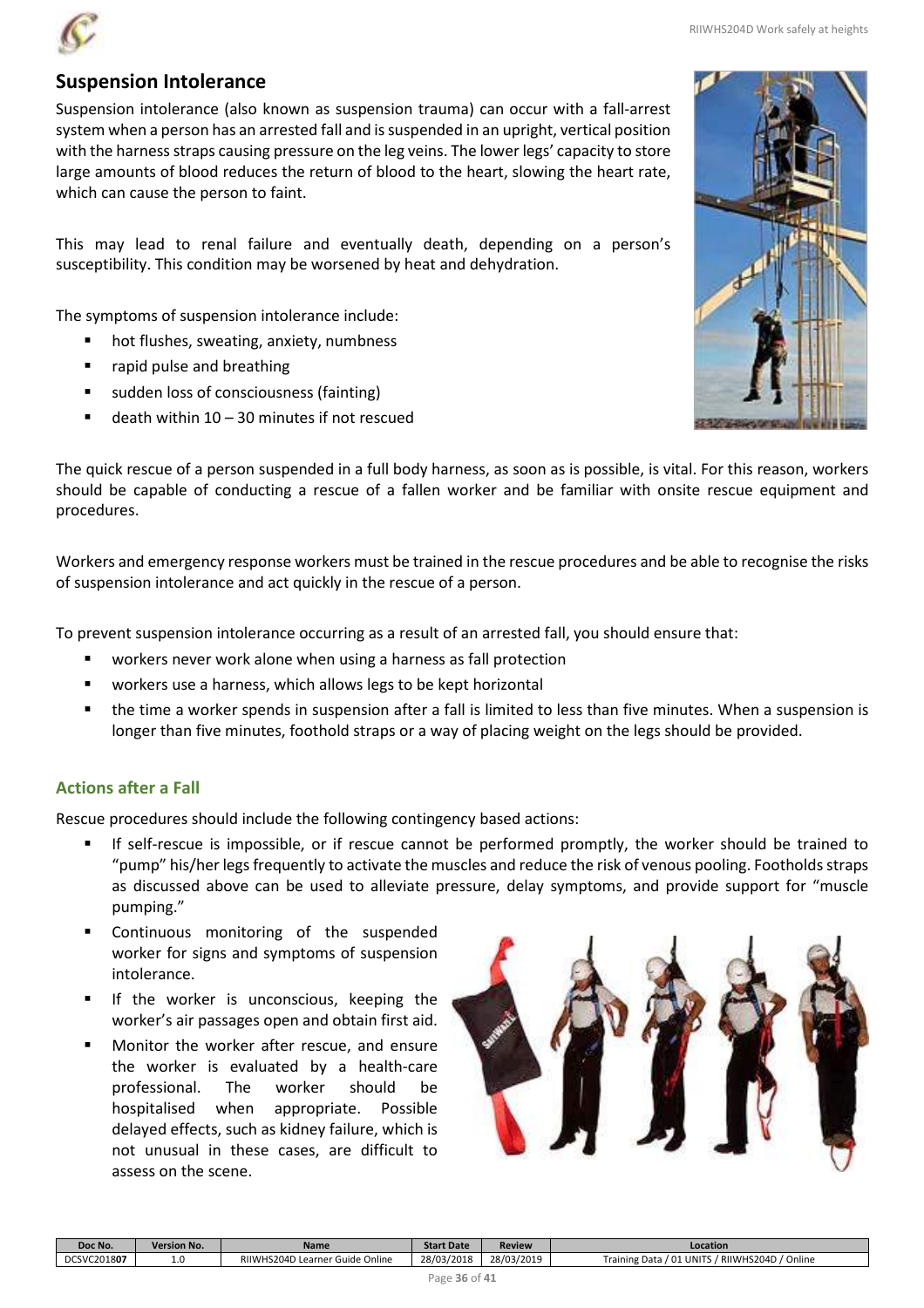# **Reflow Syndrome**

Reflow Syndrome is a potentially fatal condition that can occur after blood pools in a part of the body (typically the legs) for a prolonged period, such as during suspension trauma. Toxins build up in the pooled blood, and when it returns to the body (for instance, when the patient is allowed to lie down), serious problems or death can occur.

Pooled blood in the legs is 'stale' after 10-20 minutes as it is:

- Drained of oxygen, saturated with  $CO<sup>2</sup>$
- Loaded with toxic wastes (from the fat burning process)

If the patient is laid flat or allowed to lie down, the blood will suddenly rush back to the body, and the toxins, as well as the lack of oxygen, can cause cardiac arrest and severe damage to the liver, kidneys, and brain.

The most important treatment for reflow syndrome is to prevent it in the first place by **not** allowing the patient to lie down, even for a moment, following suspension intolerance or any other situation where blood has pooled in the legs for an extended period of time.

Instead, the patient should be placed in a seated position, with the thighs horizontal, so that the blood can gradually return to the body. The patient should remain in a seated position for **30 minutes** following release from suspension, regardless of whether they are conscious or not.

The only exception to this is if cardiac arrest occurs, in which case it will be necessary to lay them down to perform CPR.

# **Fall Arrest Planning**

Before deciding on a fall-arrest system, assess the hazards a worker may be exposed to in case of a fall. Consider the following important points:

- Before the fall is arrested, will the worker "bottom out," that is, hit ground, material, equipment, or a lower level of the structure?
- Will the pendulum effect cause the worker to swing from side to side, possibly striking equipment, material, or structure?
- In the event of fall arrest, how will the suspended worker be rescued?

Planning must take into account these and other concerns.

### **Bottoming Out**

Bottoming out occurs when a falling worker hits a lower level, the ground, or some other hazard before the fall is fully arrested. This occurs when the fall clearance is greater than the distance from the work surface to the next level, the ground, or some other hazard below.

A personal fall arrest system must be planned, designed, and installed to provide sufficient clearance distance so that a worker cannot hit the ground or an object or level below the work area.

Various factors must be accounted for in typical clearance calculations, including: the sag of the lifeline (if a horizontal life line is used), the length of the lanyard, shock absorber (deceleration distance), harness stretch, height of the worker, and a safety factor providing clear space between the worker and the lower surface or object.



| Doc No.     | <b>Version No.</b> | Name                                    | <b>Start Date</b> | <b>Review</b> | Location                                                             |
|-------------|--------------------|-----------------------------------------|-------------------|---------------|----------------------------------------------------------------------|
| DCSVC201807 |                    | RIIWHS204D Learner G<br>Online<br>Guide | 28/03/2018        | 28/03/2019    | ' Online<br>RIIWHS204D<br><b>UNITS</b><br>$\sim$<br>Training<br>Data |

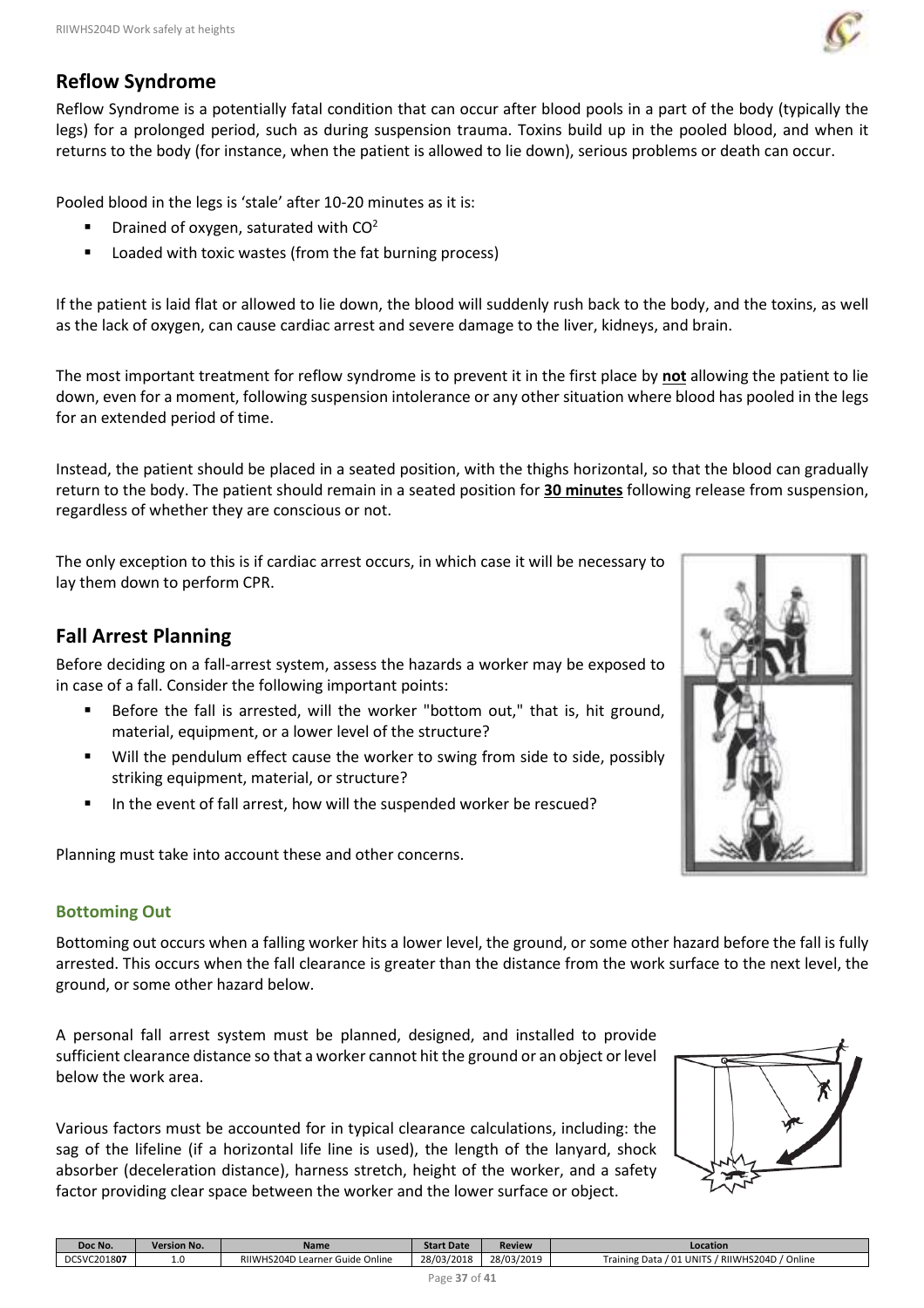

#### **Pendulum Effect**

The further you move sideways from your anchor point, the greater the chance of swinging if you fall. This is known as the "pendulum effect." The wider you swing, the greater the force with which you'll strike columns, walls, frames, or other objects in your path.

If involved in a fall while using a shock-absorbing lanyard or self-retracting lifeline, and with an anchorage point that is not positioned directly overhead, a swing fall or pendulum effect will occur. Striking an object while swinging can lead to serious injury.

Whether using shock-absorbing lanyards or self-retracting lifelines, it is very important to position your anchorage point directly overhead whenever possible to minimise swing falls.

# **Fall Clearance**

Fall clearance is the vertical distance needed to safely arrest a fall so that the worker does not hit the ground. When setting up and using a personal fall arrest system, fall clearance is a critical issue. Should a fall occur, there must be sufficient clearance below the user to arrest the fall before the user strikes the ground or any other object.

The user of the equipment must determine if the system will arrest the fall within the available clearance. Some factors that affect this determination include:

- **anchorage location**
- type and length of connecting system (lanyard, self-retracting lifelines, rope grab)
- deceleration distance (deployment of shock absorber)
- worker height
- safety margin

To determine the required fall clearance, add up the appropriate factors. This will give you the safe required distance below the working surface for work which is to be carried out where there is any risk of falling.

For example, a worker using a self-retracting lanyard on a fixed anchor point will have to take into consideration the following:

- **Lock Off & Deceleration** 1.40m
- **Height of Worker** 1.80m
- **Safety Margin** 1.00m
- **FALL CLEARANCE 4.20m**

For a fall arrest system to be effective in this scenario, the working height would need to be **at least 4.2m** from the nearest obstruction.

In this scenario, anything less than **4.2m** and there is potential for the worker to be injured in the event of a fall.

**Note** that the 1.4m for lock off and deceleration has an allowance for the start position/extension prior to commencement of fall.

| Doc No.     | <b>Version No.</b> | <b>Name</b>                                 | <b>Start Date</b> | <b>Review</b> | Location                                               |
|-------------|--------------------|---------------------------------------------|-------------------|---------------|--------------------------------------------------------|
| DCSVC201807 | 1.U                | Online<br>RIIWHS204D Learner Gu'<br>' Guide | 28/03/2018        | 28/03/2019    | d Online<br>/ RIIWHS204D<br>Training Data / 01 UNITS / |

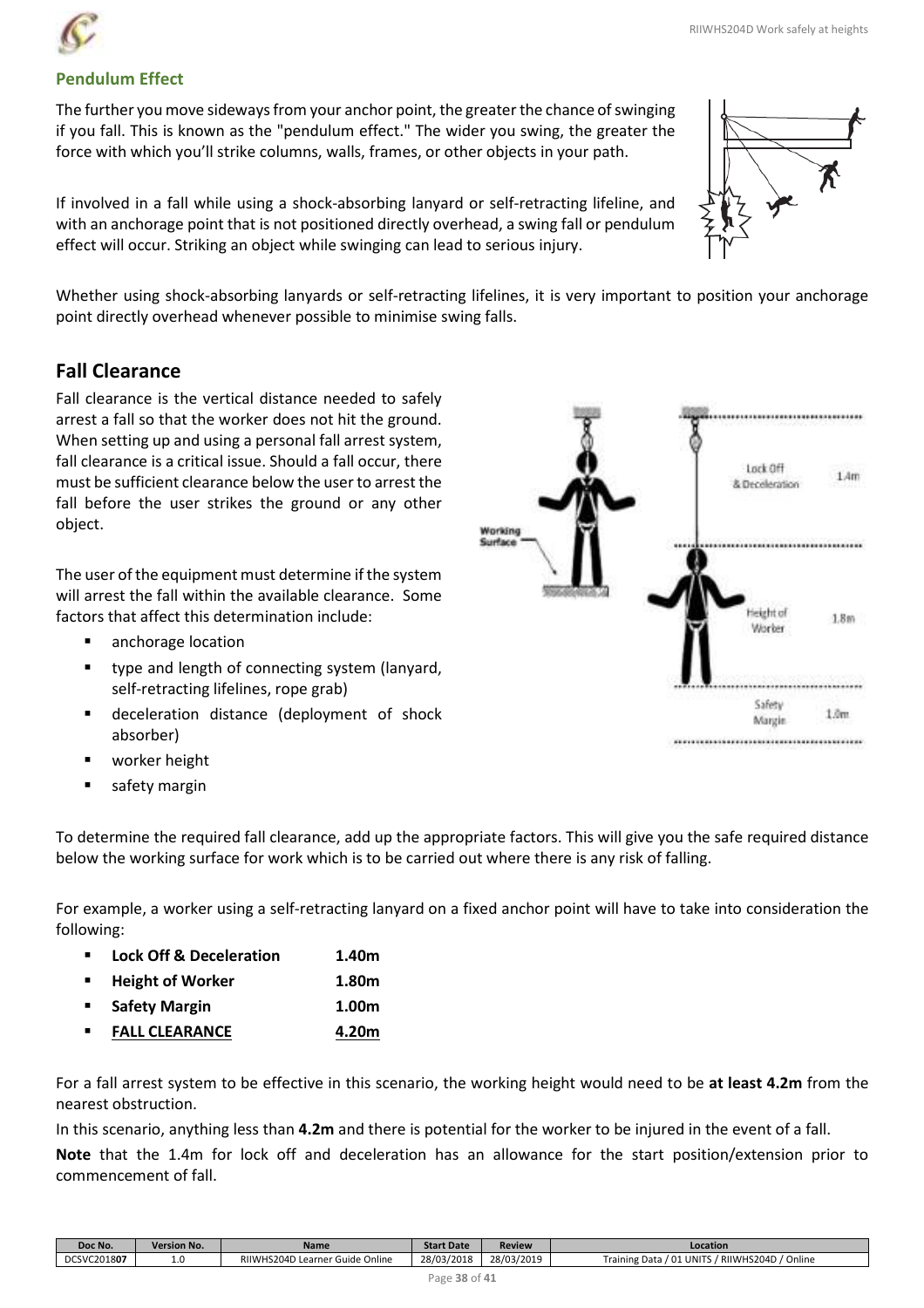

In another example, a worker using a shock absorbing lanyard on a fixed anchor point will have to take into consideration the following:

- **Length of Lanyard 2.00m**
- **Length of Shock Absorber 1.75m**
- **Height of Worker 1.80m Safety Margin** 1.00m
- **FALL CLEARANCE 6.55m**

For a fall arrest system to be effective in this scenario, the working height would need to be **at least 6.55m** from the nearest obstruction.

Anything less than that and there is potential for the worker to be injured in the event of a fall.

In a third example, a worker using a shock absorbing lanyard on a static line will have to taken into consideration the following:



- **F** Static Line Sag Factor 1.50m
- **Length of Lanyard 2.00m**
- **Length of Shock Absorber 1.75m**
- **Height of Worker** 1.80m
- **Safety Margin 1.00m**
- **FALL CLEARANCE 8.05m**

For a fall arrest system to be effective in this scenario, the working height would need to be at least 8.05m from the nearest obstruction.

Anything less than that and there is potential for the worker to be injured in the event of a fall.

Note that the 1.5m for the static line sag factor is an estimated maximum and will vary depending on the length of the static line, the number of users attached and the weight of the worker who has fallen.

| Doc No.     | <b>Version No.</b> | Name                                           | <b>Start Date</b> | <b>Review</b> | Location                                             |
|-------------|--------------------|------------------------------------------------|-------------------|---------------|------------------------------------------------------|
| DCSVC201807 | <b>L.U</b>         | Online<br>RIIWHS204D L<br>Guide<br>' Learner ر | 28/03/2018        | 28/03/2019    | ' Online<br>/ RIIWHS204D<br>01 UNIT<br>Training Data |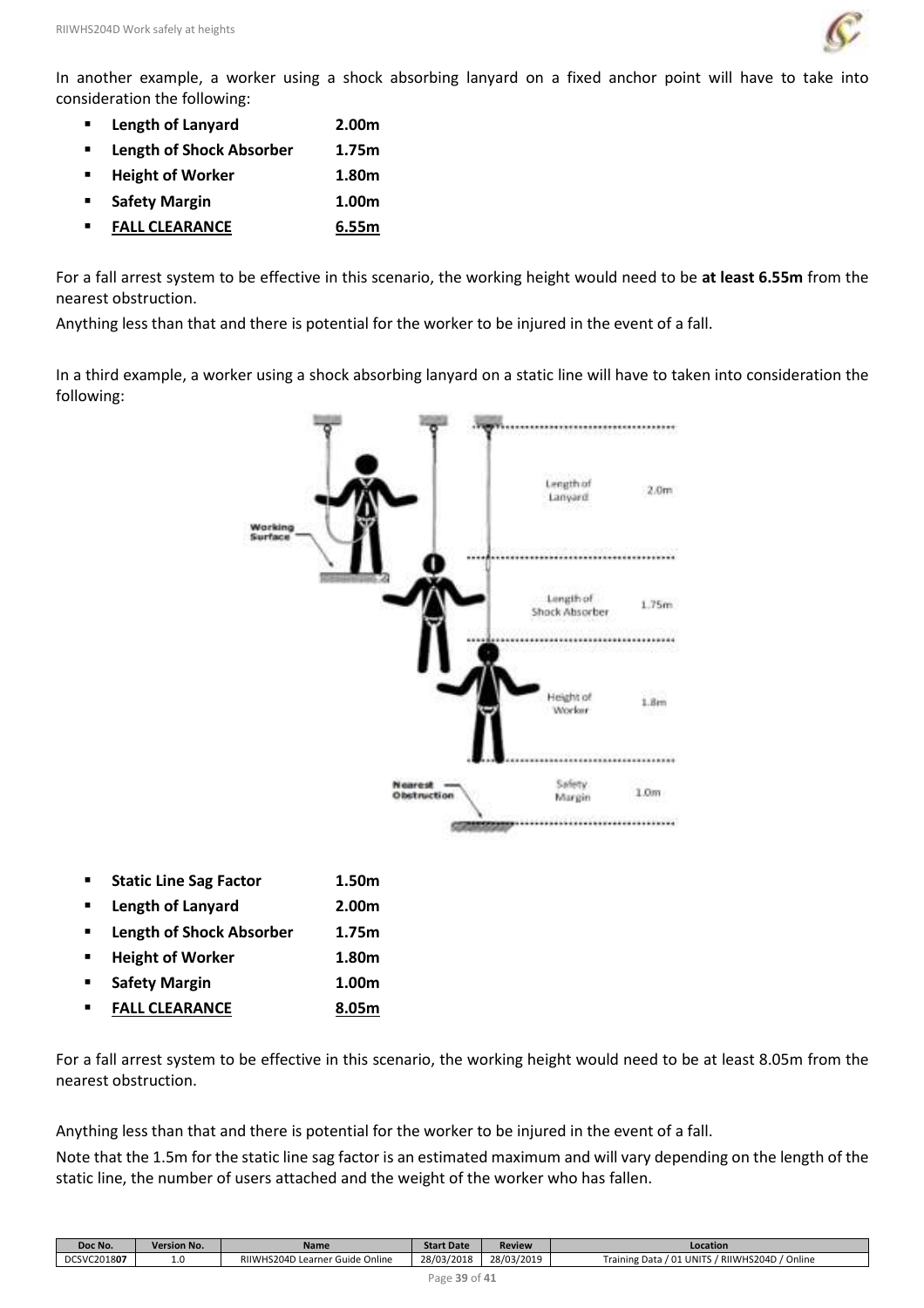

### **Working at Low Heights**

As shown in the examples above, fall clearance is an extremely important consideration during work planning. So what if the height you are required to work at is only 2.5m high?

It is essential to select a fall prevention and protection system that will work with the calculated fall clearance. Consider other alternatives such as elevating work platforms or scaffolding. Ladders should be used for access and egress but not as a method of actually working at heights.



# **Housekeeping**

Basic care for fall protection safety equipment will prolong the life of the equipment and contribute toward the performance of its vital safety function. At the completion of work, all height safety equipment needs to be removed (including dismantling and removing safety systems ensuring consultation with authorised personnel) and returned to the correct storage location.

Proper storage and maintenance after use is as important as cleaning the equipment of dirt, corrosives or contaminants. The storage area should be clean, dry and free of exposure to fumes or corrosive elements.

At the completion of your working at heights job make sure you:

- Visually inspect your fall arrest equipment for any damage caused whilst wearing it
- Clear your work area of tools and equipment and follow all site and company policies
- **Dispose of any rubbish in appropriate bins or recycle containers**
- Sign off on any permits or site procedures where necessary and lodge any paperwork with supervisors as necessary

### **Cleaning of Equipment**

Wipe off all surface dirt with a sponge dampened in plain water. Squeeze the sponge dry. Dip the sponge in a mild solution of water and commercial soap or detergent. Work up a thick lather with a vigorous back and forth motion. Then wipe the harness dry with a clean cloth. Hang freely to dry but away from excessive heat.

Harness, lanyards and other equipment should be dried thoroughly without exposure to heat, steam or long periods of sunlight.

#### **Storage**

If possible store your harness and gear in a bag, keep it clean away from light. Store in clean, dry cool area free from chemical fumes and corrosive materials. Never store wet or in direct sun light and keep equipment off the ground by hanging it up. Ensure that lanyards and connectors are not hanging on the ground.

| Doc No.     | <b>Version No.</b> | Name                            | <b>Start Date</b> | <b>Review</b> | Location                                                               |
|-------------|--------------------|---------------------------------|-------------------|---------------|------------------------------------------------------------------------|
| DCSVC201807 | 1.U                | RIIWHS204D Learner Guide Online | 28/03/2018        | 28/03/2019    | d Online<br>01 UNITS<br>/ RIIWHS204D<br>Training Data $\overline{I}$ . |